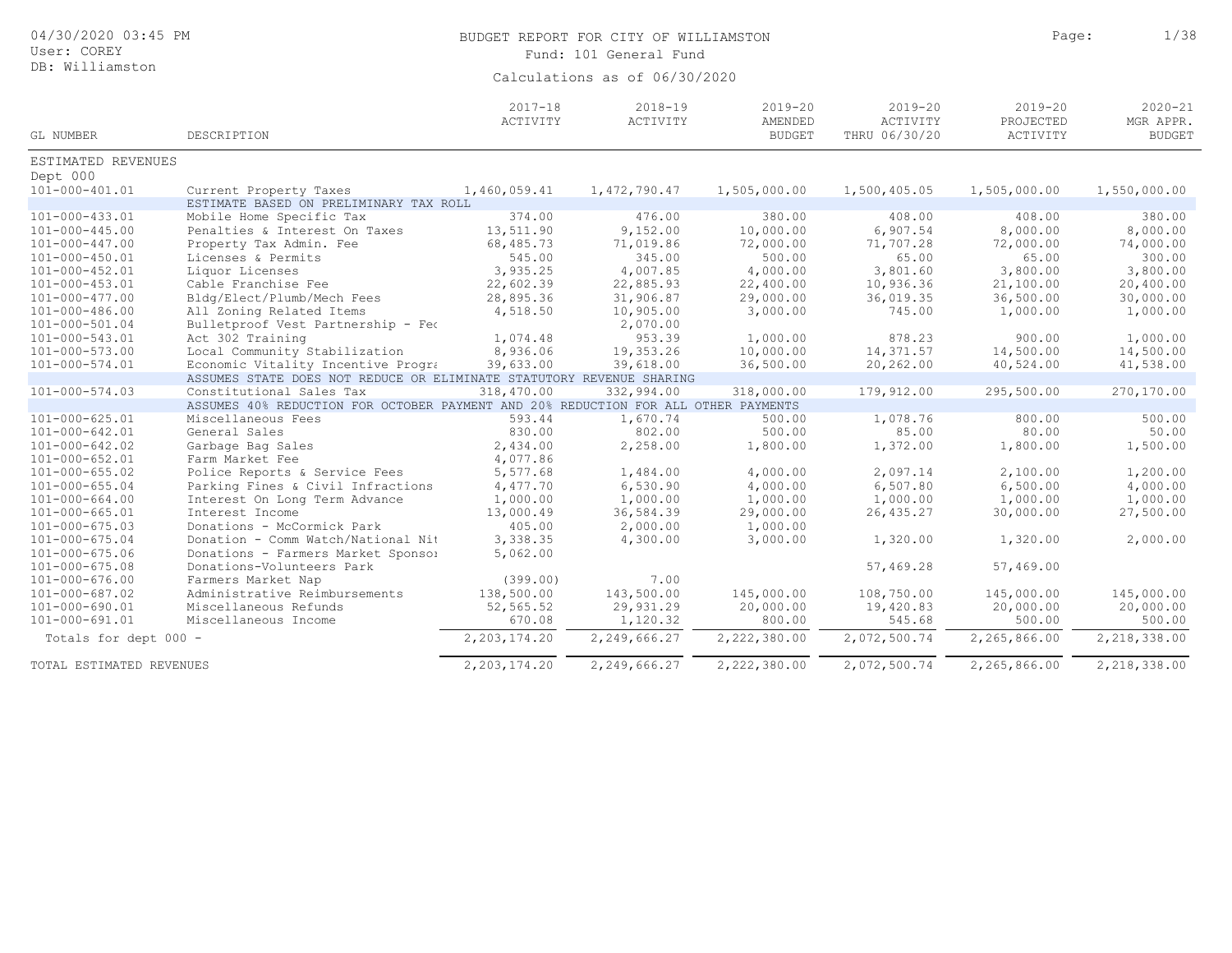DB: Williamston

# BUDGET REPORT FOR CITY OF WILLIAMSTON **Page:** 2/38

Fund: 101 General Fund

| GL NUMBER                                    | DESCRIPTION                                            | $2017 - 18$<br>ACTIVITY | $2018 - 19$<br>ACTIVITY | $2019 - 20$<br>AMENDED<br><b>BUDGET</b> | $2019 - 20$<br>ACTIVITY<br>THRU 06/30/20 | $2019 - 20$<br>PROJECTED<br>ACTIVITY | $2020 - 21$<br>MGR APPR.<br><b>BUDGET</b> |
|----------------------------------------------|--------------------------------------------------------|-------------------------|-------------------------|-----------------------------------------|------------------------------------------|--------------------------------------|-------------------------------------------|
|                                              |                                                        |                         |                         |                                         |                                          |                                      |                                           |
| APPROPRIATIONS                               |                                                        |                         |                         |                                         |                                          |                                      |                                           |
| Dept 101 - City Council                      |                                                        |                         |                         |                                         |                                          |                                      |                                           |
| 101-101-702.00                               | Salaries & Wages                                       | 12,400.00               | 11,900.00               | 13,000.00                               | 10,150.00                                | 10,150.00                            | 13,000.00                                 |
| $101 - 101 - 709.00$                         | FICA<br>Fringe Benefits                                |                         |                         | 995.00                                  | 776.50                                   | 800.00                               | 995.00                                    |
| $101 - 101 - 714.00$<br>$101 - 101 - 831.01$ | Memberships & Dues                                     | 1,701.02<br>2,476.00    | 1,060.37<br>2,405.00    | 2,500.00                                | 85.00                                    | 2,500.00                             | 2,500.00                                  |
| $101 - 101 - 860.00$                         | Travel & Education                                     | 1,441.31                | 244.66                  | 1,500.00                                | 343.20                                   | 1,500.00                             | 1,500.00                                  |
| $101 - 101 - 880.00$                         | Community Promotion                                    | 5,761.97                | 6, 175.00               | 6,500.00                                | 5,025.00                                 | 6,500.00                             | 6,500.00                                  |
|                                              | COUNCIL MEETING VIDEO TAPING AND YOUTUBE               |                         |                         |                                         |                                          |                                      |                                           |
| $101 - 101 - 900.00$                         | Printing & Publishing                                  | 1,022.22                | 1,232.34                | 1,000.00                                |                                          | 1,000.00                             | 1,000.00                                  |
|                                              | Totals for dept 101 - City Council                     | 24,802.52               | 23,017.37               | 25,495.00                               | 16,379.70                                | 22,450.00                            | 25,495.00                                 |
| Dept 172 - City Manager                      |                                                        |                         |                         |                                         |                                          |                                      |                                           |
| $101 - 172 - 702.00$                         | Salaries & Wages                                       | 96,512.98               | 95,975.66               | 94,655.00                               | 77,218.41                                | 94,655.00                            | 96,850.00                                 |
|                                              | 100% CM; 15% DEPUTY CLERK                              |                         |                         |                                         |                                          |                                      |                                           |
| 101-172-709.00                               | FICA                                                   |                         | 154.94                  | 7,520.00                                | 6,136.73                                 | 7,520.00                             | 7,700.00                                  |
| 101-172-710.00                               | Unemployment                                           |                         |                         | 10.00                                   | 5.40                                     | 10.00                                | 10.00                                     |
| 101-172-712.00                               | Payment In Lieu Of Insurance                           |                         |                         | 3,600.00                                | 3,000.00                                 | 3,600.00                             | 3,600.00                                  |
| $101 - 172 - 714.00$                         | Fringe Benefits                                        | 40,775.10               | 25,933.89               |                                         |                                          |                                      |                                           |
| $101 - 172 - 718.00$                         | Insurance Premiums                                     |                         |                         | 1,975.00                                | 1,530.96                                 | 1,975.00                             | 1,975.00                                  |
| 101-172-718.01                               | HSA Contribution                                       |                         |                         | 210.00                                  | 131.38                                   | 210.00                               | 210.00                                    |
| $101 - 172 - 723.00$                         | Retiree Health Care-OPEB                               |                         |                         | 8,970.00<br>300.00                      | 4,071.01<br>281.79                       | 8,970.00<br>300.00                   | 8,775.00<br>250.00                        |
| $101 - 172 - 724.00$<br>$101 - 172 - 725.00$ | Disability Premiums<br>Retirement                      |                         | 161.16                  | 7,550.00                                | 6, 214.12                                | 7,550.00                             | 7,925.00                                  |
| 101-172-726.00                               | Workers Compensation                                   |                         |                         | 1,195.00                                | 1,305.03                                 | 1,305.00                             | 1,150.00                                  |
| 101-172-740.00                               | Operating Supplies                                     | 295.04                  | 104.20                  | 500.00                                  | 185.16                                   | 500.00                               | 500.00                                    |
| $101 - 172 - 801.00$                         | Professional Services                                  | 256.80                  |                         | 250.00                                  | 62.00                                    | 250.00                               | 250.00                                    |
| 101-172-831.01                               | Memberships & Dues                                     | 400.00                  | 1,974.00                | 1,500.00                                | 190.00                                   | 1,500.00                             | 1,500.00                                  |
| $101 - 172 - 860.00$                         | Travel & Education                                     | 625.51                  | 1,781.26                | 2,500.00                                | 1,333.47                                 | 1,500.00                             | 2,500.00                                  |
|                                              | Totals for dept 172 - City Manager                     | 138,865.43              | 126,085.11              | 130,735.00                              | 101,665.46                               | 129,845.00                           | 133, 195.00                               |
| Dept 215 - Clerk                             |                                                        |                         |                         |                                         |                                          |                                      |                                           |
| $101 - 215 - 702.00$                         | Salaries & Wages                                       | 83,865.18               | 86,500.92               | 89,500.00                               | 74,991.61                                | 89,500.00                            | 92,625.00                                 |
|                                              | 100% CLERK; 70% DEPUTY CLERK                           |                         |                         |                                         |                                          |                                      |                                           |
| $101 - 215 - 709.00$                         | FICA                                                   |                         | 149.95                  | 6,850.00                                | 5,632.01                                 | 6,850.00                             | 7,085.00                                  |
| 101-215-710.00                               | Unemployment                                           |                         |                         | 10.00                                   | 11.60                                    | 10.00                                | 10.00                                     |
| $101 - 215 - 714.00$                         | Fringe Benefits                                        | 36,508.05               | 44,254.77               |                                         |                                          |                                      |                                           |
| $101 - 215 - 718.00$                         | Insurance Premiums                                     |                         |                         | 18,350.00                               | 19,404.74                                | 18,350.00                            | 18,000.00                                 |
| 101-215-718.01                               | HSA Contribution                                       |                         |                         | 2,380.00<br>440.00                      | 2,537.24<br>444.63                       | 2,540.00<br>440.00                   | 2,380.00<br>375.00                        |
| $101 - 215 - 724.00$<br>$101 - 215 - 725.00$ | Disability Premiums<br>Retirement                      |                         | 607.15                  | 14,400.00                               | 11,921.93                                | 14,400.00                            | 17,575.00                                 |
| $101 - 215 - 726.00$                         | Workers Compensation                                   |                         |                         | 1,125.00                                | 1,305.03                                 | 1,305.00                             | 1,100.00                                  |
| $101 - 215 - 740.00$                         | Operating Supplies                                     | 1,121.91                | 730.28                  | 1,000.00                                | 866.50                                   | 1,000.00                             | 1,000.00                                  |
| $101 - 215 - 802.00$                         | Contractual Services                                   | 880.00                  | 850.00                  | 3,000.00                                | 3, 116.79                                | 3,200.00                             | 3,000.00                                  |
| 101-215-820.01                               | Insurance - Liab. / Prop.                              | 19,879.00               | 17,839.00               | 18,500.00                               | 18,249.00                                | 18,250.00                            | 19,550.00                                 |
|                                              | Increase in Property Values & 4% increase              |                         |                         |                                         |                                          |                                      |                                           |
| 101-215-831.01                               | Memberships & Dues                                     | 345.90                  | 360.00                  | 400.00                                  | 166.00                                   | 400.00                               | 400.00                                    |
| $101 - 215 - 860.00$                         | Travel & Education                                     | 2,869.37                | 1,504.61                | 4,500.00                                | 1,490.25                                 | 2,500.00                             | 4,500.00                                  |
| $101 - 215 - 900.00$                         | Printing & Publishing                                  | 90.90                   | 275.36                  | 1,000.00                                |                                          | 1,000.00                             | 1,000.00                                  |
| Totals for dept 215 - Clerk                  |                                                        | 145,560.31              | 153,072.04              | 161,455.00                              | 140, 137.33                              | 159,745.00                           | 168,600.00                                |
| Dept 253 - Treasurer                         |                                                        |                         |                         |                                         |                                          |                                      |                                           |
| $101 - 253 - 702.00$                         | Salaries & Wages                                       | 77,953.29               | 89,299.53               | 91,510.00                               | 74,772.20                                | 91,510.00                            | 93,600.00                                 |
|                                              | 100% TREASURER; 50% DEPUTY TREASURES; 15% DEPUTY CLERK |                         |                         |                                         |                                          |                                      |                                           |
| $101 - 253 - 709.00$<br>101-253-710.00       | FICA<br>Unemployment                                   |                         | 141.34                  | 7,000.00<br>10.00                       | 5,455.23<br>10.80                        | 7,000.00                             | 7,160.00<br>10.00                         |
|                                              |                                                        |                         |                         |                                         |                                          |                                      |                                           |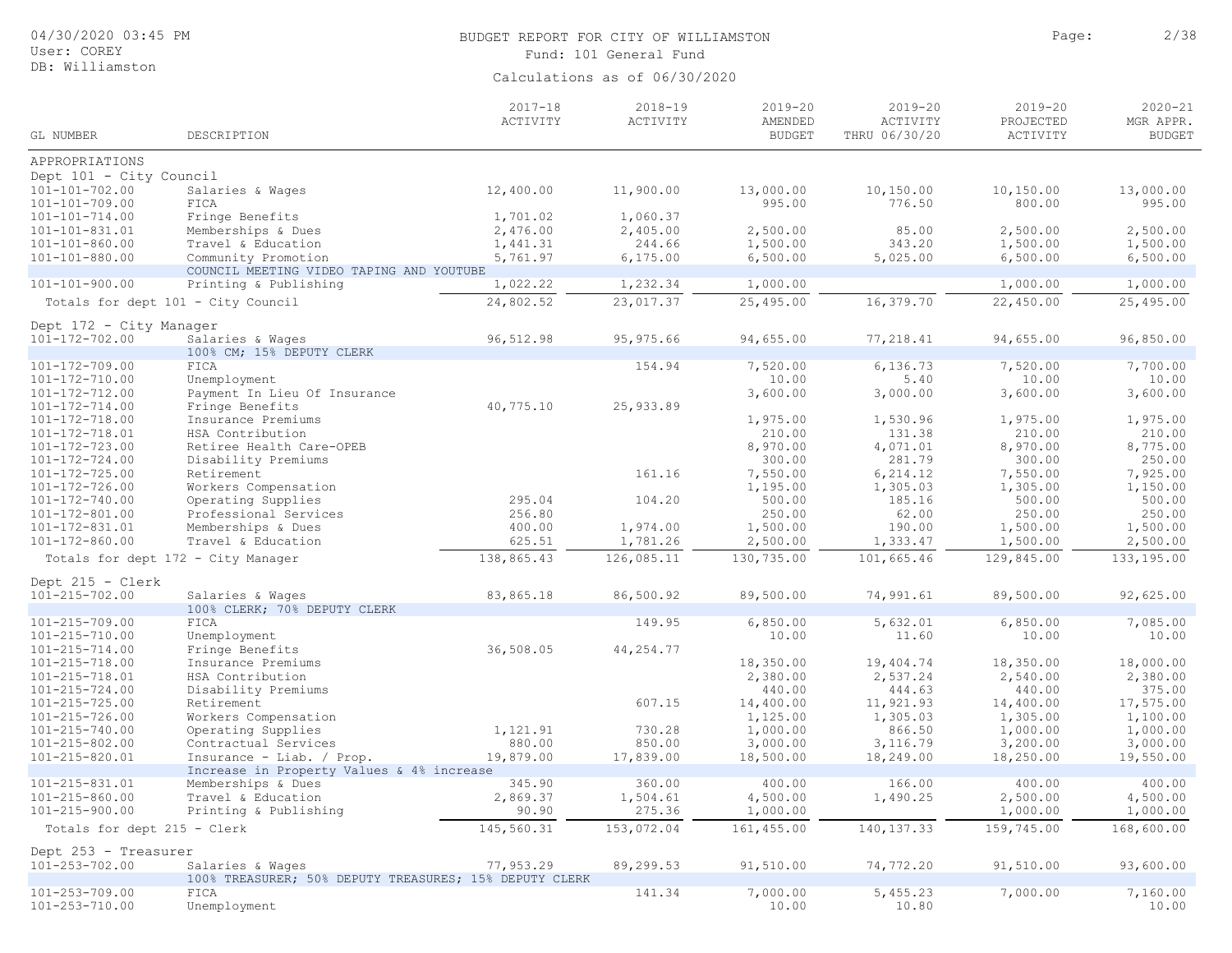| 04/30/2020 03:45 PM<br>User: COREY           |                                                                                      |                         | BUDGET REPORT FOR CITY OF WILLIAMSTON<br>Fund: 101 General Fund | Page:                                   | 3/38                                     |                                      |                                           |
|----------------------------------------------|--------------------------------------------------------------------------------------|-------------------------|-----------------------------------------------------------------|-----------------------------------------|------------------------------------------|--------------------------------------|-------------------------------------------|
| DB: Williamston                              |                                                                                      |                         | Calculations as of 06/30/2020                                   |                                         |                                          |                                      |                                           |
| GL NUMBER                                    | DESCRIPTION                                                                          | $2017 - 18$<br>ACTIVITY | $2018 - 19$<br>ACTIVITY                                         | $2019 - 20$<br>AMENDED<br><b>BUDGET</b> | $2019 - 20$<br>ACTIVITY<br>THRU 06/30/20 | $2019 - 20$<br>PROJECTED<br>ACTIVITY | $2020 - 21$<br>MGR APPR.<br><b>BUDGET</b> |
| APPROPRIATIONS                               |                                                                                      |                         |                                                                 |                                         |                                          |                                      |                                           |
| Dept 253 - Treasurer                         |                                                                                      |                         |                                                                 |                                         |                                          |                                      |                                           |
| $101 - 253 - 714.00$                         | Fringe Benefits                                                                      | 34,265.01               | 44,578.68                                                       |                                         |                                          |                                      |                                           |
| $101 - 253 - 718.00$<br>$101 - 253 - 718.01$ | Insurance Premiums                                                                   |                         |                                                                 | 25,100.00<br>2,310.00                   | 23,590.36                                | 25,100.00<br>2,310.00                | 24,700.00<br>2,310.00                     |
| $101 - 253 - 724.00$                         | HSA Contribution<br>Disability Premiums                                              |                         |                                                                 | 430.00                                  | 2,231.38<br>407.78                       | 430.00                               | 375.00                                    |
| $101 - 253 - 725.00$                         | Retirement                                                                           |                         | 384.23                                                          | 11,275.00                               | 8,923.11                                 | 11,275.00                            | 12,625.00                                 |
| $101 - 253 - 726.00$                         | Workers Compensation                                                                 |                         |                                                                 | 1,150.00                                | 1,305.03                                 | 1,305.00                             | 1,105.00                                  |
| $101 - 253 - 740.00$                         | Operating Supplies                                                                   | 2,033.97                | 964.13                                                          | 4,500.00                                | 2,918.76                                 | 4,500.00                             | 4,730.00                                  |
|                                              | Replace Treasurer Computer<br>Replace Assessor Computer<br>Replace Comm Dev Computer |                         |                                                                 |                                         |                                          |                                      |                                           |
| $101 - 253 - 802.00$                         | Contractual Services                                                                 | 4,854.70                | 848.38                                                          | 5,350.00                                | 1,025.85                                 | 5,775.00                             | 2,000.00                                  |
|                                              | CBIZ Actuarial Update                                                                |                         |                                                                 |                                         |                                          |                                      |                                           |
| $101 - 253 - 802.01$                         | Tax Bill Printing<br>Computer & Software Maint. Contrad                              | 12,584.00               | 16,090.50                                                       | 14,500.00                               | 13,900.98                                | 15,000.00                            | 16,200.00                                 |
| $101 - 253 - 803.00$                         | Contract - Audit                                                                     | 5,326.53                | 5,427.64                                                        | 5,600.00                                | 5,605.43                                 | 5,605.00                             | 5,800.00                                  |
| $101 - 253 - 831.01$                         | Memberships & Dues                                                                   | 220.00                  | 315.00                                                          | 510.00                                  | 615.00                                   | 510.00                               | 500.00                                    |
| $101 - 253 - 860.00$                         | Travel & Education                                                                   | 2,503.05                | 2,695.76                                                        | 3,000.00                                | 2,268.12                                 | 3,000.00                             | 3,000.00                                  |
| Totals for dept 253 - Treasurer              |                                                                                      | 139,740.55              | 160,745.19                                                      | 172,245.00                              | 143,030.03                               | 173,320.00                           | 174,115.00                                |
| Dept 257 - Assessor                          |                                                                                      |                         |                                                                 |                                         |                                          |                                      |                                           |
| $101 - 257 - 702.00$                         | Salaries & Wages                                                                     | 22,853.24               | 267.75                                                          |                                         |                                          |                                      |                                           |
| $101 - 257 - 714.00$                         | Fringe Benefits                                                                      | 10,610.06               |                                                                 |                                         |                                          |                                      |                                           |
| $101 - 257 - 740.00$                         | Operating Supplies                                                                   | 47.50                   | 562.48                                                          | 500.00                                  | 930.39                                   | 500.00                               | 500.00                                    |
| $101 - 257 - 801.00$<br>$101 - 257 - 802.00$ | Professional Services<br>Contractual Services                                        | 115.43<br>11,394.00     | 28,101.42                                                       | 8,000.00<br>29,000.00                   | 17,611.95                                | 29,000.00                            | 29,200.00                                 |
|                                              | 1981.51 x 6<br>2031.04 x 6 (2.5% CPI)<br>20% Reappraisal \$50/parcel                 |                         |                                                                 |                                         |                                          |                                      |                                           |
| $101 - 257 - 802.01$                         | Computer & Software Maint. Contrad                                                   | 1,235.00                | 476.50                                                          | 500.00                                  | 382.50                                   | 500.00                               | 500.00                                    |
| 101-257-831.01                               | Memberships & Dues                                                                   |                         |                                                                 |                                         | 10.00                                    |                                      |                                           |
| $101 - 257 - 860.00$<br>$101 - 257 - 900.00$ | Travel & Education                                                                   | 1,787.31<br>1,380.15    | 137.74                                                          | 600.00                                  | 219.50                                   | 600.00                               | 600.00                                    |
|                                              | Printing & Publishing                                                                |                         |                                                                 |                                         |                                          |                                      |                                           |
| Totals for dept 257 - Assessor               |                                                                                      | 49, 422.69              | 29,545.89                                                       | 38,600.00                               | 19, 154.34                               | 30,600.00                            | 30,800.00                                 |
| Dept 262 - Elections<br>$101 - 262 - 702.00$ | Salaries & Wages                                                                     | 2,466.36                | 4,137.50                                                        | 3,000.00                                | 2,781.50                                 | 3,000.00                             | 6,000.00                                  |
|                                              | TWO ELECTIONS IN 2020-21                                                             |                         |                                                                 |                                         |                                          |                                      |                                           |
| $101 - 262 - 709.00$                         | FICA                                                                                 |                         |                                                                 | 230.00                                  |                                          | 230.00                               | 500.00                                    |
| $101 - 262 - 714.00$                         | Fringe Benefits                                                                      | 335.33                  | 126.58                                                          |                                         |                                          |                                      |                                           |
| $101 - 262 - 740.00$<br>$101 - 262 - 802.00$ | Operating Supplies<br>Contractual Services                                           | 961.64<br>726.45        | 1,850.42<br>1,495.00                                            | 1,000.00<br>1,500.00                    | 884.30<br>1,868.00                       | 1,000.00<br>1,900.00                 | 2,000.00<br>3,000.00                      |
| $101 - 262 - 803.02$                         | Board Of Canvassers                                                                  |                         |                                                                 | 200.00                                  |                                          | 200.00                               | 200.00                                    |
| $101 - 262 - 860.00$                         | Travel & Education                                                                   | 196.11                  | 494.10                                                          | 200.00                                  | 227.71                                   | 250.00                               | 1,000.00                                  |
| $101 - 262 - 900.00$                         | Printing & Publishing                                                                | 1,529.98                | 238.05                                                          | 1,000.00                                | 897.08                                   | 1,000.00                             | 1,000.00                                  |
| Totals for dept 262 - Elections              |                                                                                      | 6, 215.87               | 8,341.65                                                        | 7,130.00                                | 6,658.59                                 | 7,580.00                             | 13,700.00                                 |
| Dept 265 - Buildings & Grounds               |                                                                                      |                         |                                                                 |                                         |                                          |                                      |                                           |
| $101 - 265 - 702.00$                         | Salaries & Wages                                                                     | 28,598.70               | 20,627.15                                                       | 39,130.00                               | 32,051.93                                | 39,130.00                            | 37,700.00                                 |
|                                              | DPW WAGES BASED ON 3-YEAR TIME ALLOCATION                                            |                         |                                                                 |                                         |                                          |                                      |                                           |
| $101 - 265 - 702.02$<br>$101 - 265 - 709.00$ | Wages - Part Time Employees<br>FICA                                                  |                         | 293.23<br>83.48                                                 | 4,920.00<br>3,410.00                    | 2,638.58<br>2,666.14                     | 4,920.00<br>3,410.00                 | 3,310.00<br>3,175.00                      |
| $101 - 265 - 710.00$                         | Unemployment                                                                         |                         |                                                                 | 10.00                                   | 7.07                                     | 10.00                                | 10.00                                     |
| $101 - 265 - 712.00$                         | Payment In Lieu Of Insurance                                                         |                         |                                                                 | 525.00                                  | 503.15                                   | 525.00                               | 500.00                                    |
| 101-265-714.00                               | Fringe Benefits                                                                      | 12,301.41               | 8,327.26                                                        |                                         |                                          |                                      |                                           |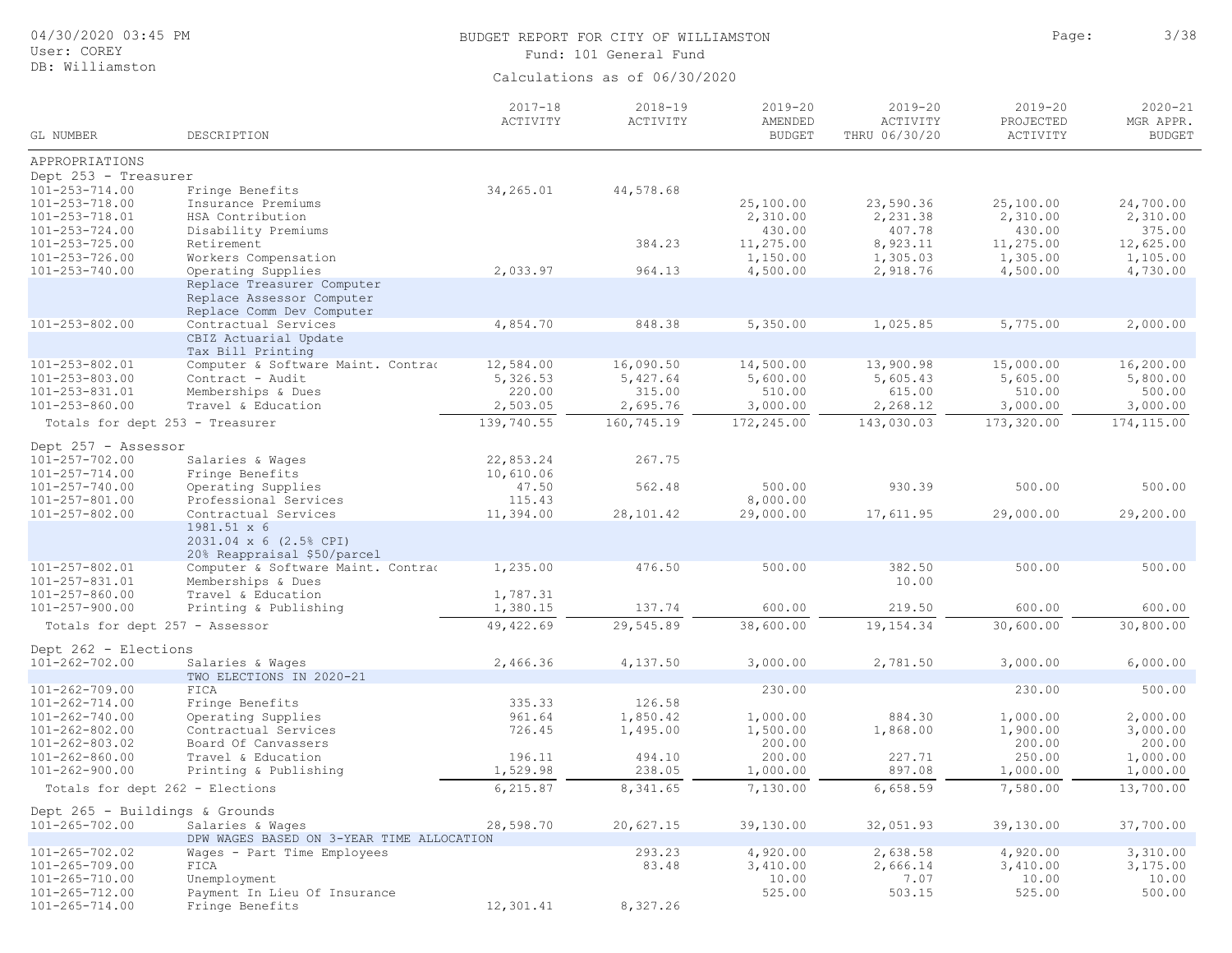| User: COREY                                                                                                                                              |                                                                                                                                                                                                                                            | Fund: 101 General Fund                                      |                                                                 |                                                                              |                                                                  |                                                                              |                                                                              |  |  |  |
|----------------------------------------------------------------------------------------------------------------------------------------------------------|--------------------------------------------------------------------------------------------------------------------------------------------------------------------------------------------------------------------------------------------|-------------------------------------------------------------|-----------------------------------------------------------------|------------------------------------------------------------------------------|------------------------------------------------------------------|------------------------------------------------------------------------------|------------------------------------------------------------------------------|--|--|--|
| DB: Williamston                                                                                                                                          |                                                                                                                                                                                                                                            |                                                             | Calculations as of 06/30/2020                                   |                                                                              |                                                                  |                                                                              |                                                                              |  |  |  |
| GL NUMBER                                                                                                                                                | DESCRIPTION                                                                                                                                                                                                                                | $2017 - 18$<br>ACTIVITY                                     | $2018 - 19$<br>ACTIVITY                                         | $2019 - 20$<br>AMENDED<br><b>BUDGET</b>                                      | $2019 - 20$<br>ACTIVITY<br>THRU 06/30/20                         | $2019 - 20$<br>PROJECTED<br>ACTIVITY                                         | $2020 - 21$<br>MGR APPR.<br><b>BUDGET</b>                                    |  |  |  |
| APPROPRIATIONS                                                                                                                                           |                                                                                                                                                                                                                                            |                                                             |                                                                 |                                                                              |                                                                  |                                                                              |                                                                              |  |  |  |
| Dept $265$ - Buildings & Grounds<br>$101 - 265 - 718.00$<br>101-265-718.01<br>$101 - 265 - 723.00$<br>$101 - 265 - 724.00$<br>$101 - 265 - 725.00$       | Insurance Premiums<br>HSA Contribution<br>Retiree Health Care-OPEB<br>Disability Premiums<br>Retirement                                                                                                                                    |                                                             | 194.91                                                          | 6,420.00<br>515.00<br>920.00<br>145.00<br>5,355.00                           | 5,383.36<br>527.49<br>608.05<br>164.66<br>4,176.61               | 6,420.00<br>530.00<br>920.00<br>190.00<br>5,355.00                           | 5,525.00<br>530.00<br>925.00<br>140.00<br>5,225.00                           |  |  |  |
| 101-265-726.00                                                                                                                                           | Workers Compensation                                                                                                                                                                                                                       |                                                             |                                                                 | 495.00                                                                       | 483.00                                                           | 495.00                                                                       | 450.00                                                                       |  |  |  |
| 101-265-730.01                                                                                                                                           | Postage<br>AV applications 2 elections 838<br>AV Ballots Mailed 2 elections 525 x.65                                                                                                                                                       | 7,880.37                                                    | 9,198.00                                                        | 9,500.00                                                                     | 8,605.00                                                         | 9,500.00                                                                     | 11,100.00                                                                    |  |  |  |
| $101 - 265 - 740.00$<br>$101 - 265 - 802.00$<br>$101 - 265 - 802.02$<br>101-265-820.01                                                                   | Operating Supplies<br>Contractual Services<br>Office Equip. Rental/Maint Contrad<br>Insurance - Liab. / Prop.<br>Increase in Property Values & 4% increase                                                                                 | 9,914.95<br>17,816.97<br>3,995.68<br>7,251.90               | 8,298.13<br>16,495.28<br>6,438.75<br>7,708.20                   | 9,000.00<br>30,000.00<br>10,000.00<br>8,500.00                               | 9,567.84<br>11,852.35<br>5,512.13<br>7,773.80                    | 11,000.00<br>20,000.00<br>10,000.00<br>7,775.00                              | 9,000.00<br>20,000.00<br>10,000.00<br>7,820.00                               |  |  |  |
| $101 - 265 - 850.00$<br>$101 - 265 - 921.00$<br>101-265-930.01<br>101-265-940.00<br>101-265-940.02<br>101-265-940.04                                     | Communications - Telephone<br>Utilities<br>Repairs & Maintenance Building<br>Equipment Rental<br>Community Center Lease<br>Library Lease                                                                                                   | 8,804.38<br>35,087.40<br>26,734.11<br>14,569.29<br>7,800.00 | 8,572.33<br>31,798.84<br>7,386.95<br>13,738.71<br>3,090.00      | 10,000.00<br>35,000.00<br>20,000.00<br>15,000.00<br>6, 200.00                | 5,420.43<br>27,783.19<br>6, 393.30<br>9,288.52<br>6,180.00       | 10,000.00<br>35,000.00<br>16,000.00<br>15,000.00<br>6, 200.00                | 10,000.00<br>35,000.00<br>30,000.00<br>15,000.00<br>6, 200.00                |  |  |  |
|                                                                                                                                                          | Totals for dept 265 - Buildings & Grounds                                                                                                                                                                                                  | 180, 755.16                                                 | 142, 251.22                                                     | 215,045.00                                                                   | 147,586.60                                                       | 202,380.00                                                                   | 211,610.00                                                                   |  |  |  |
|                                                                                                                                                          |                                                                                                                                                                                                                                            |                                                             |                                                                 |                                                                              |                                                                  |                                                                              |                                                                              |  |  |  |
| Dept 266 - Attorney<br>101-266-801.00                                                                                                                    | Professional Services                                                                                                                                                                                                                      | 47,569.47                                                   | 63, 974.39                                                      | 60,000.00                                                                    | 44,504.02                                                        | 60,000.00                                                                    | 60,000.00                                                                    |  |  |  |
| Totals for dept 266 - Attorney                                                                                                                           |                                                                                                                                                                                                                                            | 47,569.47                                                   | 63,974.39                                                       | 60,000.00                                                                    | 44,504.02                                                        | 60,000.00                                                                    | 60,000.00                                                                    |  |  |  |
|                                                                                                                                                          |                                                                                                                                                                                                                                            |                                                             |                                                                 |                                                                              |                                                                  |                                                                              |                                                                              |  |  |  |
| Dept 301 - Police<br>$101 - 301 - 702.00$                                                                                                                | Salaries & Wages<br>7 SWORN FT OFFICERS; 1 OPS/ADMIN ASSISTANT                                                                                                                                                                             | 356,981.52                                                  | 419,795.35                                                      | 419,650.00                                                                   | 316, 481.49                                                      | 419,650.00                                                                   | 412,675.00                                                                   |  |  |  |
| $101 - 301 - 702.03$<br>101-301-709.00<br>101-301-710.00<br>101-301-712.00                                                                               | Wages - Crossing Guard<br>FICA<br>Unemployment<br>Payment In Lieu Of Insurance                                                                                                                                                             | 8,778.29                                                    | 8,840.12<br>644.51                                              | 9,875.00<br>34,950.00<br>70.00<br>1,100.00                                   | 8,112.88<br>24,890.58<br>49.21                                   | 9,875.00<br>34,950.00<br>70.00<br>1,100.00                                   | 9,150.00<br>34,145.00<br>65.00                                               |  |  |  |
| $101 - 301 - 714.00$<br>$101 - 301 - 718.00$<br>101-301-718.01<br>101-301-723.00                                                                         | Fringe Benefits<br>Insurance Premiums<br>HSA Contribution<br>Retiree Health Care-OPEB                                                                                                                                                      | 188,304.50                                                  | 260,546.66                                                      | 75,420.00<br>7,700.00<br>10,800.00                                           | 73,564.66<br>7,350.00<br>7,960.52                                | 75,420.00<br>7,350.00<br>10,800.00                                           | 81,300.00<br>8,400.00<br>10,605.00                                           |  |  |  |
| 101-301-723.01<br>$101 - 301 - 724.00$<br>$101 - 301 - 725.00$                                                                                           | Uniforms<br>Disability Premiums<br>Retirement                                                                                                                                                                                              | 617.26                                                      | 6, 307.40<br>3,913.88                                           | 2,500.00<br>2,500.00<br>140,100.00                                           | 1,170.34<br>2,035.81<br>114,049.66                               | 2,500.00<br>2,500.00<br>140,100.00                                           | 2,500.00<br>1,900.00<br>127,525.00                                           |  |  |  |
| 101-301-726.00<br>$101 - 301 - 740.00$                                                                                                                   | Workers Compensation<br>Operating Supplies                                                                                                                                                                                                 | 1,657.78                                                    | 1,584.71                                                        | 5,400.00<br>4,000.00                                                         | 4,517.40<br>467.32                                               | 4,525.00<br>4,000.00                                                         | 5,000.00<br>4,000.00                                                         |  |  |  |
| $101 - 301 - 745.00$<br>$101 - 301 - 802.00$<br>101-301-820.01                                                                                           | Gasoline / Oil<br>Contractual Services<br>Insurance - Liab. / Prop.                                                                                                                                                                        | 15,980.05<br>4,789.53<br>13,937.59                          | 15,909.64<br>5,916.18<br>12,668.20                              | 17,500.00<br>7,000.00<br>13,600.00                                           | 11,444.60<br>3,914.15<br>13,496.36                               | 17,500.00<br>7,000.00<br>13,600.00                                           | 17,500.00<br>7,000.00<br>14,000.00                                           |  |  |  |
| 101-301-831.01<br>$101 - 301 - 850.00$<br>$101 - 301 - 860.00$<br>$101 - 301 - 860.05$<br>$101 - 301 - 880.00$<br>101-301-880.02<br>$101 - 301 - 880.03$ | Increase in Property Values & 4% increase<br>Memberships & Dues<br>Communications - Telephone<br>Travel & Education<br>Act 302 Training<br>Community Promotion<br>Community Promotion - Police & Kio<br>Community Watch/national Night Out | 210.00<br>3,521.57<br>600.58<br>853.81<br>1,208.97          | 70.00<br>3,452.19<br>1,825.58<br>712.25<br>1,057.00<br>1,461.62 | 535.00<br>5,000.00<br>2,000.00<br>1,500.00<br>250.00<br>2,000.00<br>3,000.00 | 275.00<br>2,578.24<br>710.13<br>1,197.77<br>1,050.00<br>1,242.60 | 535.00<br>5,000.00<br>2,000.00<br>1,500.00<br>250.00<br>2,000.00<br>3,000.00 | 535.00<br>5,000.00<br>3,000.00<br>1,500.00<br>250.00<br>2,000.00<br>3,000.00 |  |  |  |
| 101-301-900.00                                                                                                                                           | Printing & Publishing                                                                                                                                                                                                                      |                                                             |                                                                 | 200.00                                                                       | 42.00                                                            | 200.00                                                                       | 200.00                                                                       |  |  |  |

BUDGET REPORT FOR CITY OF WILLIAMSTON **Page:** 4/38

04/30/2020 03:45 PM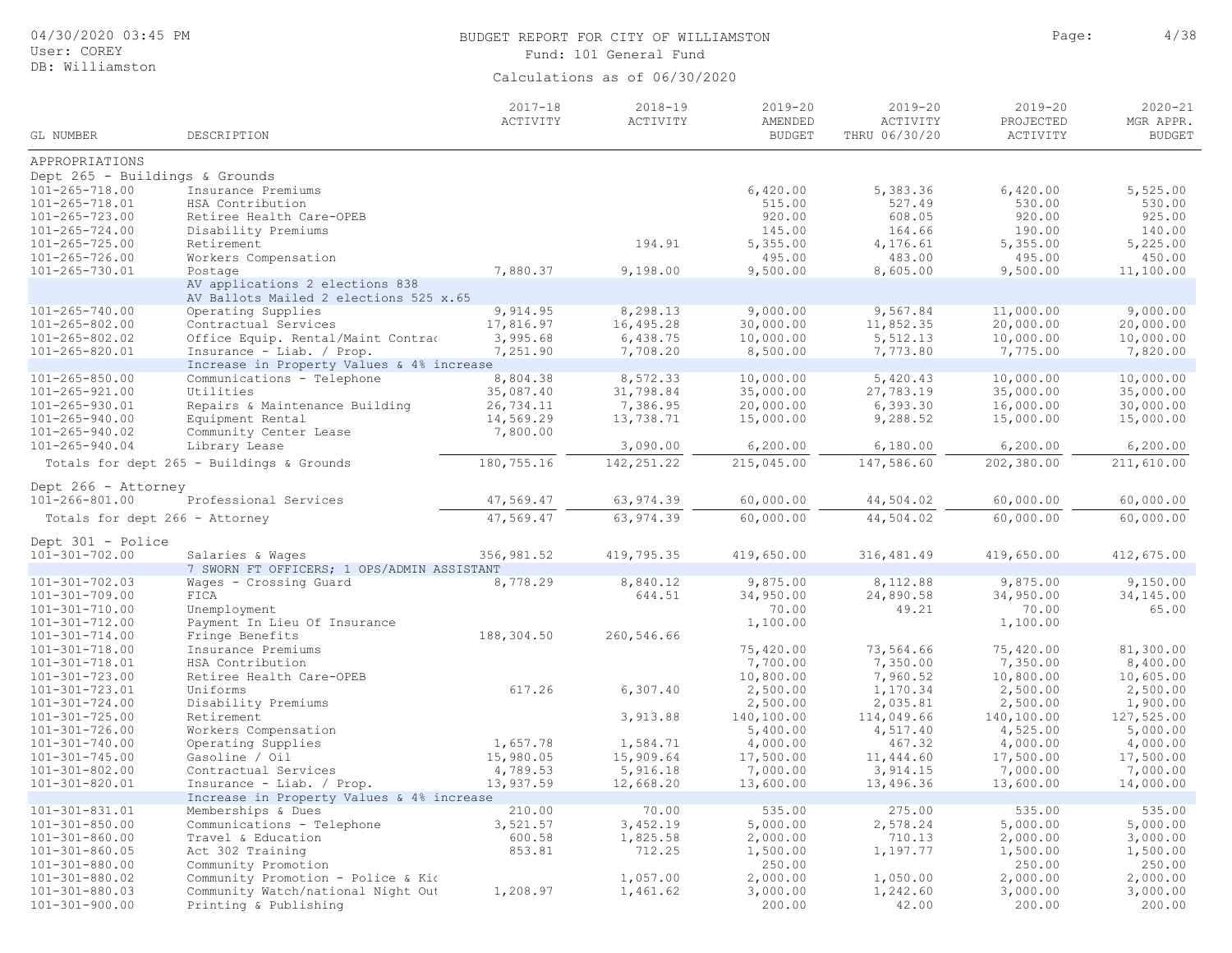| 04/30/2020 03:45 PM<br>User: COREY                                              |                                                                            | BUDGET REPORT FOR CITY OF WILLIAMSTON<br>Fund: 101 General Fund | Page:                         | 5/38                                    |                                          |                                      |                                           |
|---------------------------------------------------------------------------------|----------------------------------------------------------------------------|-----------------------------------------------------------------|-------------------------------|-----------------------------------------|------------------------------------------|--------------------------------------|-------------------------------------------|
| DB: Williamston                                                                 |                                                                            |                                                                 | Calculations as of 06/30/2020 |                                         |                                          |                                      |                                           |
| GL NUMBER                                                                       | DESCRIPTION                                                                | $2017 - 18$<br>ACTIVITY                                         | $2018 - 19$<br>ACTIVITY       | $2019 - 20$<br>AMENDED<br><b>BUDGET</b> | $2019 - 20$<br>ACTIVITY<br>THRU 06/30/20 | $2019 - 20$<br>PROJECTED<br>ACTIVITY | $2020 - 21$<br>MGR APPR.<br><b>BUDGET</b> |
| APPROPRIATIONS                                                                  |                                                                            |                                                                 |                               |                                         |                                          |                                      |                                           |
| Dept 301 - Police<br>$101 - 301 - 930.04$                                       | Equipment Repair/maint.                                                    | 8,201.34                                                        | 3,670.23                      | 13,350.00                               | 12,110.89                                | 13,350.00                            | 13,350.00                                 |
|                                                                                 | Vonnie Computer Replacement                                                |                                                                 |                               |                                         |                                          |                                      |                                           |
| $101 - 301 - 930.05$                                                            | Communication Equip. Repair                                                | 10,956.59                                                       | 361.44                        | 6,500.00                                | 2,140.48                                 | 6,500.00                             | 6,500.00                                  |
| Totals for dept 301 - Police                                                    |                                                                            | 616,599.38                                                      | 748,736.96                    | 786,500.00                              | 610,852.09                               | 785, 275.00                          | 771,100.00                                |
| Dept 371 - Building Inspections<br>$101 - 371 - 802.00$<br>$101 - 371 - 900.00$ | Contractual Services<br>Printing & Publishing                              | 31, 337.39                                                      | 42,792.00                     | 50,000.00<br>500.00                     | 32,888.00<br>70.84                       | 40,000.00<br>500.00                  | 40,000.00<br>500.00                       |
|                                                                                 | Totals for dept 371 - Building Inspections                                 | 31, 337.39                                                      | 42,792.00                     | 50,500.00                               | 32,958.84                                | 40,500.00                            | 40,500.00                                 |
|                                                                                 | Dept 441 - Department Of Public Works                                      |                                                                 |                               |                                         |                                          |                                      |                                           |
| $101 - 441 - 702.00$                                                            | Salaries & Wages                                                           | 68,571.06                                                       | 71,634.38                     | 7,800.00                                | 6,375.72                                 | 7,800.00                             | 12,550.00                                 |
|                                                                                 | DPW WAGES BASED ON 3-YEAR TIME ALLOCATION                                  |                                                                 |                               |                                         |                                          |                                      |                                           |
| $101 - 441 - 702.02$                                                            | Wages - Part Time Employees                                                |                                                                 | 2.77                          | 50.00                                   | 24.81                                    | 50.00                                | 235.00                                    |
| $101 - 441 - 709.00$                                                            | FICA                                                                       |                                                                 | 12.30                         | 610.00                                  | 492.56                                   | 610.00                               | 1,000.00                                  |
| $101 - 441 - 710.00$                                                            | Unemployment                                                               |                                                                 |                               | 10.00                                   | 5.46                                     | 10.00                                | 10.00                                     |
| $101 - 441 - 712.00$                                                            | Payment In Lieu Of Insurance                                               | 38,028.88                                                       |                               | 125.00                                  | 117.91                                   | 125.00                               | 200.00                                    |
| $101 - 441 - 714.00$<br>$101 - 441 - 718.00$                                    | Fringe Benefits<br>Insurance Premiums                                      |                                                                 | 40,178.38                     | 1,150.00                                | 1,062.52                                 | 1,150.00                             | 1,625.00                                  |
| $101 - 441 - 718.01$                                                            | HSA Contribution                                                           |                                                                 |                               | 100.00                                  | 101.78                                   | 100.00                               | 175.00                                    |
| $101 - 441 - 723.01$                                                            | Uniforms                                                                   | 2,607.03                                                        | 1,784.64                      | 2,500.00                                | 848.14                                   | 2,500.00                             | 2,500.00                                  |
| $101 - 441 - 724.00$                                                            | Disability Premiums                                                        |                                                                 |                               | 35.00                                   | 32.61                                    | 35.00                                | 45.00                                     |
| $101 - 441 - 725.00$                                                            | Retirement                                                                 |                                                                 | 43.67                         | 1,160.00                                | 891.46                                   | 1,160.00                             | 1,900.00                                  |
| $101 - 441 - 726.00$                                                            | Workers Compensation                                                       |                                                                 |                               | 100.00                                  | 113.30                                   | 100.00                               | 150.00                                    |
| $101 - 441 - 740.00$                                                            | Operating Supplies                                                         | 5, 114.14                                                       | 6,175.71                      | 7,000.00                                | 5,485.67                                 | 7,000.00                             | 7,000.00                                  |
| $101 - 441 - 802.00$                                                            | Contractual Services                                                       | 2,305.23                                                        | 3,013.48                      | 4,000.00                                | 1,018.18                                 | 4,000.00                             | 4,000.00                                  |
| 101-441-831.01                                                                  | Memberships & Dues                                                         | 500.00                                                          | 91.00                         | 500.00                                  | 192.66                                   | 500.00                               | 500.00                                    |
| $101 - 441 - 860.00$                                                            | Travel & Education                                                         | 729.11                                                          | 1,002.86                      | 1,000.00                                | 556.70                                   | 1,000.00                             | 1,000.00                                  |
|                                                                                 | Totals for dept 441 - Department Of Public Works                           | 117,855.45                                                      | 123,939.19                    | 26,140.00                               | 17,319.48                                | 26,140.00                            | 32,890.00                                 |
|                                                                                 |                                                                            |                                                                 |                               |                                         |                                          |                                      |                                           |
| Dept 445 - Drains                                                               |                                                                            |                                                                 |                               |                                         |                                          |                                      |                                           |
| $101 - 445 - 963.00$                                                            | County Drains At Large<br>LAST YEAR OF THE TOBIAS-LINN RD DRAIN ASSESSMENT | 66,589.37                                                       | 62,636.22                     | 63,000.00                               | 58,686.57                                | 60,000.00                            | 60,000.00                                 |
| Totals for dept 445 - Drains                                                    |                                                                            | 66,589.37                                                       | 62,636.22                     | 63,000.00                               | 58,686.57                                | 60,000.00                            | 60,000.00                                 |
|                                                                                 |                                                                            |                                                                 |                               |                                         |                                          |                                      |                                           |
| Dept 448 - Street Lighting<br>$101 - 448 - 921.00$                              | Utilities                                                                  | 72,652.16                                                       | 45,840.06                     | 67,500.00                               | 39,792.00                                | 55,000.00                            | 59,000.00                                 |
|                                                                                 | Totals for dept 448 - Street Lighting                                      | 72,652.16                                                       | 45,840.06                     | 67,500.00                               | 39,792.00                                | 55,000.00                            | 59,000.00                                 |
|                                                                                 |                                                                            |                                                                 |                               |                                         |                                          |                                      |                                           |
| Dept 525 - City Tree Service<br>$101 - 525 - 702.00$                            | Salaries & Wages                                                           | 20,081.11                                                       | 23,013.03                     | 33,450.00                               | 27,330.41                                | 33,450.00                            | 37,605.00                                 |
|                                                                                 | DPW WAGES BASED ON 3-YEAR TIME ALLOCATION                                  |                                                                 |                               |                                         |                                          |                                      |                                           |
| $101 - 525 - 702.02$                                                            | Wages - Part Time Employees                                                |                                                                 | 168.79                        | 2,850.00                                | 1,518.82                                 | 2,850.00                             | 2,700.00                                  |
| $101 - 525 - 709.00$                                                            | FICA                                                                       |                                                                 | 64.85                         | 2,815.00                                | 2,219.83                                 | 2,815.00                             | 3,125.00                                  |
| $101 - 525 - 710.00$                                                            | Unemployment                                                               |                                                                 |                               | 10.00                                   | 6.43                                     | 10.00                                | 10.00                                     |
| 101-525-712.00                                                                  | Payment In Lieu Of Insurance                                               |                                                                 |                               | 530.00                                  | 505.75                                   | 530.00                               | 575.00                                    |
| $101 - 525 - 714.00$                                                            | Fringe Benefits                                                            | 7,344.58                                                        | 7,811.22                      |                                         |                                          |                                      |                                           |
| $101 - 525 - 718.00$                                                            | Insurance Premiums                                                         |                                                                 |                               | 4,950.00                                | 3,942.48                                 | 4,950.00                             | 4,850.00                                  |
| $101 - 525 - 718.01$                                                            | HSA Contribution                                                           |                                                                 |                               | 415.00                                  | 436.17                                   | 415.00                               | 505.00                                    |
| $101 - 525 - 724.00$                                                            | Disability Premiums                                                        |                                                                 |                               | 145.00                                  | 139.60                                   | 145.00                               | 140.00                                    |
| $101 - 525 - 725.00$                                                            | Retirement                                                                 |                                                                 | 187.11                        | 4,950.00                                | 3,820.68                                 | 4,950.00                             | 5,700.00                                  |
| $101 - 525 - 726.00$                                                            | Workers Compensation                                                       |                                                                 |                               | 425.00                                  | 485.65                                   | 500.00                               | 445.00                                    |
| $101 - 525 - 740.00$                                                            | Operating Supplies                                                         | 520.00                                                          | 279.00                        | 500.00                                  |                                          | 500.00                               | 500.00                                    |
| $101 - 525 - 802.00$                                                            | Contractual Services                                                       | 9,787.50                                                        | 12,705.00                     | 12,000.00                               | 9,690.00                                 | 12,000.00                            | 12,000.00                                 |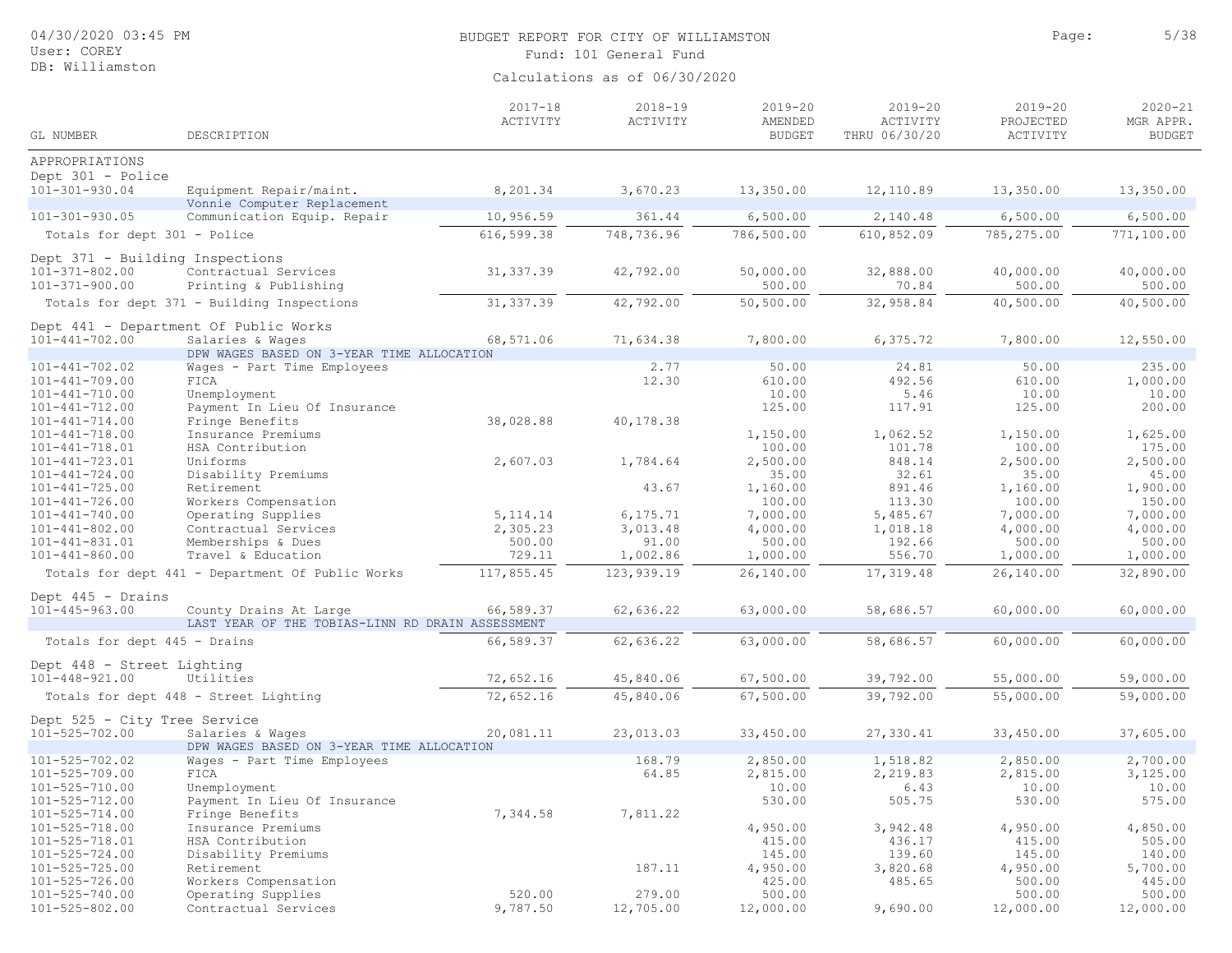| 04/30/2020 03:45 PM<br>User: COREY<br>DB: Williamston |                                                                         | BUDGET REPORT FOR CITY OF WILLIAMSTON<br>Fund: 101 General Fund<br>Calculations as of 06/30/2020 | Page:                   | 6/38                                    |                                          |                                      |                                           |
|-------------------------------------------------------|-------------------------------------------------------------------------|--------------------------------------------------------------------------------------------------|-------------------------|-----------------------------------------|------------------------------------------|--------------------------------------|-------------------------------------------|
| GL NUMBER                                             | DESCRIPTION                                                             | $2017 - 18$<br>ACTIVITY                                                                          | $2018 - 19$<br>ACTIVITY | $2019 - 20$<br>AMENDED<br><b>BUDGET</b> | $2019 - 20$<br>ACTIVITY<br>THRU 06/30/20 | $2019 - 20$<br>PROJECTED<br>ACTIVITY | $2020 - 21$<br>MGR APPR.<br><b>BUDGET</b> |
| APPROPRIATIONS                                        |                                                                         |                                                                                                  |                         |                                         |                                          |                                      |                                           |
| Dept 525 - City Tree Service                          |                                                                         |                                                                                                  |                         |                                         |                                          |                                      |                                           |
|                                                       | ROW TREE MAINTENANCE<br>HAULING AND DISPOSAL OF LEAVES FROM LEAF PICKUP |                                                                                                  |                         |                                         |                                          |                                      |                                           |
| $101 - 525 - 940.00$                                  | Equipment Rental                                                        | 27,754.74                                                                                        | 37,780.74               | 50,000.00                               | 39,160.98                                | 45,000.00                            | 45,000.00                                 |
|                                                       | Totals for dept 525 - City Tree Service                                 | 65,487.93                                                                                        | 82,009.74               | 113,040.00                              | 89,256.80                                | 108,115.00                           | 113, 155.00                               |
| Dept $567 -$ Cemetery                                 |                                                                         |                                                                                                  |                         |                                         |                                          |                                      |                                           |
| $101 - 567 - 965.00$                                  | Cemetery Contribution                                                   | 15,000.00                                                                                        | 15,000.00               | 15,000.00                               | 15,000.00                                | 15,000.00                            | 15,000.00                                 |
| Totals for dept 567 - Cemetery                        |                                                                         | 15,000.00                                                                                        | 15,000.00               | 15,000.00                               | 15,000.00                                | 15,000.00                            | 15,000.00                                 |
|                                                       |                                                                         |                                                                                                  |                         |                                         |                                          |                                      |                                           |
| Dept 721 - Planning<br>$101 - 721 - 702.00$           | Salaries & Wages                                                        | 6,078.44                                                                                         | 6, 136.33               | 6,120.00                                | 5,044.20                                 | 6,120.00                             | 6,120.00                                  |
| $101 - 721 - 709.00$                                  | FICA                                                                    |                                                                                                  | 9.68                    | 470.00                                  | 363.83                                   | 470.00                               | 470.00                                    |
| $101 - 721 - 714.00$                                  | Fringe Benefits                                                         | 2,400.63                                                                                         | 2,332.95                |                                         |                                          |                                      |                                           |
| $101 - 721 - 725.00$                                  | Retirement<br>Contractual Services                                      | 26,925.50                                                                                        | 9.59<br>21,936.13       | 460.00<br>16,700.00                     | 370.25                                   | 460.00                               | 460.00                                    |
| $101 - 721 - 802.00$<br>101-721-831.01                | Memberships & Dues                                                      | 185.00                                                                                           | 185.00                  | 185.00                                  | 12,899.50<br>185.00                      | 16,700.00<br>185.00                  | 16,700.00<br>185.00                       |
| $101 - 721 - 860.00$                                  | Travel & Education                                                      | 206.19                                                                                           | 77.04                   | 750.00                                  |                                          | 750.00                               | 750.00                                    |
| $101 - 721 - 900.00$                                  | Printing & Publishing                                                   | 498.52                                                                                           | 1,022.00                | 750.00                                  |                                          | 750.00                               | 750.00                                    |
| Totals for dept 721 - Planning                        |                                                                         | 36,294.28                                                                                        | 31,708.72               | 25,435.00                               | 18,862.78                                | 25,435.00                            | 25,435.00                                 |
|                                                       | Dept 729 - Comm. & Econ. Dev. Administration                            |                                                                                                  |                         |                                         |                                          |                                      |                                           |
| $101 - 729 - 802.00$                                  | Contractual Services                                                    | 22,155.50                                                                                        | 15,268.75               | 30,150.00                               | 12,624.50                                | 19,000.00                            | 30,150.00                                 |
| 101-729-831.01                                        | Memberships & Dues                                                      | 3,290.00                                                                                         | 3,295.00                | 3,400.00                                | 3,305.00                                 | 3,400.00                             | 3,400.00                                  |
| 101-729-885.01                                        | Advertising                                                             | 3,599.46                                                                                         |                         | 2,000.00                                |                                          | 2,000.00                             | 2,000.00                                  |
|                                                       | Totals for dept 729 - Comm. & Econ. Dev. Administrat                    | 29,044.96                                                                                        | 18,563.75               | 35, 550.00                              | 15,929.50                                | 24,400.00                            | 35,550.00                                 |
| Dept 751 - Parks And Recreation                       |                                                                         |                                                                                                  |                         |                                         |                                          |                                      |                                           |
| $101 - 751 - 702.00$                                  | Salaries & Wages<br>DPW WAGES BASED ON 3-YEAR TIME ALLOCATION           | 19,267.91                                                                                        | 23,366.92               | 21,400.00                               | 17,487.01                                | 21,400.00                            | 23, 225.00                                |
| $101 - 751 - 702.02$                                  | Wages - Part Time Employees                                             |                                                                                                  | 505.15                  | 8,500.00                                | 4,545.43                                 | 8,500.00                             | 7,400.00                                  |
| $101 - 751 - 709.00$                                  | FICA                                                                    |                                                                                                  | 71.89                   | 2,315.00                                | 1,693.63                                 | 2,315.00                             | 2,375.00                                  |
| $101 - 751 - 710.00$                                  | Unemployment                                                            |                                                                                                  |                         | 10.00                                   | 8.08                                     | 10.00                                | 10.00                                     |
| $101 - 751 - 712.00$                                  | Payment In Lieu Of Insurance                                            |                                                                                                  |                         | 340.00                                  | 323.45                                   | 340.00                               | 360.00                                    |
| $101 - 751 - 714.00$<br>$101 - 751 - 718.00$          | Fringe Benefits<br>Insurance Premiums                                   | 8,478.96                                                                                         | 6,991.91                | 3,160.00                                | 2,593.96                                 | 3,160.00                             | 3,000.00                                  |
| $101 - 751 - 718.01$                                  | HSA Contribution                                                        |                                                                                                  |                         | 270.00                                  | 279.02                                   | 280.00                               | 315.00                                    |
| 101-751-724.00                                        | Disability Premiums                                                     |                                                                                                  |                         | 100.00                                  | 89.36                                    | 100.00                               | 90.00                                     |
| $101 - 751 - 725.00$                                  | Retirement                                                              |                                                                                                  | 119.77                  | 3,175.00                                | 2,444.49                                 | 3,175.00                             | 3,525.00                                  |
| $101 - 751 - 726.00$                                  | Workers Compensation                                                    | 715.85                                                                                           |                         | 275.00                                  | 310.74                                   | 315.00                               | 275.00                                    |
| 101-751-740.00<br>$101 - 751 - 802.00$                | Operating Supplies<br>Contractual Services                              | 23, 112.76                                                                                       | 1,249.97<br>22,001.50   | 1,500.00<br>35,000.00                   | 26.26<br>5,865.00                        | 1,500.00<br>15,000.00                | 1,500.00<br>35,000.00                     |
| $101 - 751 - 820.01$                                  | Insurance - Liab. / Prop.                                               | 380.00                                                                                           | 419.00                  | 500.00                                  | 415.00                                   | 415.00                               | 500.00                                    |
|                                                       | Increase in Property Values & 4% increase                               |                                                                                                  |                         |                                         |                                          |                                      |                                           |
| $101 - 751 - 880.00$                                  | Community Promotion                                                     | 47.92                                                                                            |                         |                                         |                                          |                                      |                                           |
| $101 - 751 - 880.05$<br>101-751-921.00                | Art Festival<br>Utilities                                               | 4,985.07<br>4,274.67                                                                             | 3,859.57                | 5,500.00                                | 2,792.20                                 | 5,500.00                             | 5,500.00                                  |
| $101 - 751 - 930.01$                                  | Repairs & Maintenance Building                                          | 6,022.64                                                                                         | 13,185.24               | 12,000.00                               | 2,881.94                                 | 10,000.00                            | 12,000.00                                 |
| $101 - 751 - 940.00$                                  | Equipment Rental                                                        | 26,945.23                                                                                        | 29,616.75               | 22,500.00                               | 27,851.38                                | 32,000.00                            | 25,000.00                                 |
|                                                       | Totals for dept 751 - Parks And Recreation                              | 94,231.01                                                                                        | 101,387.67              | 116,545.00                              | 69,606.95                                | 104,010.00                           | 120,075.00                                |
| Dept 752 - Farmers Market                             |                                                                         |                                                                                                  |                         |                                         |                                          |                                      |                                           |
| $101 - 752 - 702.00$                                  | Salaries & Wages                                                        | 4,313.07                                                                                         |                         |                                         |                                          |                                      |                                           |
| $101 - 752 - 714.00$                                  | Fringe Benefits                                                         | 514.68                                                                                           |                         |                                         |                                          |                                      |                                           |
| $101 - 752 - 740.02$                                  | Operating Expenses - Farm Market                                        | 981.06                                                                                           |                         |                                         |                                          |                                      |                                           |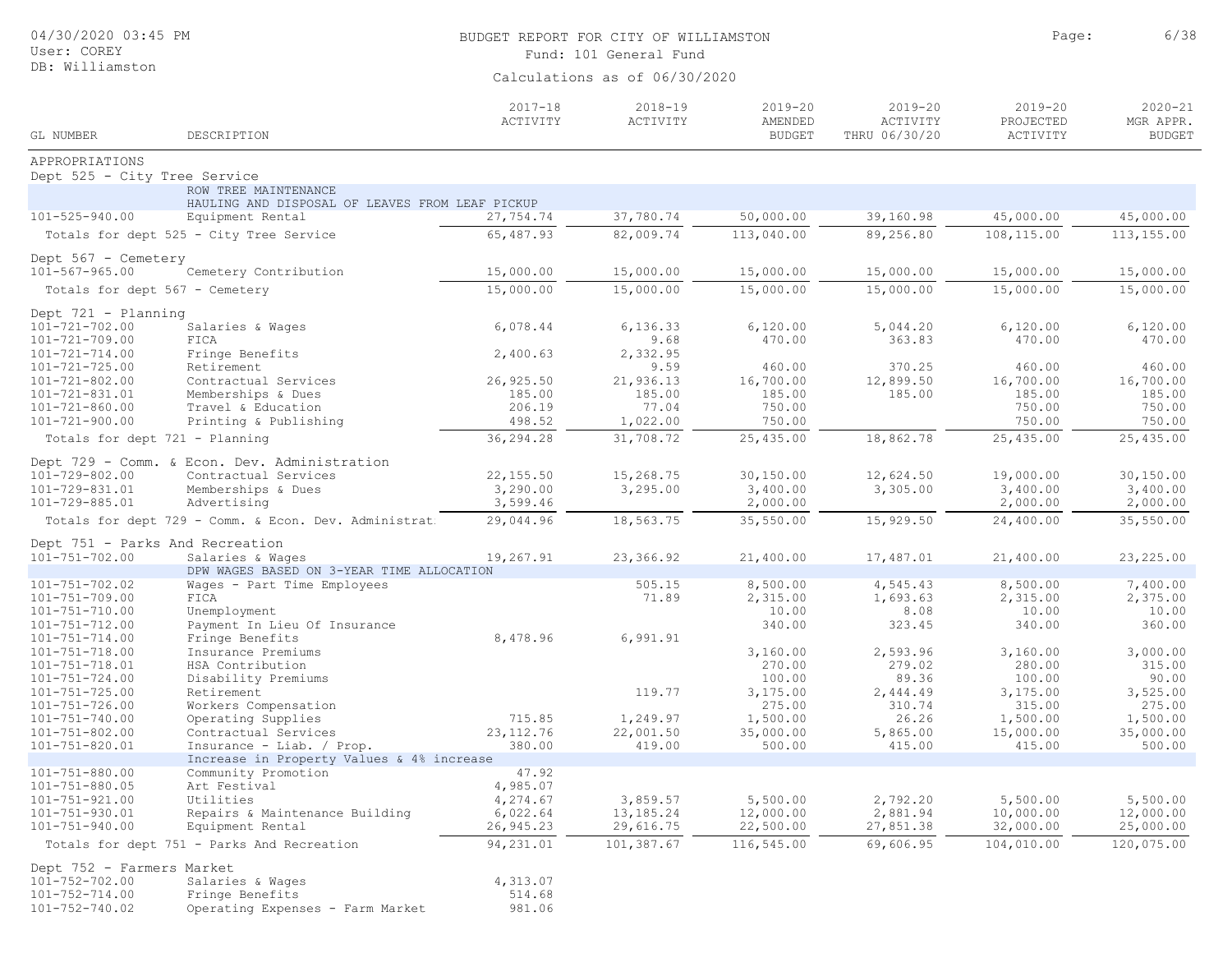| 04/30/2020 03:45 PM<br>User: COREY                                                                 |                                                                                                               |                                    | BUDGET REPORT FOR CITY OF WILLIAMSTON<br>Fund: 101 General Fund | Page:                                   | 7/38                                     |                                      |                                           |
|----------------------------------------------------------------------------------------------------|---------------------------------------------------------------------------------------------------------------|------------------------------------|-----------------------------------------------------------------|-----------------------------------------|------------------------------------------|--------------------------------------|-------------------------------------------|
| DB: Williamston                                                                                    |                                                                                                               |                                    | Calculations as of 06/30/2020                                   |                                         |                                          |                                      |                                           |
| GL NUMBER                                                                                          | DESCRIPTION                                                                                                   | $2017 - 18$<br>ACTIVITY            | $2018 - 19$<br>ACTIVITY                                         | $2019 - 20$<br>AMENDED<br><b>BUDGET</b> | $2019 - 20$<br>ACTIVITY<br>THRU 06/30/20 | $2019 - 20$<br>PROJECTED<br>ACTIVITY | $2020 - 21$<br>MGR APPR.<br><b>BUDGET</b> |
| APPROPRIATIONS                                                                                     |                                                                                                               |                                    |                                                                 |                                         |                                          |                                      |                                           |
| Dept 752 - Farmers Market<br>$101 - 752 - 880.00$                                                  | Community Promotion                                                                                           | 3,771.86                           |                                                                 |                                         |                                          |                                      |                                           |
|                                                                                                    | Totals for dept 752 - Farmers Market                                                                          | 9,580.67                           |                                                                 |                                         |                                          |                                      |                                           |
|                                                                                                    |                                                                                                               |                                    |                                                                 |                                         |                                          |                                      |                                           |
| Dept 901 - Capital Outlay<br>101-901-970.01<br>$101 - 901 - 970.03$<br>$101 - 901 - 970.07$        | Treasurer<br>Library<br>Technology                                                                            |                                    | 10,442.00                                                       | 10,570.00                               | 10,362.60<br>4,281.00                    | 10,570.00<br>4,281.00                | 5,000.00                                  |
|                                                                                                    | DPW Server Replacement                                                                                        |                                    |                                                                 |                                         |                                          |                                      |                                           |
| $101 - 901 - 970.12$<br>$101 - 901 - 970.13$<br>101-901-970.15                                     | McCormick Park<br>Volunteers Park<br>Building & Grounds                                                       |                                    | 7,995.00                                                        | 25,000.00<br>50,000.00                  | 54,383.00                                | 54,383.00<br>10,000.00               |                                           |
| 101-901-970.20                                                                                     | Police<br>New Patrol Vehicle & Equipment                                                                      | 9,165.00                           | 42,547.14                                                       | 52,000.00                               |                                          | 12,000.00                            | 40,000.00                                 |
|                                                                                                    | Totals for dept 901 - Capital Outlay                                                                          | 9,165.00                           | 60,984.14                                                       | 137,570.00                              | 69,026.60                                | 91,234.00                            | 45,000.00                                 |
| Dept 990 - Transfers<br>101-990-999.02<br>$101 - 990 - 999.03$<br>101-990-999.06<br>101-990-999.09 | Transfer To Major Street<br>Transfer To Local Street<br>Transfer To Equipment Fund<br>Transfer To Act342 Bond | 55,000.00<br>60,000.00<br>2,200.00 | 55,000.00<br>60,000.00                                          | 200,000.00<br>60,000.00<br>26,000.00    | 200,000.00<br>60,000.00<br>26,000.00     | 200,000.00<br>60,000.00<br>26,000.00 | 50,000.00<br>26,000.00                    |
| Totals for dept 990 - Transfers                                                                    |                                                                                                               | 117,200.00                         | 115,000.00                                                      | 286,000.00                              | 286,000.00                               | 286,000.00                           | 76,000.00                                 |
| TOTAL APPROPRIATIONS                                                                               |                                                                                                               | 2,013,969.60                       | 2, 155, 631.31                                                  | 2,533,485.00                            | 1,942,407.68                             | 2,407,029.00                         | 2, 211, 220.00                            |
|                                                                                                    | NET OF REVENUES/APPROPRIATIONS - FUND 101                                                                     | 189,204.60                         | 94,034.96                                                       | (311, 105.00)                           | 130,093.06                               | (141, 163.00)                        | 7,118.00                                  |
| ENDING FUND BALANCE                                                                                | BEGINNING FUND BALANCE                                                                                        | 1,136,051.91<br>1,325,256.51       | 1,325,256.51<br>1, 419, 291.47                                  | 1, 419, 291.47<br>1,108,186.47          | 1, 419, 291.47<br>1,549,384.53           | 1, 419, 291.47<br>1,278,128.47       | 1,278,128.47<br>1,285,246.47              |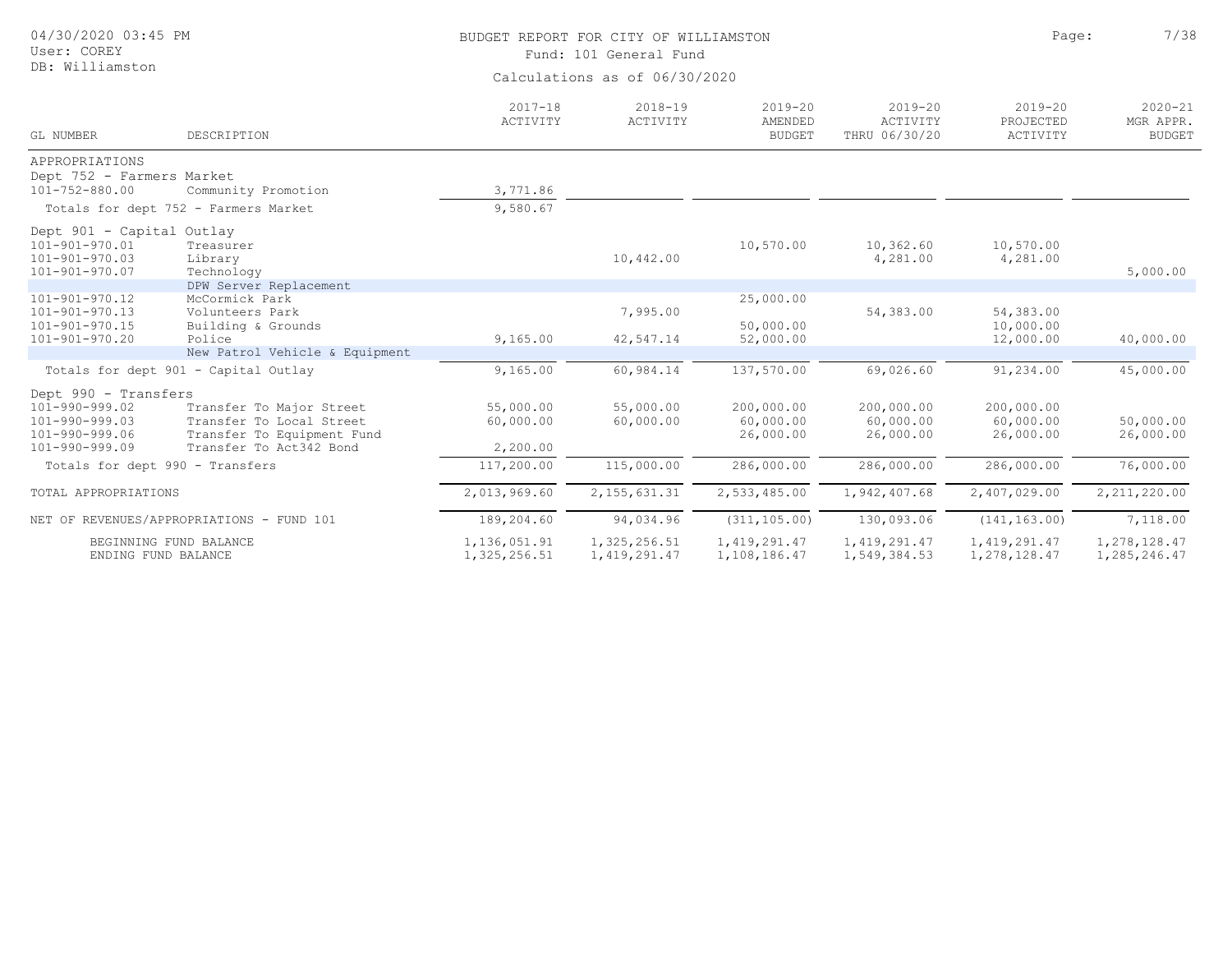| 04/30/2020 03:45 PM<br>User: COREY                                   |                                                                                 | BUDGET REPORT FOR CITY OF WILLIAMSTON<br>Fund: 202 Major Street |                                      |                                     |                                          |                                      |                                           |  |  |
|----------------------------------------------------------------------|---------------------------------------------------------------------------------|-----------------------------------------------------------------|--------------------------------------|-------------------------------------|------------------------------------------|--------------------------------------|-------------------------------------------|--|--|
| DB: Williamston                                                      |                                                                                 | Calculations as of 06/30/2020                                   |                                      |                                     |                                          |                                      |                                           |  |  |
| GL NUMBER                                                            | DESCRIPTION                                                                     | $2017 - 18$<br>ACTIVITY                                         | $2018 - 19$<br>ACTIVITY              | 2019-20<br>AMENDED<br><b>BUDGET</b> | $2019 - 20$<br>ACTIVITY<br>THRU 06/30/20 | $2019 - 20$<br>PROJECTED<br>ACTIVITY | $2020 - 21$<br>MGR APPR.<br><b>BUDGET</b> |  |  |
| ESTIMATED REVENUES<br>Dept 000                                       |                                                                                 |                                                                 |                                      |                                     |                                          |                                      |                                           |  |  |
| 202-000-551.01<br>202-000-570.01<br>202-000-578.01                   | State Aid<br>State Metro. Act Of 2002<br>Act 51 Revenue                         | 12,998.83<br>271,612.36                                         | 45,765.40<br>13,026.84<br>290,197.46 | 12,000.00<br>292,775.00             | 216,529.39                               | 12,000.00<br>303,521.00              | 12,000.00<br>283,475.00                   |  |  |
|                                                                      | ASSUMES 15% REDUCTION FROM STATE'S FEBRUARY ESTIMATES                           |                                                                 |                                      |                                     |                                          |                                      |                                           |  |  |
| 202-000-578.02<br>202-000-665.01<br>202-000-691.01<br>202-000-696.00 | Local Roads Program<br>Interest Income<br>Miscellaneous Income<br>Bond Proceeds | 6,288.98<br>4,221.00<br>30,000.00                               | 6,291.96<br>2,460.89<br>576.68       | 6,285.00<br>1,000.00<br>200.00      | 4,195.77<br>1,014.51<br>449.24           | 6, 285.00<br>1,200.00<br>450.00      | 6,285.00<br>1,000.00<br>100.00            |  |  |
| 202-000-699.01                                                       | Transfer From General Fund                                                      | 55,000.00                                                       | 55,000.00                            | 200,000.00                          | 200,000.00                               | 200,000.00                           |                                           |  |  |
| Totals for dept 000 -                                                |                                                                                 | 380, 121.17                                                     | 413, 319.23                          | 512,260.00                          | 422,188.91                               | 523,456.00                           | 302,860.00                                |  |  |
| TOTAL ESTIMATED REVENUES                                             |                                                                                 | 380, 121.17                                                     | 413, 319.23                          | 512,260.00                          | 422,188.91                               | 523,456.00                           | 302,860.00                                |  |  |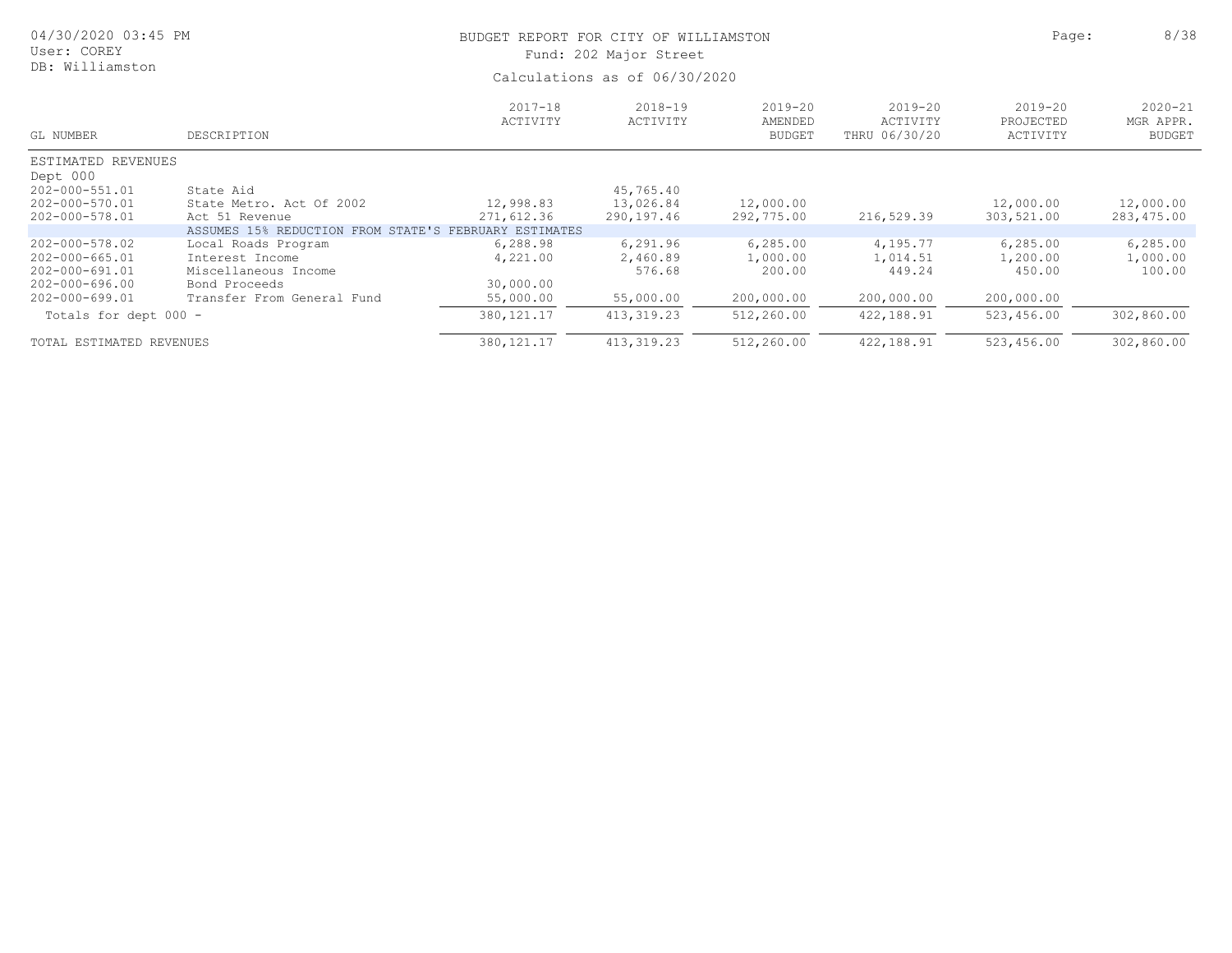| 04/30/2020 03:45 PM |  |
|---------------------|--|
|                     |  |

#### User: COREY DB: Williamston

# BUDGET REPORT FOR CITY OF WILLIAMSTON **Page:** 9/38 Fund: 202 Major Street

| GL NUMBER                                    | DESCRIPTION                                                      | $2017 - 18$<br>ACTIVITY | $2018 - 19$<br>ACTIVITY | $2019 - 20$<br>AMENDED<br><b>BUDGET</b> | $2019 - 20$<br>ACTIVITY<br>THRU 06/30/20 | $2019 - 20$<br>PROJECTED<br>ACTIVITY | $2020 - 21$<br>MGR APPR.<br><b>BUDGET</b> |
|----------------------------------------------|------------------------------------------------------------------|-------------------------|-------------------------|-----------------------------------------|------------------------------------------|--------------------------------------|-------------------------------------------|
|                                              |                                                                  |                         |                         |                                         |                                          |                                      |                                           |
| APPROPRIATIONS                               |                                                                  |                         |                         |                                         |                                          |                                      |                                           |
| Dept 444 - Sidewalks                         |                                                                  |                         |                         |                                         |                                          |                                      |                                           |
| $202 - 444 - 702.00$                         | Salaries & Wages                                                 | 1,139.95                | 1,632.18                | 1,205.00                                | 969.11                                   | 1,205.00                             | 1,215.00                                  |
| $202 - 444 - 709.00$                         | FICA                                                             |                         | 1.98                    | 100.00                                  | 74.37                                    | 100.00                               | 100.00                                    |
| $202 - 444 - 710.00$                         | Unemployment                                                     |                         |                         | 5.00                                    | 0.01                                     | 5.00                                 | 5.00                                      |
| $202 - 444 - 712.00$                         | Payment In Lieu Of Insurance                                     |                         |                         | 20.00                                   | 17.86                                    | 20.00                                | 20.00                                     |
| $202 - 444 - 714.00$                         | Fringe Benefits                                                  | 498.43                  | 269.77                  |                                         |                                          |                                      |                                           |
| $202 - 444 - 718.00$                         | Insurance Premiums                                               |                         |                         | 180.00                                  | 140.03                                   | 180.00                               | 160.00                                    |
| $202 - 444 - 718.01$                         | HSA Contribution                                                 |                         |                         | 15.00                                   | 15.47                                    | 15.00                                | 20.00                                     |
| $202 - 444 - 724.00$                         | Disability Premiums                                              |                         |                         | 10.00                                   | 4.83                                     | 10.00                                | 10.00                                     |
| $202 - 444 - 725.00$<br>$202 - 444 - 726.00$ | Retirement                                                       |                         | 6.66                    | 180.00                                  | 135.52                                   | 180.00                               | 185.00                                    |
| $202 - 444 - 740.00$                         | Workers Compensation                                             | 458.48                  | 239.34                  | 15.00<br>1,000.00                       | 17.23                                    | 15.00<br>1,000.00                    | 15.00<br>1,000.00                         |
| $202 - 444 - 802.00$                         | Operating Supplies<br>Contractual Services                       |                         | 356.25                  | 6,000.00                                |                                          | 6,000.00                             | 6,000.00                                  |
| $202 - 444 - 940.00$                         | Equipment Rental                                                 |                         | 457.95                  | 1,000.00                                |                                          | 1,000.00                             | 1,000.00                                  |
|                                              |                                                                  | 2,096.86                | 2,964.13                | 9,730.00                                | 1,374.43                                 | 9,730.00                             | 9,730.00                                  |
| Totals for dept 444 - Sidewalks              |                                                                  |                         |                         |                                         |                                          |                                      |                                           |
| $202 - 460 - 970.23$                         | Dept 460 - Preservation/structural Improvements<br>N. Putnam St. |                         |                         |                                         |                                          |                                      | 20,000.00                                 |
|                                              | PRELIMINARY ENGINEERNIG FOR 2023 MDOT GRANT PROJECT              |                         |                         |                                         |                                          |                                      |                                           |
| $202 - 460 - 970.29$                         | East Middle Street                                               | 443, 313.55             | 52,045.31               | 217,000.00                              | 211,550.40                               | 217,000.00                           |                                           |
|                                              | Totals for dept 460 - Preservation/structural Improve            | 443, 313.55             | 52,045.31               | 217,000.00                              | 211,550.40                               | 217,000.00                           | 20,000.00                                 |
| Dept 463 - Surface Maintenance               |                                                                  |                         |                         |                                         |                                          |                                      |                                           |
| $202 - 463 - 702.00$                         | Salaries & Wages                                                 | 12,785.39               | 10,896.27               | 13,840.00                               | 11,297.32                                | 13,840.00                            | 14,350.00                                 |
| $202 - 463 - 702.02$                         | Wages - Part Time Employees                                      |                         | 8.28                    | 150.00                                  | 74.60                                    | 150.00                               | 250.00                                    |
| $202 - 463 - 709.00$                         | FICA                                                             |                         | 22.14                   | 1,090.00                                | 875.31                                   | 1,090.00                             | 1,135.00                                  |
| $202 - 463 - 710.00$                         | Unemployment                                                     |                         |                         | 5.00                                    | 5.51                                     | 5.00                                 | 5.00                                      |
| $202 - 463 - 712.00$                         | Payment In Lieu Of Insurance                                     |                         |                         | 220.00                                  | 208.89                                   | 220.00                               | 220.00                                    |
| $202 - 463 - 714.00$                         | Fringe Benefits                                                  | 4,918.43                | 4,836.10                |                                         |                                          |                                      |                                           |
| $202 - 463 - 718.00$                         | Insurance Premiums                                               |                         |                         | 240.00                                  | 1,629.84                                 | 2,040.00                             | 1,850.00                                  |
| 202-463-718.01                               | HSA Contribution                                                 |                         |                         | 220.00                                  | 180.28                                   | 220.00                               | 200.00                                    |
| $202 - 463 - 724.00$                         | Disability Premiums                                              |                         |                         | 60.00                                   | 57.76                                    | 60.00                                | 60.00                                     |
| $202 - 463 - 725.00$                         | Retirement                                                       |                         | 77.34                   | 2,050.00                                | 1,579.32                                 | 2,050.00                             | 2,175.00                                  |
| $202 - 463 - 726.00$                         | Workers Compensation                                             |                         |                         | 175.00                                  | 200.75                                   | 175.00                               | 170.00                                    |
| $202 - 463 - 740.00$                         | Operating Supplies                                               | 3,198.52                | 4,299.17                | 5,500.00                                | 2,011.89                                 | 5,500.00                             | 5,500.00                                  |
| $202 - 463 - 802.00$                         | Contractual Services                                             | 25,475.00               | 13,812.50               | 25,000.00                               | 2,182.50                                 | 25,000.00                            | 25,000.00                                 |
| $202 - 463 - 940.00$                         | Equipment Rental                                                 | 14,666.95               | 11,218.40               | 14,500.00                               | 10,161.87                                | 14,500.00                            | 14,500.00                                 |
|                                              | Totals for dept 463 - Surface Maintenance                        | 61,044.29               | 45,170.20               | 63,050.00                               | 30,465.84                                | 64,850.00                            | 65, 415.00                                |
| Dept 466 - Right-Of-Way Maint.               |                                                                  |                         |                         |                                         |                                          |                                      |                                           |
| $202 - 466 - 702.00$                         | Salaries & Wages                                                 | 1,164.23                | 3,059.84                | 235.00                                  | 185.12                                   | 235.00                               | 805.00                                    |
| $202 - 466 - 702.02$                         | Wages - Part Time Employees                                      |                         | 19.50                   | 335.00                                  | 175.37                                   | 335.00                               | 335.00                                    |
| $202 - 466 - 709.00$                         | FICA                                                             |                         | 1.94                    | 45.00                                   | 27.08                                    | 45.00                                | 90.00                                     |
| $202 - 466 - 710.00$                         | Unemployment                                                     |                         |                         | 5.00                                    | 0.10                                     | 5.00                                 | 5.00                                      |
| $202 - 466 - 712.00$                         | Payment In Lieu Of Insurance                                     |                         |                         | 5.00                                    | 3.46                                     | 5.00                                 | 15.00                                     |
| $202 - 466 - 714.00$<br>$202 - 466 - 718.00$ | Fringe Benefits<br>Insurance Premiums                            | 478.24                  | 478.59                  | 35.00                                   | 26.88                                    | 35.00                                | 105.00                                    |
| 202-466-718.01                               | HSA Contribution                                                 |                         |                         | 5.00                                    | 2.98                                     | 5.00                                 | 15.00                                     |
| $202 - 466 - 724.00$                         | Disability Premiums                                              |                         |                         | 5.00                                    | 0.90                                     | 5.00                                 | 5.00                                      |
| $202 - 466 - 725.00$                         | Retirement                                                       |                         | 1.29                    | 35.00                                   | 26.00                                    | 35.00                                | 125.00                                    |
| $202 - 466 - 726.00$                         | Workers Compensation                                             |                         |                         | 5.00                                    | 3.31                                     | 5.00                                 | 10.00                                     |
| $202 - 466 - 740.00$                         | Operating Supplies                                               | 1,790.19                | 1,902.18                | 6,000.00                                | 1,630.73                                 | 5,400.00                             | 5,400.00                                  |
| $202 - 466 - 802.00$                         | Contractual Services                                             | 1,265.00                | 4,242.77                | 5,000.00                                | 2,400.00                                 | 5,000.00                             | 5,000.00                                  |
| $202 - 466 - 940.00$                         | Equipment Rental                                                 | 1,942.86                | 1,826.54                | 2,000.00                                | 1,553.06                                 | 2,600.00                             | 2,600.00                                  |
|                                              | Totals for dept 466 - Right-Of-Way Maint.                        | 6,640.52                | 11,532.65               | 13,710.00                               | 6,034.99                                 | 13,710.00                            | 14,510.00                                 |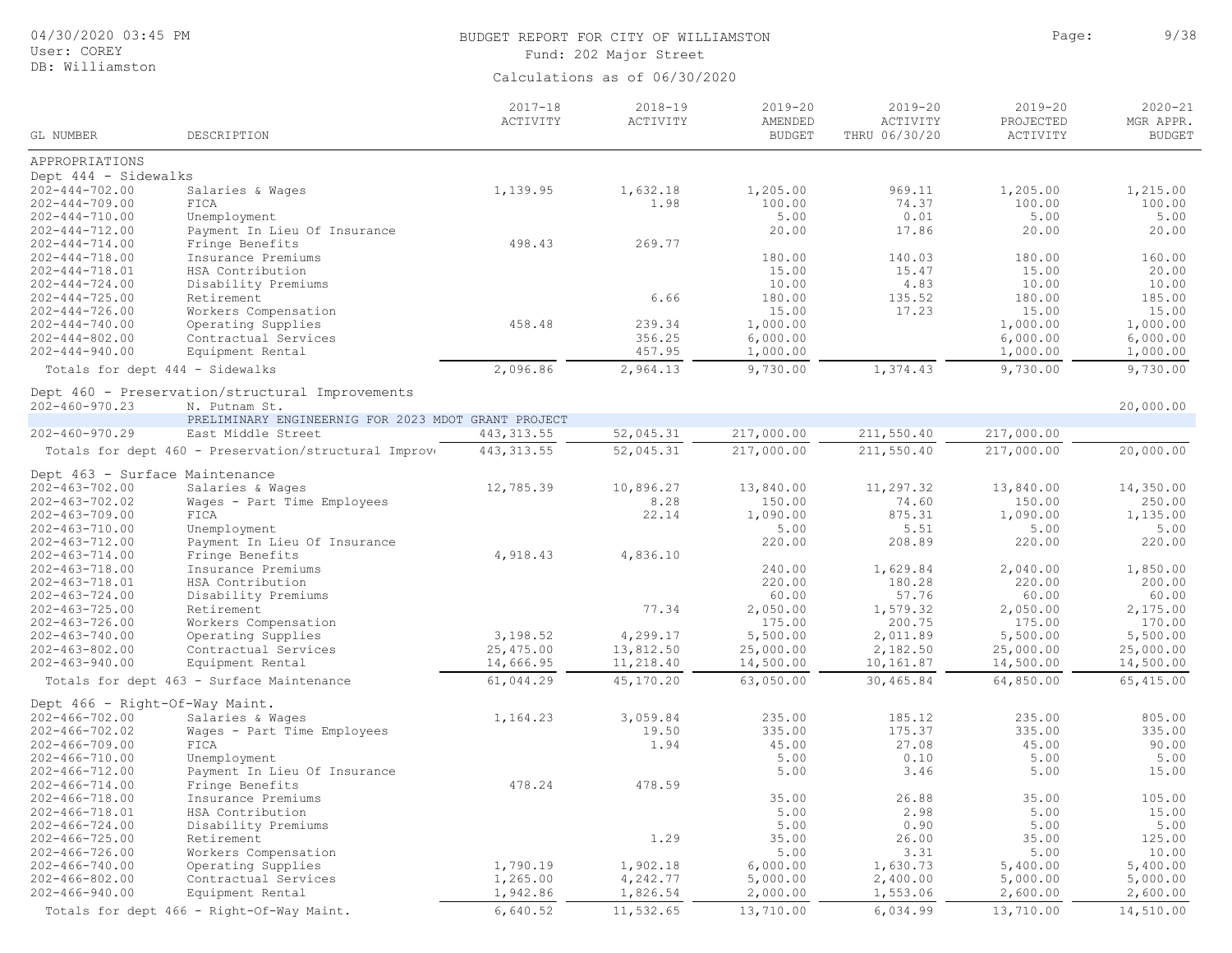# 04/30/2020 03:45 PM

## User: COREY DB: Williamston

# BUDGET REPORT FOR CITY OF WILLIAMSTON **Page:** 10/38 Fund: 202 Major Street

| GL NUMBER                                    | DESCRIPTION                               | $2017 - 18$<br>ACTIVITY | $2018 - 19$<br>ACTIVITY | $2019 - 20$<br>AMENDED<br><b>BUDGET</b> | $2019 - 20$<br>ACTIVITY<br>THRU 06/30/20 | $2019 - 20$<br>PROJECTED<br>ACTIVITY | $2020 - 21$<br>MGR APPR.<br><b>BUDGET</b> |
|----------------------------------------------|-------------------------------------------|-------------------------|-------------------------|-----------------------------------------|------------------------------------------|--------------------------------------|-------------------------------------------|
|                                              |                                           |                         |                         |                                         |                                          |                                      |                                           |
| APPROPRIATIONS                               |                                           |                         |                         |                                         |                                          |                                      |                                           |
| Dept 473 - Bridge Maintenance                |                                           |                         |                         |                                         |                                          |                                      |                                           |
| $202 - 473 - 702.00$                         | Salaries & Wages                          | 52.63                   | 658.78                  | 75.00                                   | 72.80                                    | 75.00                                | 270.00                                    |
| $202 - 473 - 702.02$                         | Wages - Part Time Employees               |                         | 2.90                    | 50.00                                   | 26.19                                    | 50.00                                | 60.00                                     |
| $202 - 473 - 709.00$                         | FICA                                      |                         | 0.35                    | 10.00                                   | 6.89                                     | 10.00                                | 25.00                                     |
| $202 - 473 - 710.00$                         | Unemployment                              |                         |                         | 5.00                                    | 0.02                                     | 5.00                                 | 5.00                                      |
| $202 - 473 - 712.00$                         | Payment In Lieu Of Insurance              |                         |                         | 5.00                                    | 1.15                                     | 5.00                                 | 5.00                                      |
| $202 - 473 - 714.00$                         | Fringe Benefits                           | 25.90                   | 248.84                  |                                         |                                          |                                      |                                           |
| $202 - 473 - 718.00$                         | Insurance Premiums                        |                         |                         | 10.00                                   | 10.63                                    | 10.00                                | 35.00                                     |
| 202-473-718.01                               | HSA Contribution                          |                         |                         | 5.00<br>5.00                            | 1.17<br>0.10                             | 5.00<br>5.00                         | 5.00<br>5.00                              |
| $202 - 473 - 724.00$                         | Disability Premiums                       |                         | 0.50                    | 10.00                                   | 10.17                                    | 10.00                                | 45.00                                     |
| $202 - 473 - 725.00$<br>$202 - 473 - 726.00$ | Retirement<br>Workers Compensation        |                         |                         | 5.00                                    | 1.33                                     | 5.00                                 | 5.00                                      |
| $202 - 473 - 740.00$                         | Operating Supplies                        |                         |                         | 100.00                                  |                                          | 100.00                               | 100.00                                    |
| $202 - 473 - 802.00$                         | Contractual Services                      | 1,705.00                | 210.00                  | 4,000.00                                | 1,656.06                                 | 2,000.00                             | 2,000.00                                  |
| $202 - 473 - 940.00$                         | Equipment Rental                          |                         |                         | 100.00                                  |                                          | 100.00                               | 100.00                                    |
|                                              | Totals for dept 473 - Bridge Maintenance  | 1,783.53                | 1,121.37                | 4,380.00                                | 1,786.51                                 | 2,380.00                             | 2,660.00                                  |
|                                              |                                           |                         |                         |                                         |                                          |                                      |                                           |
| Dept 474 - Traffic Control                   |                                           |                         |                         |                                         |                                          |                                      |                                           |
| $202 - 474 - 702.00$                         | Salaries & Wages                          | 4,226.51                | 1,998.13                | 3,450.00                                | 2,796.48                                 | 3,450.00                             | 2,400.00                                  |
| $202 - 474 - 709.00$                         | FICA                                      |                         | 5.36                    | 270.00                                  | 215.22                                   | 270.00                               | 190.00                                    |
| $202 - 474 - 710.00$                         | Unemployment                              |                         |                         | 5.00                                    | 0.40                                     | 5.00                                 | 5.00                                      |
| $202 - 474 - 712.00$                         | Payment In Lieu Of Insurance              |                         |                         | 55.00                                   | 51.75                                    | 55.00                                | 40.00                                     |
| $202 - 474 - 714.00$                         | Fringe Benefits                           | 2,183.57                | 379.81                  |                                         |                                          |                                      |                                           |
| $202 - 474 - 718.00$                         | Insurance Premiums                        |                         |                         | 510.00                                  | 403.48                                   | 510.00                               | 310.00                                    |
| $202 - 474 - 718.01$                         | HSA Contribution                          |                         |                         | 45.00                                   | 44.60                                    | 45.00                                | 35.00                                     |
| $202 - 474 - 724.00$                         | Disability Premiums                       |                         |                         | 15.00                                   | 14.28                                    | 15.00                                | 10.00                                     |
| $202 - 474 - 725.00$                         | Retirement                                |                         | 19.14                   | 510.00                                  | 390.95                                   | 510.00                               | 370.00                                    |
| $202 - 474 - 726.00$                         | Workers Compensation                      |                         |                         | 45.00                                   | 49.69                                    | 45.00                                | 30.00                                     |
| $202 - 474 - 740.00$                         | Operating Supplies                        | 61.30                   | 388.80                  | 4,500.00                                | 852.50                                   | 4,500.00                             | 4,500.00                                  |
| $202 - 474 - 802.00$                         | Contractual Services                      | 3,266.56                | 2,503.29                | 4,000.00                                | 3,363.66                                 | 4,000.00                             | 4,500.00                                  |
| $202 - 474 - 940.00$                         | Equipment Rental                          | 792.05                  | 349.56                  | 1,500.00                                | 109.90                                   | 1,500.00                             | 1,500.00                                  |
|                                              | Totals for dept 474 - Traffic Control     | 10,529.99               | 5,644.09                | 14,905.00                               | 8,292.91                                 | 14,905.00                            | 13,890.00                                 |
| Dept 478 - Winter Maintenance                |                                           |                         |                         |                                         |                                          |                                      |                                           |
| $202 - 478 - 702.00$                         | Salaries & Wages                          | 6,406.91                | 6,730.42                | 5,110.00                                | 4,175.85                                 | 5,110.00                             | 6,550.00                                  |
| $202 - 478 - 709.00$                         | FICA                                      |                         | 7.97                    | 400.00                                  | 321.38                                   | 400.00                               | 510.00                                    |
| $202 - 478 - 710.00$                         | Unemployment                              |                         |                         | 5.00                                    | 5.43                                     | 5.00                                 | 5.00                                      |
| $202 - 478 - 712.00$                         | Payment In Lieu Of Insurance              |                         |                         | 85.00                                   | 77.37                                    | 85.00                                | 100.00                                    |
| $202 - 478 - 714.00$                         | Fringe Benefits                           | 2,944.31                | 2,578.26                |                                         |                                          |                                      |                                           |
| $202 - 478 - 718.00$                         | Insurance Premiums                        |                         |                         | 755.00                                  | 602.40                                   | 755.00                               | 850.00                                    |
| 202-478-718.01                               | HSA Contribution                          |                         |                         | 65.00                                   | 66.66                                    | 65.00                                | 90.00                                     |
| $202 - 478 - 724.00$                         | Disability Premiums                       |                         |                         | 25.00                                   | 21.34                                    | 25.00                                | 25.00                                     |
| $202 - 478 - 725.00$                         | Retirement                                |                         | 28.62                   | 755.00                                  | 583.91                                   | 755.00                               | 1,000.00                                  |
| $202 - 478 - 726.00$                         | Workers Compensation                      |                         |                         | 65.00                                   | 74.21                                    | 65.00                                | 80.00                                     |
| $202 - 478 - 740.00$                         | Operating Supplies                        | 7,033.27                | 15,821.94               | 13,000.00                               | 9,889.55                                 | 13,000.00                            | 13,000.00                                 |
| $202 - 478 - 802.00$                         | Contractual Services                      | 967.50                  | 2,623.75                | 3,000.00                                | 1,837.50                                 | 3,000.00                             | 3,000.00                                  |
| $202 - 478 - 940.00$                         | Equipment Rental                          | 9,210.60                | 9,124.52                | 14,500.00                               | 7,868.98                                 | 14,500.00                            | 14,500.00                                 |
|                                              | Totals for dept 478 - Winter Maintenance  | 26,562.59               | 36, 915.48              | 37,765.00                               | 25,524.58                                | 37,765.00                            | 39,710.00                                 |
| Dept 483 - Administrative                    |                                           |                         |                         |                                         |                                          |                                      |                                           |
| $202 - 483 - 714.00$                         | Fringe Benefits                           | 30.66                   |                         |                                         |                                          |                                      |                                           |
| 202-483-720.01                               | Fund Administration                       | 6,000.00                | 6,000.00                | 6,000.00                                | 4,500.00                                 | 6,000.00                             | 6,000.00                                  |
| $202 - 483 - 803.00$                         | Contract - Audit                          | 930.03                  | 986.84                  | 1,085.00                                | 1,086.05                                 | 1,085.00                             | 1,150.00                                  |
| 202-483-820.01                               | Insurance - Liab. / Prop.                 | 1,270.30                | 1,157.40                | 1,200.00                                | 1,193.60                                 | 1,200.00                             | 1,250.00                                  |
|                                              | Increase in Property Values & 4% increase |                         |                         |                                         |                                          |                                      |                                           |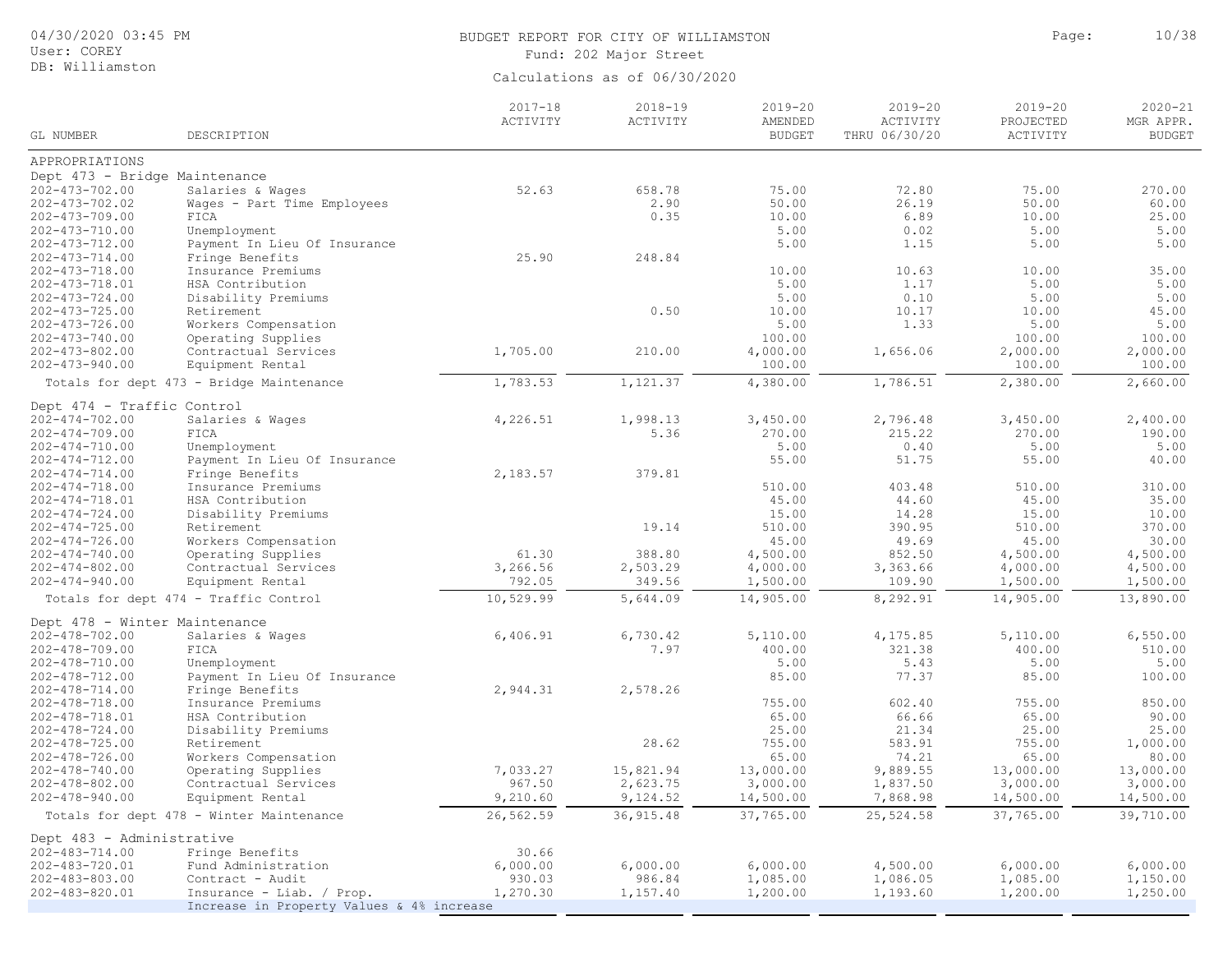| 04/30/2020 03:45 PM<br>User: COREY                                      |                                                                                                              |                               | BUDGET REPORT FOR CITY OF WILLIAMSTON<br>Fund: 202 Major Street | Page:                                   | 11/38                                    |                                      |                                           |  |  |  |
|-------------------------------------------------------------------------|--------------------------------------------------------------------------------------------------------------|-------------------------------|-----------------------------------------------------------------|-----------------------------------------|------------------------------------------|--------------------------------------|-------------------------------------------|--|--|--|
| DB: Williamston                                                         |                                                                                                              | Calculations as of 06/30/2020 |                                                                 |                                         |                                          |                                      |                                           |  |  |  |
| GL NUMBER                                                               | DESCRIPTION                                                                                                  | $2017 - 18$<br>ACTIVITY       | $2018 - 19$<br>ACTIVITY                                         | $2019 - 20$<br>AMENDED<br><b>BUDGET</b> | $2019 - 20$<br>ACTIVITY<br>THRU 06/30/20 | $2019 - 20$<br>PROJECTED<br>ACTIVITY | $2020 - 21$<br>MGR APPR.<br><b>BUDGET</b> |  |  |  |
| APPROPRIATIONS<br>Dept 483 - Administrative                             | Totals for dept 483 - Administrative                                                                         | 8,230.99                      | 8,144.24                                                        | 8,285.00                                | 6,779.65                                 | 8,285.00                             | 8,400.00                                  |  |  |  |
| Dept 906 - Debt Service<br>$202 - 906 - 991.04$<br>$202 - 906 - 995.02$ | 2017 Cap Improv Bond Principal<br>2017 Cap Improv Bond Interest                                              | 12,230.40                     | 25,350.00<br>18,185.78                                          | 25,350.00<br>11,095.00                  | 25,350.00<br>11,093.35                   | 25,350.00<br>11,095.00               | 27,300.00<br>10,420.00                    |  |  |  |
|                                                                         | Totals for dept 906 - Debt Service                                                                           | 12,230.40                     | 43,535.78                                                       | 36,445.00                               | 36, 443.35                               | 36,445.00                            | 37,720.00                                 |  |  |  |
| Dept 990 - Transfers<br>$202 - 990 - 999.07$<br>202-990-999.09          | Transfer To 2003 Act 175 Bond<br>Transfer To Act342 Bond<br>ONE MORE YEAR OF THIS BOND PAYMENT AFTER 2020-21 | 26,915.00<br>139,200.00       | 25,543.75<br>145,955.00                                         | 144,960.00                              | 9,978.00                                 | 144,960.00                           | 143,710.00                                |  |  |  |
|                                                                         | Totals for dept 990 - Transfers                                                                              | 166, 115.00                   | 171,498.75                                                      | 144,960.00                              | 9,978.00                                 | 144,960.00                           | 143,710.00                                |  |  |  |
| TOTAL APPROPRIATIONS                                                    |                                                                                                              | 738,547.72                    | 378,572.00                                                      | 550,230.00                              | 338,230.66                               | 550,030.00                           | 355,745.00                                |  |  |  |
|                                                                         | NET OF REVENUES/APPROPRIATIONS - FUND 202                                                                    | (358, 426.55)                 | 34,747.23                                                       | (37, 970.00)                            | 83,958.25                                | (26, 574.00)                         | (52, 885.00)                              |  |  |  |
|                                                                         | BEGINNING FUND BALANCE<br>FUND BALANCE ADJUSTMENTS                                                           | 545,743.59                    | 187, 317.04<br>(63, 199, 00)                                    | 158,865.27                              | 158,865.27                               | 158,865.27                           | 132, 291.27                               |  |  |  |
|                                                                         | ENDING FUND BALANCE                                                                                          | 187, 317.04                   | 158,865.27                                                      | 120,895.27                              | 242,823.52                               | 132,291.27                           | 79,406.27                                 |  |  |  |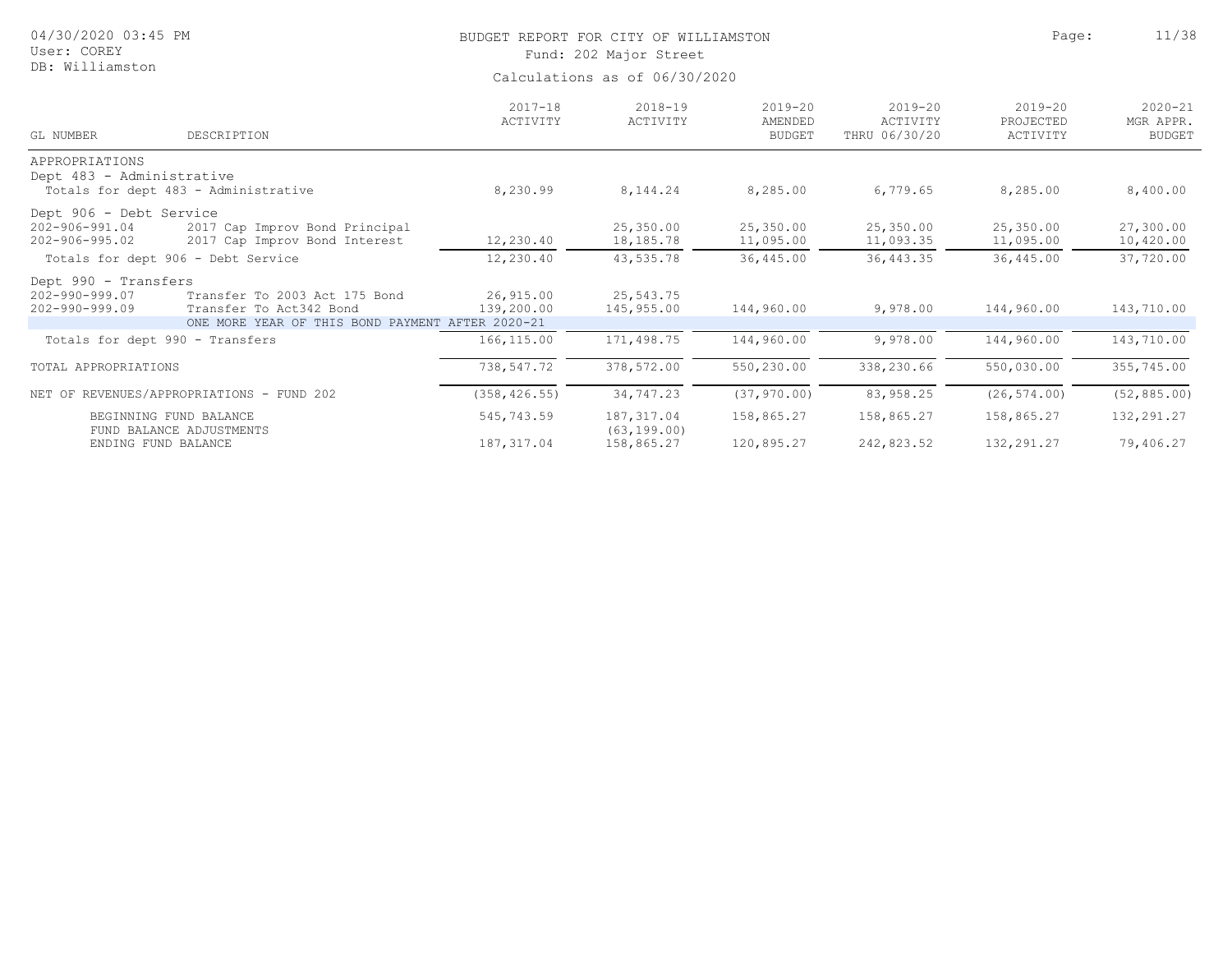| 04/30/2020 03:45 PM<br>User: COREY |                                                       | BUDGET REPORT FOR CITY OF WILLIAMSTON<br>Fund: 203 Local Street |                         |                                         |                                          |                                  |                                           |  |  |
|------------------------------------|-------------------------------------------------------|-----------------------------------------------------------------|-------------------------|-----------------------------------------|------------------------------------------|----------------------------------|-------------------------------------------|--|--|
| DB: Williamston                    |                                                       | Calculations as of 06/30/2020                                   |                         |                                         |                                          |                                  |                                           |  |  |
| GL NUMBER                          | DESCRIPTION                                           | $2017 - 18$<br>ACTIVITY                                         | $2018 - 19$<br>ACTIVITY | $2019 - 20$<br>AMENDED<br><b>BUDGET</b> | $2019 - 20$<br>ACTIVITY<br>THRU 06/30/20 | 2019-20<br>PROJECTED<br>ACTIVITY | $2020 - 21$<br>MGR APPR.<br><b>BUDGET</b> |  |  |
| ESTIMATED REVENUES                 |                                                       |                                                                 |                         |                                         |                                          |                                  |                                           |  |  |
| Dept 000                           |                                                       |                                                                 |                         |                                         |                                          |                                  |                                           |  |  |
| 203-000-551.01                     | State Aid                                             | 26,696.31                                                       |                         |                                         |                                          |                                  |                                           |  |  |
| 203-000-578.01                     | Act 51 Revenue                                        | 85,397.70                                                       | 91,189.87               | 92,070.00                               | 68,019.62                                | 95,350.00                        | 88,995.00                                 |  |  |
|                                    | ASSUMES 15% REDUCTION FROM STATE'S FEBRUARY ESTIMATES |                                                                 |                         |                                         |                                          |                                  |                                           |  |  |
| 203-000-578.02                     | Local Roads Program                                   | 1,977.24                                                        | 1,977.22                | 1,975.00                                | 1,318.08                                 | 1,975.00                         | 1,975.00                                  |  |  |
| 203-000-665.01                     | Interest Income                                       |                                                                 | 1,348.86                |                                         | 1,334.93                                 | 1,600.00                         | 1,000.00                                  |  |  |
| 203-000-672.01                     | Sidewalk Construction                                 | 181.04                                                          | 172.28                  |                                         | 163.52                                   |                                  |                                           |  |  |
| 203-000-672.04                     | Special Assessments                                   | 250.00                                                          |                         |                                         |                                          |                                  |                                           |  |  |
| 203-000-691.01                     | Miscellaneous Income                                  |                                                                 | 3,484.05                | 2,800.00                                | 2,886.19                                 | 2,890.00                         | 2,800.00                                  |  |  |
| 203-000-699.01                     | Transfer From General Fund                            | 60,000.00                                                       | 60,000.00               | 60,000.00                               | 60,000.00                                | 60,000.00                        | 50,000.00                                 |  |  |
| Totals for dept 000 -              |                                                       | 174,502.29                                                      | 158, 172. 28            | 156,845.00                              | 133,722.34                               | 161,815.00                       | 144,770.00                                |  |  |
| TOTAL ESTIMATED REVENUES           |                                                       | 174,502.29                                                      | 158,172.28              | 156,845.00                              | 133,722.34                               | 161,815.00                       | 144,770.00                                |  |  |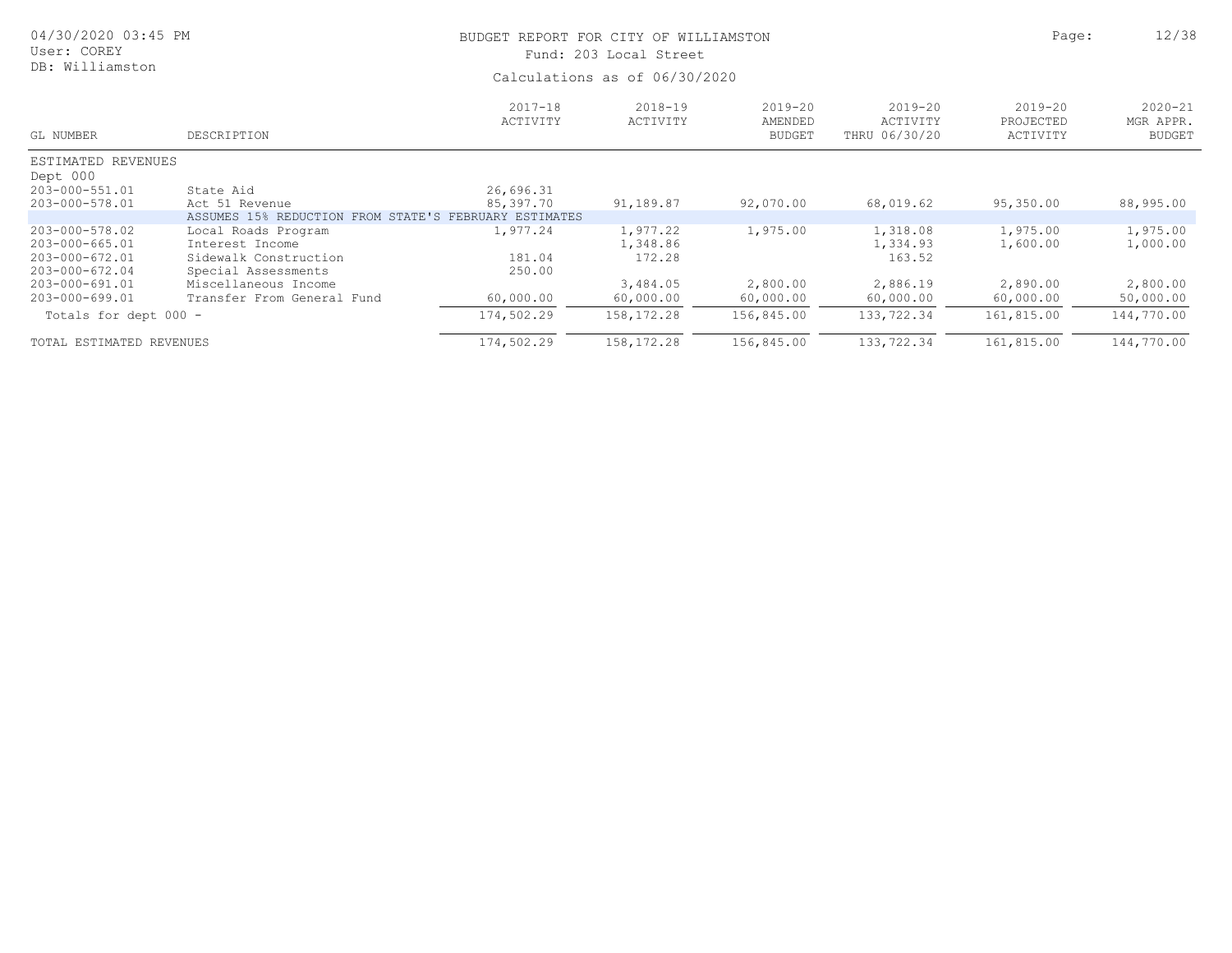### User: COREY DB: Williamston

## BUDGET REPORT FOR CITY OF WILLIAMSTON **Page:** 13/38 Fund: 203 Local Street

|                                                        |                                                 | $2017 - 18$<br>ACTIVITY | $2018 - 19$<br>ACTIVITY | $2019 - 20$<br>AMENDED | $2019 - 20$<br>ACTIVITY | $2019 - 20$<br>PROJECTED | $2020 - 21$<br>MGR APPR. |
|--------------------------------------------------------|-------------------------------------------------|-------------------------|-------------------------|------------------------|-------------------------|--------------------------|--------------------------|
| GL NUMBER                                              | DESCRIPTION                                     |                         |                         | <b>BUDGET</b>          | THRU 06/30/20           | ACTIVITY                 | <b>BUDGET</b>            |
| APPROPRIATIONS                                         |                                                 |                         |                         |                        |                         |                          |                          |
| Dept 444 - Sidewalks                                   |                                                 |                         |                         |                        |                         |                          |                          |
| $203 - 444 - 702.00$                                   | Salaries & Wages                                | 670.02                  | 212.52                  | 1,720.00               | 1,416.93                | 1,720.00                 | 210.00                   |
| $203 - 444 - 702.02$                                   | Wages - Part Time Employees                     |                         | 7.50                    | 125.00                 | 67.65                   | 125.00                   | 20.00                    |
| $203 - 444 - 709.00$                                   | FICA                                            |                         | 3.25                    | 145.00                 | 114.22                  | 145.00                   | 20.00                    |
| $203 - 444 - 710.00$                                   | Unemployment                                    |                         |                         | 5.00                   | 0.05                    | 5.00                     | 5.00                     |
| $203 - 444 - 712.00$                                   | Payment In Lieu Of Insurance                    |                         |                         | 30.00                  | 26.25                   | 30.00                    | 5.00                     |
| $203 - 444 - 714.00$                                   | Fringe Benefits                                 | 269.98                  | 18.83                   |                        |                         |                          |                          |
| $203 - 444 - 718.00$                                   | Insurance Premiums                              |                         |                         | 255.00                 | 204.30                  | 255.00                   | 30.00                    |
| $203 - 444 - 718.01$                                   | HSA Contribution                                |                         |                         | 25.00                  | 22.58                   | 25.00                    | 5.00                     |
| $203 - 444 - 724.00$                                   | Disability Premiums                             |                         | 9.73                    | 10.00                  | 7.19                    | 10.00                    | 5.00                     |
| $203 - 444 - 725.00$                                   | Retirement                                      |                         |                         | 255.00                 | 198.03                  | 255.00                   | 35.00                    |
| $203 - 444 - 726.00$<br>$203 - 444 - 740.00$           | Workers Compensation<br>Operating Supplies      | 551.54                  | 184.34                  | 25.00<br>2,000.00      | 25.18                   | 25.00<br>2,000.00        | 5.00<br>2,000.00         |
| $203 - 444 - 802.00$                                   | Contractual Services                            |                         | 356.25                  | 2,000.00               |                         | 2,000.00                 | 2,000.00                 |
| $203 - 444 - 940.00$                                   | Equipment Rental                                |                         | 37.83                   | 3,000.00               |                         | 3,000.00                 | 3,000.00                 |
|                                                        |                                                 | 1,491.54                | 830.25                  | 9,595.00               | 2,082.38                | 9,595.00                 | 7,340.00                 |
| Totals for dept 444 - Sidewalks                        |                                                 |                         |                         |                        |                         |                          |                          |
| Dept 452 - Street Construction<br>$203 - 452 - 808.00$ | Road Construction                               |                         | 8,088.44                | 106,200.00             | 96, 453.79              | 106,200.00               |                          |
|                                                        |                                                 |                         | 8,088.44                | 106,200.00             |                         | 106,200.00               |                          |
|                                                        | Totals for dept 452 - Street Construction       |                         |                         |                        | 96, 453.79              |                          |                          |
| Dept 463 - Surface Maintenance                         |                                                 |                         |                         |                        |                         |                          |                          |
| $203 - 463 - 702.00$                                   | Salaries & Wages                                | 10,282.49               | 12,194.56               | 12,160.00              | 9,918.04                | 12,160.00                | 13,000.00                |
| $203 - 463 - 702.02$                                   | Wages - Part Time Employees                     |                         | 9.54                    | 160.00<br>960.00       | 85.52<br>769.89         | 160.00<br>960.00         | 165.00                   |
| $203 - 463 - 709.00$                                   | FICA<br>Unemployment                            |                         | 19.58                   | 5.00                   | 5.51                    | 5.00                     | 1,020.00<br>5.00         |
| 203-463-710.00                                         |                                                 |                         |                         | 195.00                 | 183.51                  | 195.00                   | 200.00                   |
| $203 - 463 - 712.00$<br>$203 - 463 - 714.00$           | Payment In Lieu Of Insurance<br>Fringe Benefits | 4,087.62                | 4,172.48                |                        |                         |                          |                          |
| $203 - 463 - 718.00$                                   | Insurance Premiums                              |                         |                         | 1,795.00               | 1,430.87                | 1,795.00                 | 1,675.00                 |
| 203-463-718.01                                         | HSA Contribution                                |                         |                         | 150.00                 | 158.25                  | 160.00                   | 175.00                   |
| $203 - 463 - 724.00$                                   | Disability Premiums                             |                         |                         | 55.00                  | 50.70                   | 55.00                    | 50.00                    |
| $203 - 463 - 725.00$                                   | Retirement                                      |                         | 67.90                   | 1,800.00               | 1,386.40                | 1,800.00                 | 1,975.00                 |
| $203 - 463 - 726.00$                                   | Workers Compensation                            |                         |                         | 155.00                 | 176.24                  | 155.00                   | 155.00                   |
| $203 - 463 - 740.00$                                   | Operating Supplies                              | 2,862.38                | 4,876.87                | 5,000.00               | 2,136.43                | 5,000.00                 | 5,000.00                 |
| $203 - 463 - 802.00$                                   | Contractual Services                            | 19,455.45               | 16,529.00               | 20,000.00              | 2,097.80                | 20,000.00                | 20,000.00                |
| $203 - 463 - 940.00$                                   | Equipment Rental                                | 15,481.83               | 18, 118.53              | 16,000.00              | 15,587.67               | 21,500.00                | 21,500.00                |
|                                                        | Totals for dept 463 - Surface Maintenance       | 52,169.77               | 55,988.46               | 58,435.00              | 33,986.83               | 63,945.00                | 64,920.00                |
| Dept 466 - Right-Of-Way Maint.                         |                                                 |                         |                         |                        |                         |                          |                          |
| $203 - 466 - 702.00$                                   | Salaries & Wages                                | 2,861.64                | 2,969.08                | 1,050.00               | 857.63                  | 1,050.00                 | 1,175.00                 |
| $203 - 466 - 702.02$                                   | Wages - Part Time Employees                     |                         | 60.01                   | 1,010.00               | 539.87                  | 1,010.00                 | 600.00                   |
| $203 - 466 - 709.00$                                   | FICA                                            |                         | 6.31                    | 160.00                 | 107.17                  | 160.00                   | 140.00                   |
| $203 - 466 - 710.00$                                   | Unemployment                                    |                         |                         | 5.00                   | 0.31                    | 5.00                     | 5.00                     |
| $203 - 466 - 712.00$                                   | Payment In Lieu Of Insurance                    |                         |                         | 20.00                  | 15.86                   | 20.00                    | 20.00                    |
| $203 - 466 - 714.00$                                   | Fringe Benefits                                 | 1,173.13                | 674.73                  |                        |                         |                          |                          |
| $203 - 466 - 718.00$                                   | Insurance Premiums                              |                         |                         | 155.00                 | 123.61                  | 155.00                   | 150.00                   |
| 203-466-718.01                                         | HSA Contribution                                |                         |                         | 15.00                  | 13.67                   | 15.00                    | 20.00                    |
| $203 - 466 - 724.00$                                   | Disability Premiums                             |                         |                         | 5.00                   | 4.21                    | 5.00                     | 5.00                     |
| $203 - 466 - 725.00$                                   | Retirement                                      |                         | 5.88                    | 155.00                 | 119.89                  | 155.00                   | 180.00                   |
| $203 - 466 - 726.00$                                   | Workers Compensation                            |                         |                         | 15.00                  | 15.24                   | 15.00                    | 15.00                    |
| $203 - 466 - 740.00$                                   | Operating Supplies                              | 1,273.38                | 981.90                  | 2,000.00               | 1,370.90                | 2,000.00                 | 2,000.00                 |
| $203 - 466 - 802.00$                                   | Contractual Services                            | 1,000.00                | 1,190.00                | 1,000.00               | 1,058.80                | 1,500.00                 | 2,000.00                 |
| $203 - 466 - 940.00$                                   | Equipment Rental                                | 3,192.22                | 3,552.37                | 2,500.00               | 2,638.94                | 4,000.00                 | 4,000.00                 |
|                                                        | Totals for dept 466 - Right-Of-Way Maint.       | 9,500.37                | 9,440.28                | 8,090.00               | 6,866.10                | 10,090.00                | 10,310.00                |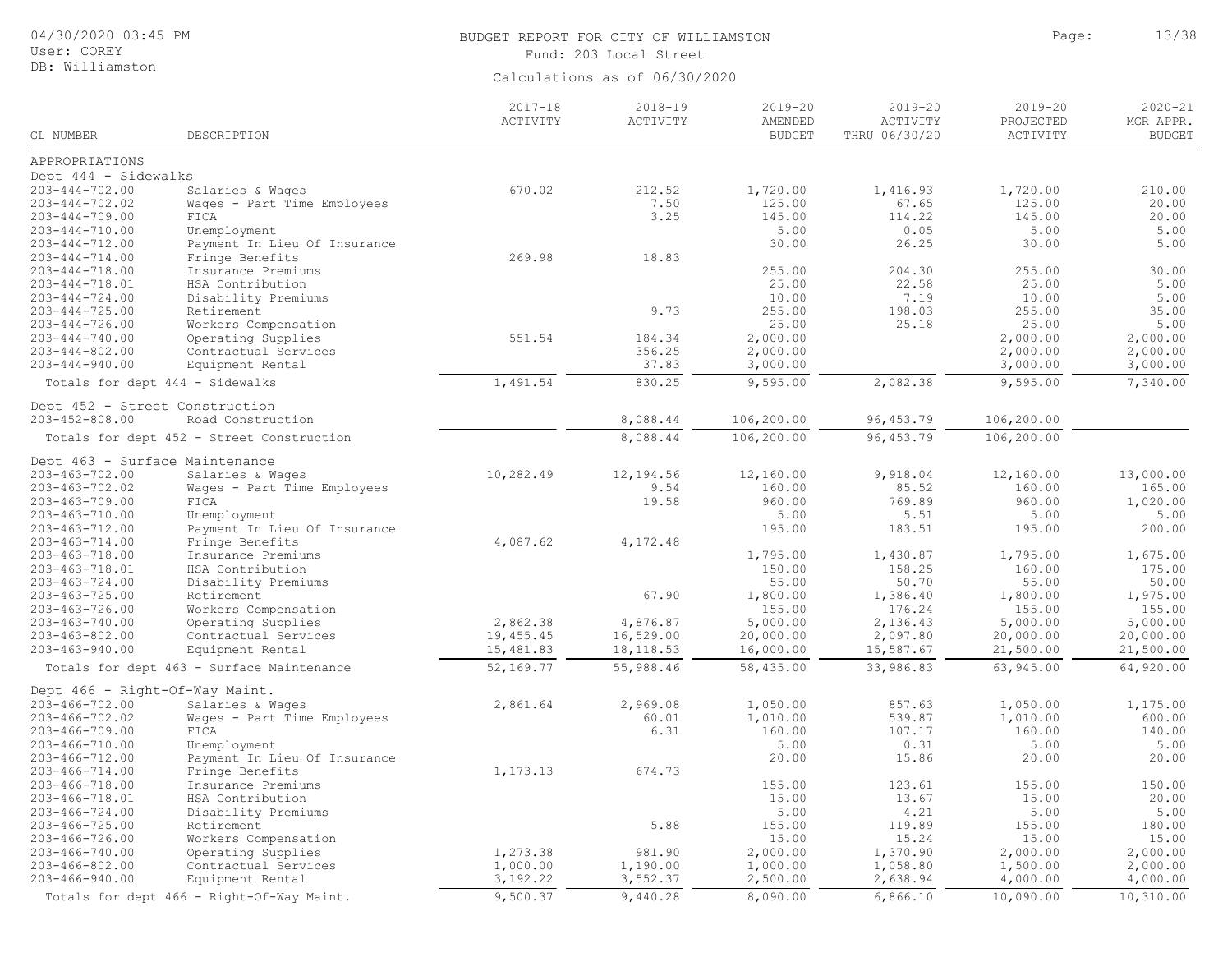| 04/30/2020 03:45 PM<br>User: COREY                    |                                           | BUDGET REPORT FOR CITY OF WILLIAMSTON<br>Fund: 203 Local Street | Page:                         | 14/38                                   |                                          |                                      |                                           |
|-------------------------------------------------------|-------------------------------------------|-----------------------------------------------------------------|-------------------------------|-----------------------------------------|------------------------------------------|--------------------------------------|-------------------------------------------|
| DB: Williamston                                       |                                           |                                                                 | Calculations as of 06/30/2020 |                                         |                                          |                                      |                                           |
| GL NUMBER                                             | DESCRIPTION                               | $2017 - 18$<br>ACTIVITY                                         | $2018 - 19$<br>ACTIVITY       | $2019 - 20$<br>AMENDED<br><b>BUDGET</b> | $2019 - 20$<br>ACTIVITY<br>THRU 06/30/20 | $2019 - 20$<br>PROJECTED<br>ACTIVITY | $2020 - 21$<br>MGR APPR.<br><b>BUDGET</b> |
| APPROPRIATIONS                                        |                                           |                                                                 |                               |                                         |                                          |                                      |                                           |
| Dept 473 - Bridge Maintenance                         |                                           |                                                                 |                               |                                         |                                          |                                      |                                           |
| $203 - 473 - 702.00$                                  | Salaries & Wages                          |                                                                 | 12.44                         | 560.00                                  | 446.62                                   | 560.00                               | 605.00                                    |
| $203 - 473 - 709.00$                                  | FICA                                      |                                                                 | 0.90                          | 45.00                                   | 34.15                                    | 45.00                                | 50.00                                     |
| 203-473-710.00                                        | Unemployment                              |                                                                 |                               | 5.00                                    |                                          | 5.00                                 | 5.00                                      |
| 203-473-712.00                                        | Payment In Lieu Of Insurance              |                                                                 |                               | 10.00                                   | 8.23                                     | 10.00                                | 10.00                                     |
| $203 - 473 - 718.00$                                  | Insurance Premiums                        |                                                                 |                               | 85.00                                   | 64.66                                    | 85.00                                | 80.00                                     |
| 203-473-718.01<br>$203 - 473 - 724.00$                | HSA Contribution<br>Disability Premiums   |                                                                 |                               | 10.00<br>5.00                           | 7.12<br>2.03                             | 10.00<br>5.00                        | 10.00<br>5.00                             |
| $203 - 473 - 725.00$                                  | Retirement                                |                                                                 | 3.09                          | 85.00                                   | 62.62                                    | 85.00                                | 95.00                                     |
| $203 - 473 - 726.00$                                  | Workers Compensation                      |                                                                 |                               | 10.00                                   | 7.95                                     | 10.00                                | 10.00                                     |
| $203 - 473 - 740.00$                                  | Operating Supplies                        |                                                                 |                               | 1,500.00                                | 103.50                                   | 1,500.00                             | 1,500.00                                  |
| $203 - 473 - 802.00$                                  | Contractual Services                      | 1,705.00                                                        | 210.00                        | 5,000.00                                | 1,656.06                                 | 5,000.00                             | 10,000.00                                 |
|                                                       | WALLACE STREET BRIDGE                     |                                                                 |                               |                                         |                                          |                                      |                                           |
| $203 - 473 - 940.00$                                  | Equipment Rental                          | 22.68                                                           |                               | 1,800.00                                |                                          | 1,800.00                             | 1,800.00                                  |
|                                                       | Totals for dept 473 - Bridge Maintenance  | 1,727.68                                                        | 226.43                        | 9,115.00                                | 2,392.94                                 | 9,115.00                             | 14,170.00                                 |
| Dept 474 - Traffic Control                            |                                           |                                                                 |                               |                                         |                                          |                                      |                                           |
| $203 - 474 - 702.00$                                  | Salaries & Wages                          | 3,588.92                                                        | 768.41                        | 2,735.00                                | 2,237.20                                 | 2,735.00                             | 1,700.00                                  |
| $203 - 474 - 709.00$                                  | FICA                                      |                                                                 | 4.25                          | 215.00                                  | 172.28                                   | 215.00                               | 135.00                                    |
| $203 - 474 - 710.00$                                  | Unemployment                              |                                                                 |                               | 5.00                                    | 0.01                                     | 5.00                                 | 5.00                                      |
| $203 - 474 - 712.00$                                  | Payment In Lieu Of Insurance              |                                                                 |                               | 45.00                                   | 41.38                                    | 45.00                                | 30.00                                     |
| $203 - 474 - 714.00$                                  | Fringe Benefits                           | 1,732.12                                                        | 149.58                        |                                         |                                          |                                      |                                           |
| $203 - 474 - 718.00$                                  | Insurance Premiums                        |                                                                 |                               | 405.00                                  | 322.66                                   | 405.00                               | 225.00                                    |
| 203-474-718.01                                        | HSA Contribution                          |                                                                 |                               | 35.00                                   | 35.71                                    | 35.00                                | 25.00                                     |
| $203 - 474 - 724.00$                                  | Disability Premiums                       |                                                                 |                               | 15.00                                   | 11.44                                    | 15.00                                | 10.00                                     |
| $203 - 474 - 725.00$                                  | Retirement                                |                                                                 | 15.31                         | 405.00                                  | 312.83                                   | 405.00                               | 275.00                                    |
| $203 - 474 - 726.00$                                  | Workers Compensation                      |                                                                 |                               | 35.00                                   | 39.75                                    | 35.00                                | 20.00                                     |
| $203 - 474 - 740.00$                                  | Operating Supplies                        |                                                                 | 300.00                        | 4,500.00                                | 147.50                                   | 4,500.00                             | 4,500.00                                  |
| $203 - 474 - 802.00$<br>$203 - 474 - 940.00$          | Contractual Services<br>Equipment Rental  | 565.53                                                          | 437.53                        | 500.00<br>1,800.00                      | 175.90                                   | 500.00<br>1,800.00                   | 500.00<br>1,800.00                        |
|                                                       | Totals for dept 474 - Traffic Control     | 5,886.57                                                        | 1,675.08                      | 10,695.00                               | 3,496.66                                 | 10,695.00                            | 9,225.00                                  |
|                                                       |                                           |                                                                 |                               |                                         |                                          |                                      |                                           |
| Dept 478 - Winter Maintenance<br>$203 - 478 - 702.00$ |                                           |                                                                 |                               |                                         |                                          |                                      |                                           |
| $203 - 478 - 709.00$                                  | Salaries & Wages<br>FICA                  | 8,102.29                                                        | 6,484.50<br>8.30              | 5,340.00<br>415.00                      | 4,362.43<br>335.78                       | 5,340.00<br>415.00                   | 6,450.00<br>500.00                        |
| 203-478-710.00                                        | Unemployment                              |                                                                 |                               | 5.00                                    | 0.03                                     | 5.00                                 | 5.00                                      |
| 203-478-712.00                                        | Payment In Lieu Of Insurance              |                                                                 |                               | 85.00                                   | 80.81                                    | 85.00                                | 100.00                                    |
| $203 - 478 - 714.00$                                  | Fringe Benefits                           | 3,917.71                                                        | 2,621.56                      |                                         |                                          |                                      |                                           |
| $203 - 478 - 718.00$                                  | Insurance Premiums                        |                                                                 |                               | 790.00                                  | 629.29                                   | 790.00                               | 830.00                                    |
| 203-478-718.01                                        | HSA Contribution                          |                                                                 |                               | 70.00                                   | 69.65                                    | 70.00                                | 90.00                                     |
| 203-478-724.00                                        | Disability Premiums                       |                                                                 |                               | 25.00                                   | 22.15                                    | 25.00                                | 25.00                                     |
| $203 - 478 - 725.00$                                  | Retirement                                |                                                                 | 29.87                         | 790.00                                  | 609.93                                   | 790.00                               | 975.00                                    |
| 203-478-726.00                                        | Workers Compensation                      |                                                                 |                               | 70.00                                   | 77.52                                    | 70.00                                | 75.00                                     |
| $203 - 478 - 740.00$                                  | Operating Supplies                        | 7,033.24                                                        | 15,821.94                     | 13,000.00                               | 9,889.53                                 | 13,000.00                            | 13,000.00                                 |
| 203-478-802.00                                        | Contractual Services                      | 967.50                                                          | 1,121.25                      | 1,500.00                                | 165.00                                   | 1,500.00                             | 1,500.00                                  |
| 203-478-940.00                                        | Equipment Rental                          | 10,029.82                                                       | 8,683.56                      | 13,000.00                               | 7,447.78                                 | 13,000.00                            | 13,000.00                                 |
|                                                       | Totals for dept 478 - Winter Maintenance  | 30,050.56                                                       | 34,770.98                     | 35,090.00                               | 23,689.90                                | 35,090.00                            | 36,550.00                                 |
| Dept 483 - Administrative                             |                                           |                                                                 |                               |                                         |                                          |                                      |                                           |
| $203 - 483 - 702.00$                                  | Salaries & Wages                          |                                                                 |                               |                                         |                                          |                                      |                                           |
| $203 - 483 - 714.00$<br>203-483-720.01                | Fringe Benefits<br>Fund Administration    | 30.67<br>6,000.00                                               | 6,000.00                      | 6,000.00                                | 4,500.00                                 | 6,000.00                             | 6,000.00                                  |
| $203 - 483 - 803.00$                                  | Contract - Audit                          | 718.65                                                          | 789.48                        | 800.00                                  | 800.77                                   | 800.00                               | 830.00                                    |
| 203-483-820.01                                        | Insurance - Liab. / Prop.                 | 1,270.30                                                        | 1,157.40                      | 1,200.00                                | 1,193.60                                 | 1,200.00                             | 1,250.00                                  |
|                                                       | Increase in Property Values & 4% increase |                                                                 |                               |                                         |                                          |                                      |                                           |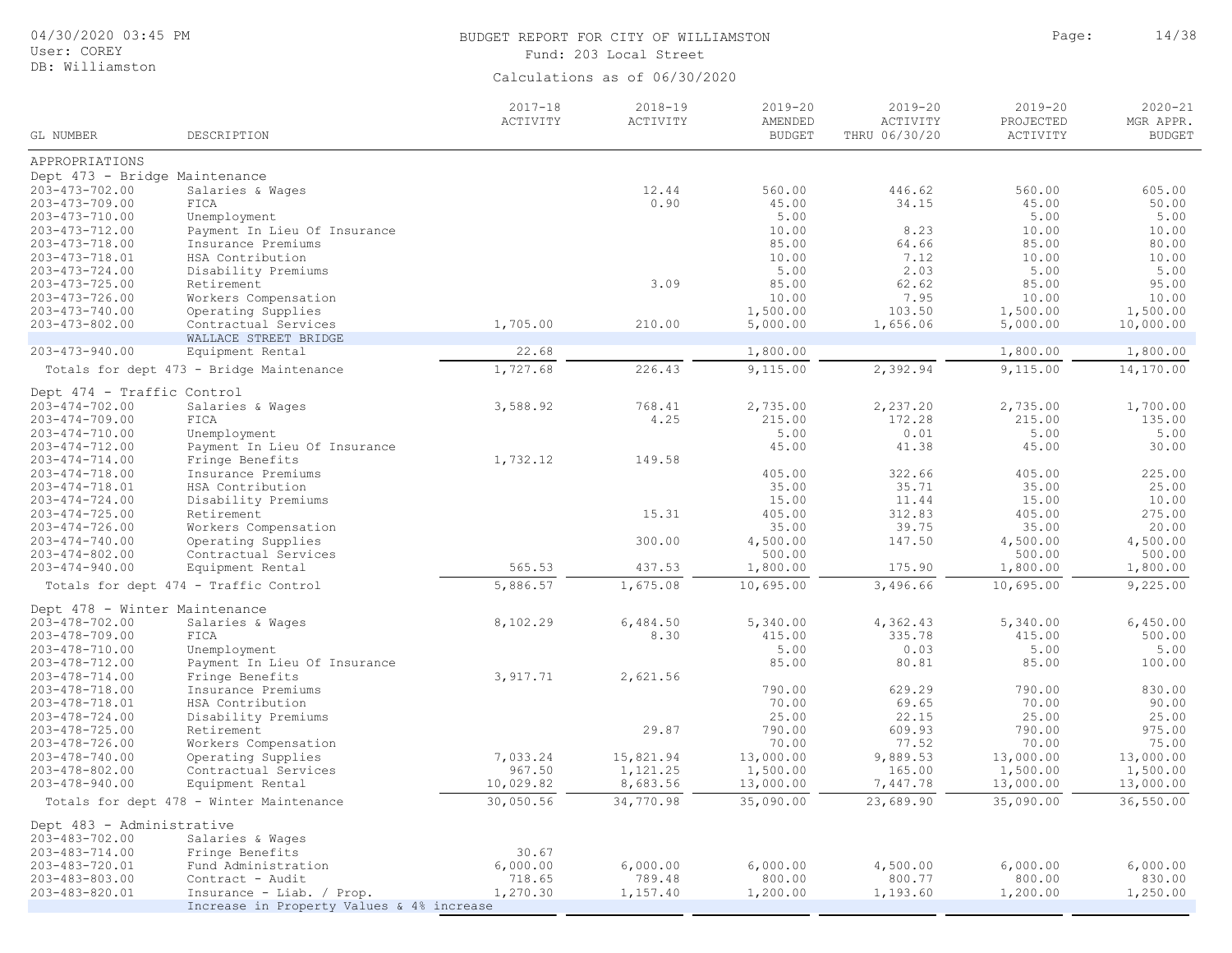| 04/30/2020 03:45 PM<br>User: COREY<br>DB: Williamston |                                           | BUDGET REPORT FOR CITY OF WILLIAMSTON<br>Fund: 203 Local Street | Page:                         | 15/38                                   |                                          |                                      |                                           |  |
|-------------------------------------------------------|-------------------------------------------|-----------------------------------------------------------------|-------------------------------|-----------------------------------------|------------------------------------------|--------------------------------------|-------------------------------------------|--|
|                                                       |                                           |                                                                 | Calculations as of 06/30/2020 |                                         |                                          |                                      |                                           |  |
| GL NUMBER                                             | DESCRIPTION                               | $2017 - 18$<br>ACTIVITY                                         | $2018 - 19$<br>ACTIVITY       | $2019 - 20$<br>AMENDED<br><b>BUDGET</b> | $2019 - 20$<br>ACTIVITY<br>THRU 06/30/20 | $2019 - 20$<br>PROJECTED<br>ACTIVITY | $2020 - 21$<br>MGR APPR.<br><b>BUDGET</b> |  |
| APPROPRIATIONS<br>Dept 483 - Administrative           | Totals for dept 483 - Administrative      | 8,019.62                                                        | 7,946.88                      | 8,000.00                                | 6,494.37                                 | 8,000.00                             | 8,080.00                                  |  |
| TOTAL APPROPRIATIONS                                  |                                           | 108,846.11                                                      | 118,966.80                    | 245,220.00                              | 175,462.97                               | 252,730.00                           | 150,595.00                                |  |
|                                                       | NET OF REVENUES/APPROPRIATIONS - FUND 203 | 65,656.18                                                       | 39,205.48                     | (88, 375, 00)                           | (41, 740.63)                             | (90, 915, 00)                        | (5, 825, 00)                              |  |
| BEGINNING FUND BALANCE<br>ENDING FUND BALANCE         |                                           | 88,938.33<br>154,594.51                                         | 154,594.51<br>193,799.99      | 193,799.99<br>105,424.99                | 193,799.99<br>152,059.36                 | 193,799.99<br>102,884.99             | 102,884.99<br>97,059.99                   |  |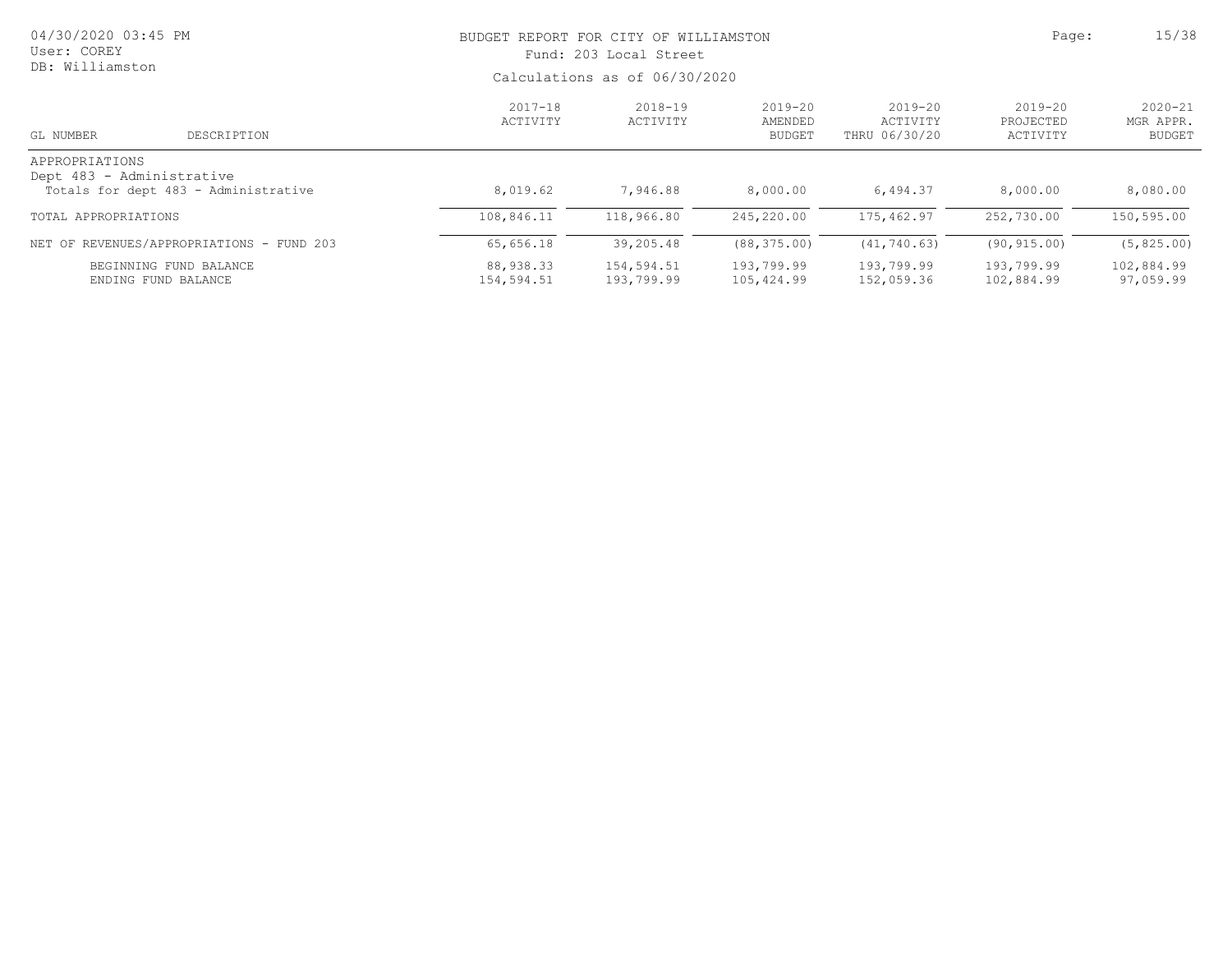| 04/30/2020 03:45 PM<br>User: COREY<br>DB: Williamston |                 |                               | BUDGET REPORT FOR CITY OF WILLIAMSTON<br>Fund: 244 Economic Development Fund |                                         |                                          |                                      |                                    |  |
|-------------------------------------------------------|-----------------|-------------------------------|------------------------------------------------------------------------------|-----------------------------------------|------------------------------------------|--------------------------------------|------------------------------------|--|
|                                                       |                 | Calculations as of 06/30/2020 |                                                                              |                                         |                                          |                                      |                                    |  |
| GL NUMBER                                             | DESCRIPTION     | $2017 - 18$<br>ACTIVITY       | $2018 - 19$<br>ACTIVITY                                                      | $2019 - 20$<br>AMENDED<br><b>BUDGET</b> | $2019 - 20$<br>ACTIVITY<br>THRU 06/30/20 | $2019 - 20$<br>PROJECTED<br>ACTIVITY | $2020 - 21$<br>MGR APPR.<br>BUDGET |  |
| ESTIMATED REVENUES<br>Dept 000                        |                 |                               |                                                                              |                                         |                                          |                                      |                                    |  |
| 244-000-665.01                                        | Interest Income | 988.10                        | 1,584.33                                                                     | 1,000.00                                | 986.67                                   | 1,300.00                             | 1,000.00                           |  |
| Totals for dept 000 -                                 |                 | 988.10                        | 1,584.33                                                                     | 1,000.00                                | 986.67                                   | 1,300.00                             | 1,000.00                           |  |
| TOTAL ESTIMATED REVENUES                              |                 | 988.10                        | 1,584.33                                                                     | 1,000.00                                | 986.67                                   | 1,300.00                             | 1,000.00                           |  |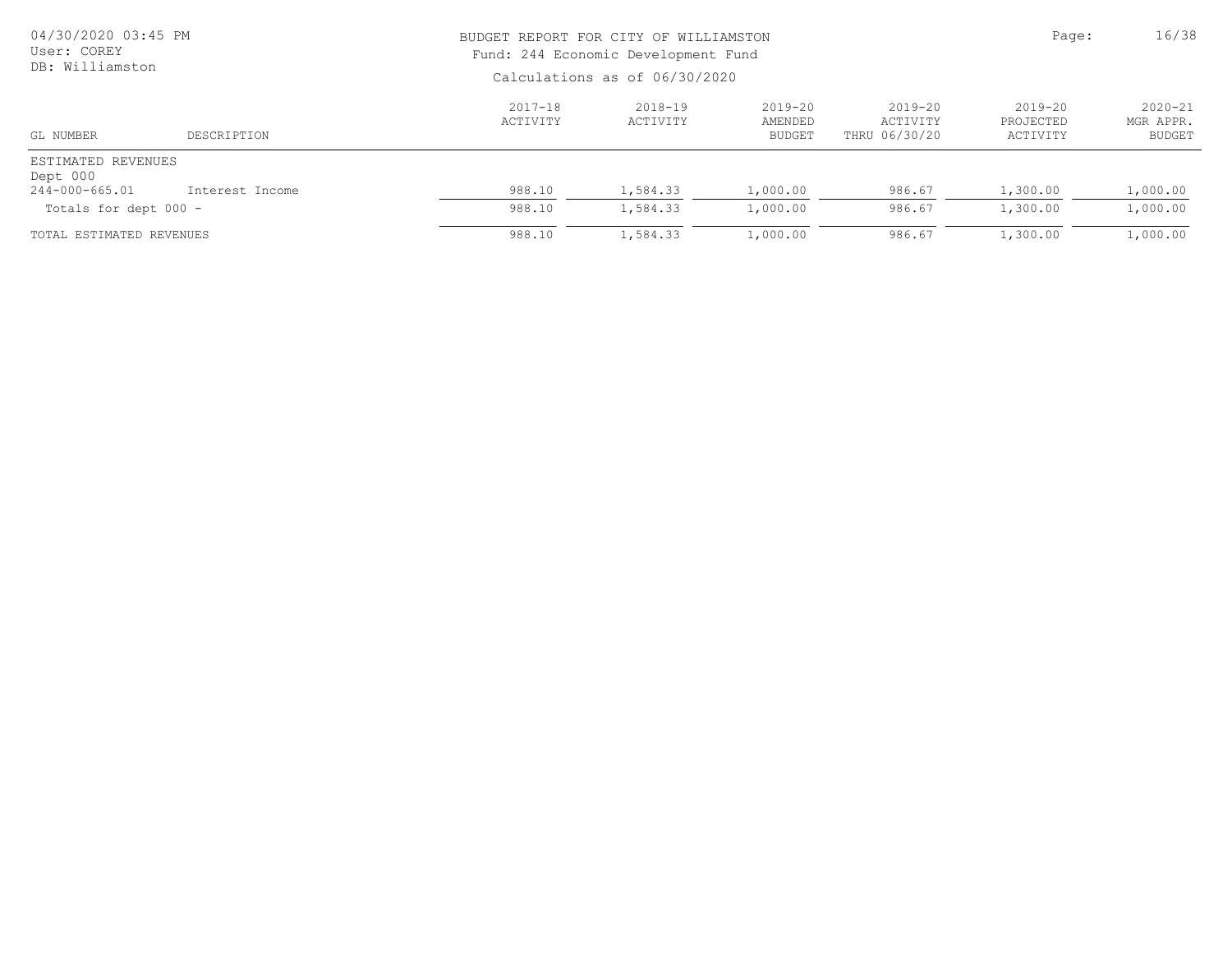# BUDGET REPORT FOR CITY OF WILLIAMSTON **Page:** 17/38 Fund: 244 Economic Development Fund

| DESCRIPTION<br>GL NUMBER                             | $2017 - 18$<br>ACTIVITY | $2018 - 19$<br>ACTIVITY | $2019 - 20$<br>AMENDED<br><b>BUDGET</b> | $2019 - 20$<br>ACTIVITY<br>THRU 06/30/20 | $2019 - 20$<br>PROJECTED<br>ACTIVITY | $2020 - 21$<br>MGR APPR.<br><b>BUDGET</b> |
|------------------------------------------------------|-------------------------|-------------------------|-----------------------------------------|------------------------------------------|--------------------------------------|-------------------------------------------|
| APPROPRIATIONS                                       |                         |                         |                                         |                                          |                                      |                                           |
| Dept 729 - Comm. & Econ. Dev. Administration         |                         |                         |                                         |                                          |                                      |                                           |
| 244-729-720.01<br>Fund Administration                |                         | 500.00                  | 500.00                                  | 375.00                                   | 500.00                               | 500.00                                    |
| 244-729-801.01<br>Legal Services                     | 205.44                  | 310.30                  | 500.00                                  | 250.38                                   | 250.00                               | 250.00                                    |
| 244-729-803.00<br>Contract - Audit                   | 84.55                   | 98.69                   | 150.00                                  | 150.15                                   | 150.00                               | 155.00                                    |
| $244 - 729 - 955.00$<br>Miscellaneous                | 21.42                   | 16.96                   | 200.00                                  | 11.46                                    | 200.00                               | 95.00                                     |
| Totals for dept 729 - Comm. & Econ. Dev. Administrat | 311.41                  | 925.95                  | 1,350.00                                | 786.99                                   | 1,100.00                             | 1,000.00                                  |
| TOTAL APPROPRIATIONS                                 | 311.41                  | 925.95                  | 1,350.00                                | 786.99                                   | 1,100.00                             | 1,000.00                                  |
| NET OF REVENUES/APPROPRIATIONS - FUND 244            | 676.69                  | 658.38                  | (350.00)                                | 199.68                                   | 200.00                               |                                           |
| BEGINNING FUND BALANCE                               | 72,974.33               | 73,651.02               | 74,309.40                               | 74,309.40                                | 74,309.40                            | 74,509.40                                 |
| ENDING FUND BALANCE                                  | 73,651.02               | 74,309.40               | 73,959.40                               | 74,509.08                                | 74,509.40                            | 74,509.40                                 |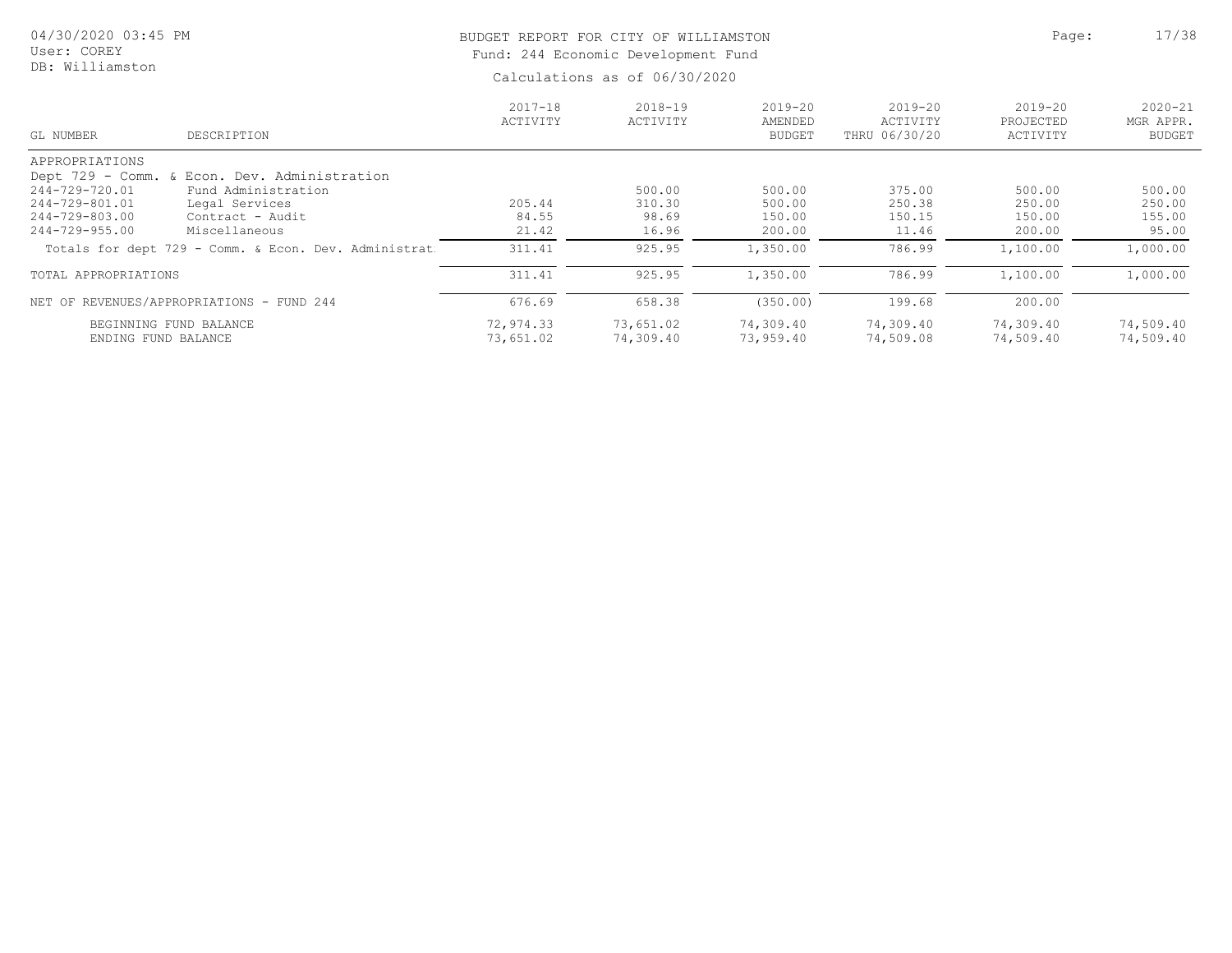| 04/30/2020 03:45 PM<br>User: COREY |                 |                                | BUDGET REPORT FOR CITY OF WILLIAMSTON<br>Fund: 246 TIFA 2A |                                     |                                          |                                  |                                    |  |
|------------------------------------|-----------------|--------------------------------|------------------------------------------------------------|-------------------------------------|------------------------------------------|----------------------------------|------------------------------------|--|
| DB: Williamston                    |                 | Calculations as of 06/30/2020  |                                                            |                                     |                                          |                                  |                                    |  |
| GL NUMBER                          | DESCRIPTION     | $2017 - 18$<br><b>ACTIVITY</b> | 2018-19<br>ACTIVITY                                        | 2019-20<br>AMENDED<br><b>BUDGET</b> | $2019 - 20$<br>ACTIVITY<br>THRU 06/30/20 | 2019-20<br>PROJECTED<br>ACTIVITY | $2020 - 21$<br>MGR APPR.<br>BUDGET |  |
| ESTIMATED REVENUES<br>Dept 000     |                 |                                |                                                            |                                     |                                          |                                  |                                    |  |
| 246-000-665.01                     | Interest Income | 3.66                           | 0.63                                                       |                                     | 13.70                                    |                                  |                                    |  |
| Totals for dept 000 -              |                 | 3.66                           | 0.63                                                       |                                     | 13.70                                    |                                  |                                    |  |
| TOTAL ESTIMATED REVENUES           |                 | 3.66                           | 0.63                                                       |                                     | 13.70                                    |                                  |                                    |  |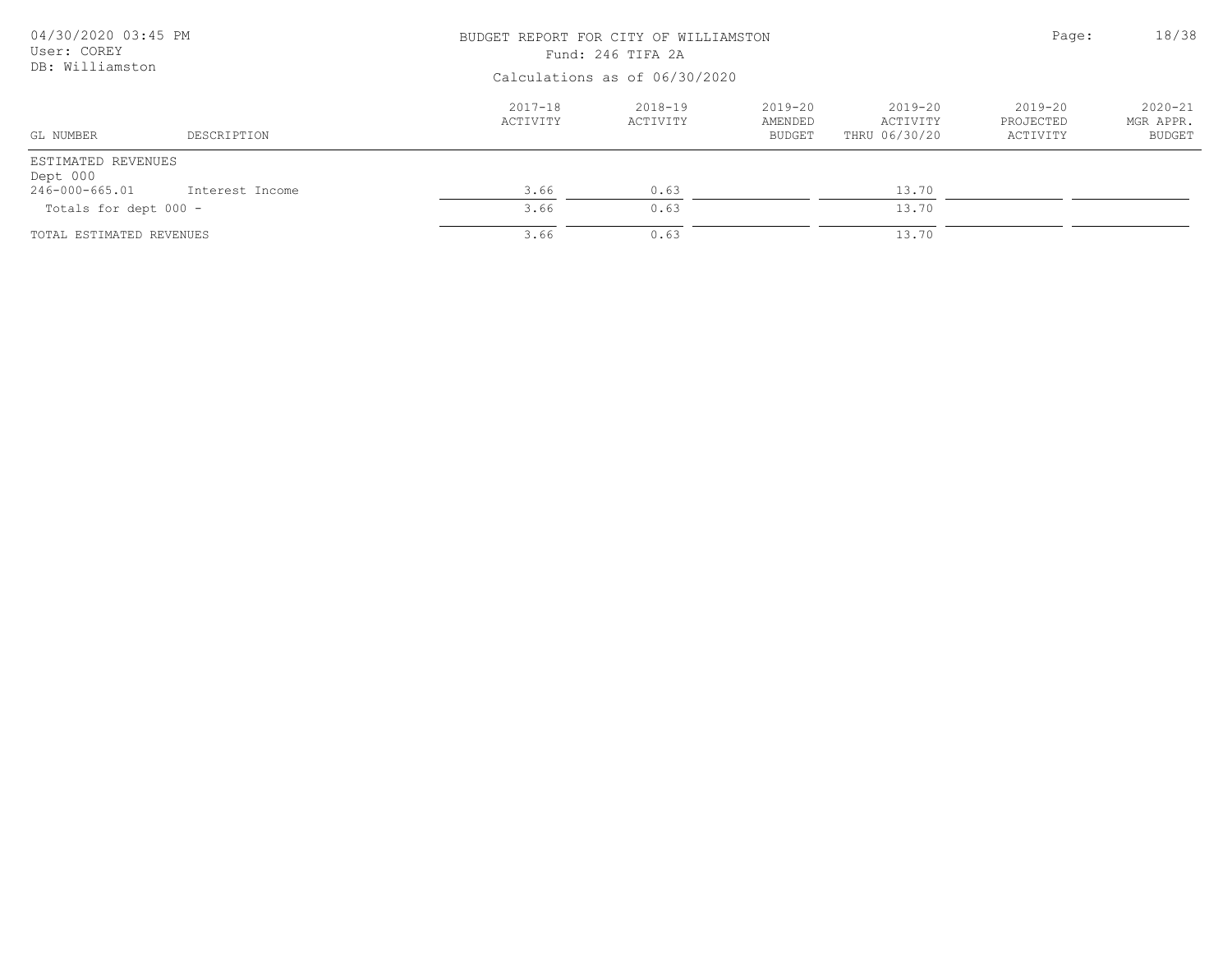| 04/30/2020 03:45 PM<br>User: COREY |                                                                                | BUDGET REPORT FOR CITY OF WILLIAMSTON<br>Fund: 246 TIFA 2A | Page:                   | 19/38                                   |                                          |                                      |                                           |
|------------------------------------|--------------------------------------------------------------------------------|------------------------------------------------------------|-------------------------|-----------------------------------------|------------------------------------------|--------------------------------------|-------------------------------------------|
| DB: Williamston                    |                                                                                |                                                            |                         |                                         |                                          |                                      |                                           |
| GL NUMBER                          | DESCRIPTION                                                                    | $2017 - 18$<br>ACTIVITY                                    | $2018 - 19$<br>ACTIVITY | $2019 - 20$<br>AMENDED<br><b>BUDGET</b> | $2019 - 20$<br>ACTIVITY<br>THRU 06/30/20 | $2019 - 20$<br>PROJECTED<br>ACTIVITY | $2020 - 21$<br>MGR APPR.<br><b>BUDGET</b> |
| APPROPRIATIONS                     | Dept 729 - Comm. & Econ. Dev. Administration                                   |                                                            |                         |                                         |                                          |                                      |                                           |
| 246-729-968.01                     | Depreciation - Current<br>Totals for dept 729 - Comm. & Econ. Dev. Administrat | 1,863.00<br>1,863.00                                       | 1,863.00<br>1,863.00    |                                         |                                          |                                      |                                           |
| TOTAL APPROPRIATIONS               |                                                                                | 1,863.00                                                   | 1,863.00                |                                         |                                          |                                      |                                           |
|                                    | NET OF REVENUES/APPROPRIATIONS - FUND 246                                      | (1, 859.34)                                                | (1, 862.37)             |                                         | 13.70                                    |                                      |                                           |
| ENDING FUND BALANCE                | BEGINNING FUND BALANCE                                                         | 38,376.75<br>36,517.41                                     | 36,517.41<br>34,655.04  | 34,655.04<br>34,655.04                  | 34,655.04<br>34,668.74                   | 34,655.04<br>34,655.04               | 34,655.04<br>34,655.04                    |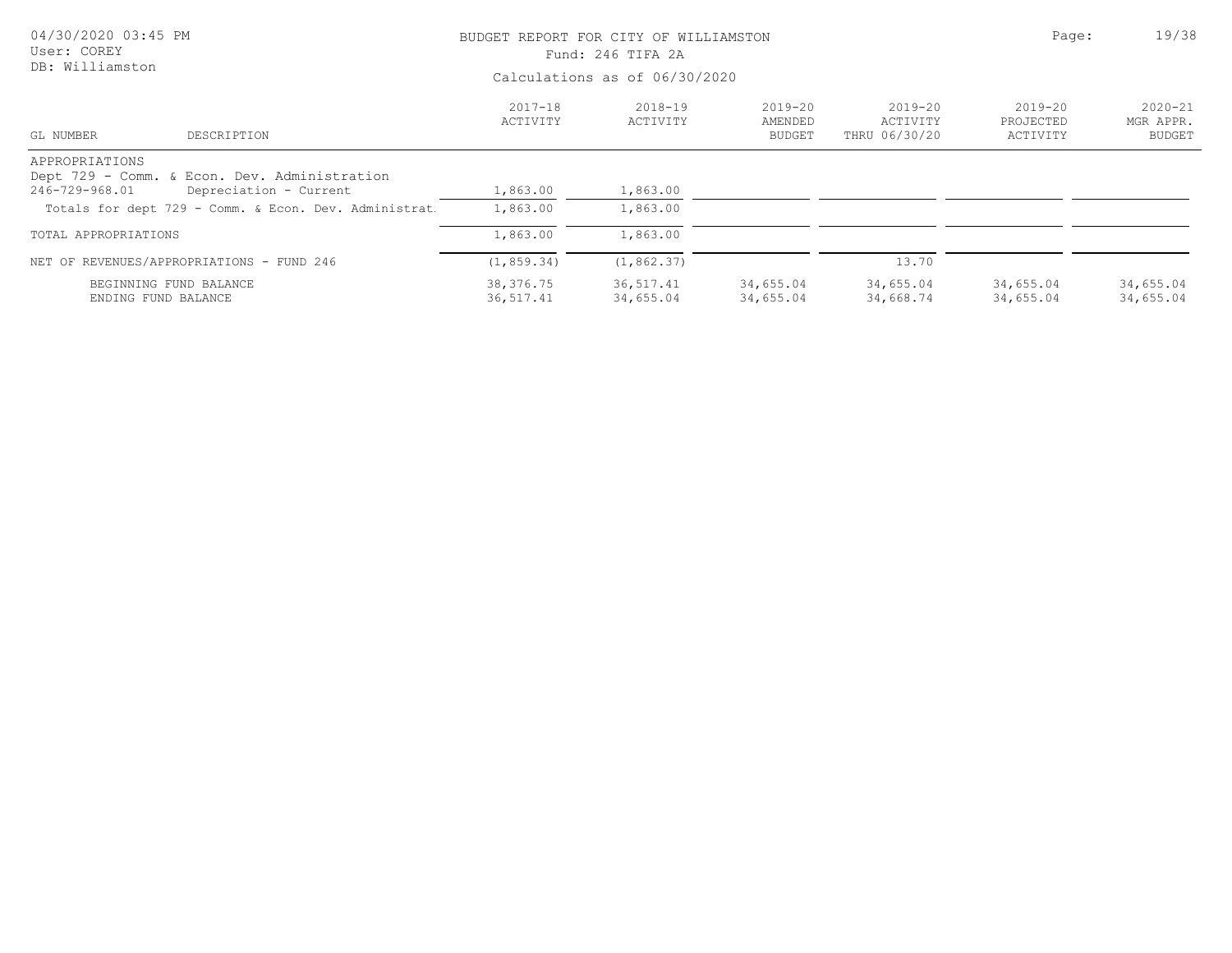| 04/30/2020 03:45 PM<br>User: COREY<br>DB: Williamston |                                                         | BUDGET REPORT FOR CITY OF WILLIAMSTON<br>Fund: 247 TIFA 2B<br>Calculations as of 06/30/2020 | Page:                   | 20/38                               |                                          |                                      |                                           |
|-------------------------------------------------------|---------------------------------------------------------|---------------------------------------------------------------------------------------------|-------------------------|-------------------------------------|------------------------------------------|--------------------------------------|-------------------------------------------|
|                                                       |                                                         |                                                                                             |                         |                                     |                                          |                                      |                                           |
| GL NUMBER                                             | DESCRIPTION                                             | $2017 - 18$<br>ACTIVITY                                                                     | $2018 - 19$<br>ACTIVITY | 2019-20<br>AMENDED<br><b>BUDGET</b> | $2019 - 20$<br>ACTIVITY<br>THRU 06/30/20 | $2019 - 20$<br>PROJECTED<br>ACTIVITY | $2020 - 21$<br>MGR APPR.<br><b>BUDGET</b> |
| ESTIMATED REVENUES                                    |                                                         |                                                                                             |                         |                                     |                                          |                                      |                                           |
| Dept 000<br>247-000-401.01<br>247-000-573.00          | Current Property Taxes<br>Local Community Stabilization | 238,369.46                                                                                  | 243, 413. 43            | 226,900.00                          | 230,169.70                               | 230,170.00                           | 230,000.00<br>20,000.00                   |
| 247-000-665.01<br>247-000-690.01                      | Interest Income<br>Miscellaneous Refunds                | 2,424.56<br>13,022.37                                                                       | 7,394.39<br>24,633.06   | 5,000.00                            | 6,688.32<br>31,091.06                    | 8,800.00<br>31,090.00                | 5,000.00                                  |
| Totals for dept 000 -                                 |                                                         | 253,816.39                                                                                  | 275,440.88              | 231,900.00                          | 267,949.08                               | 270,060.00                           | 255,000.00                                |
| TOTAL ESTIMATED REVENUES                              |                                                         | 253,816.39                                                                                  | 275,440.88              | 231,900.00                          | 267,949.08                               | 270,060.00                           | 255,000.00                                |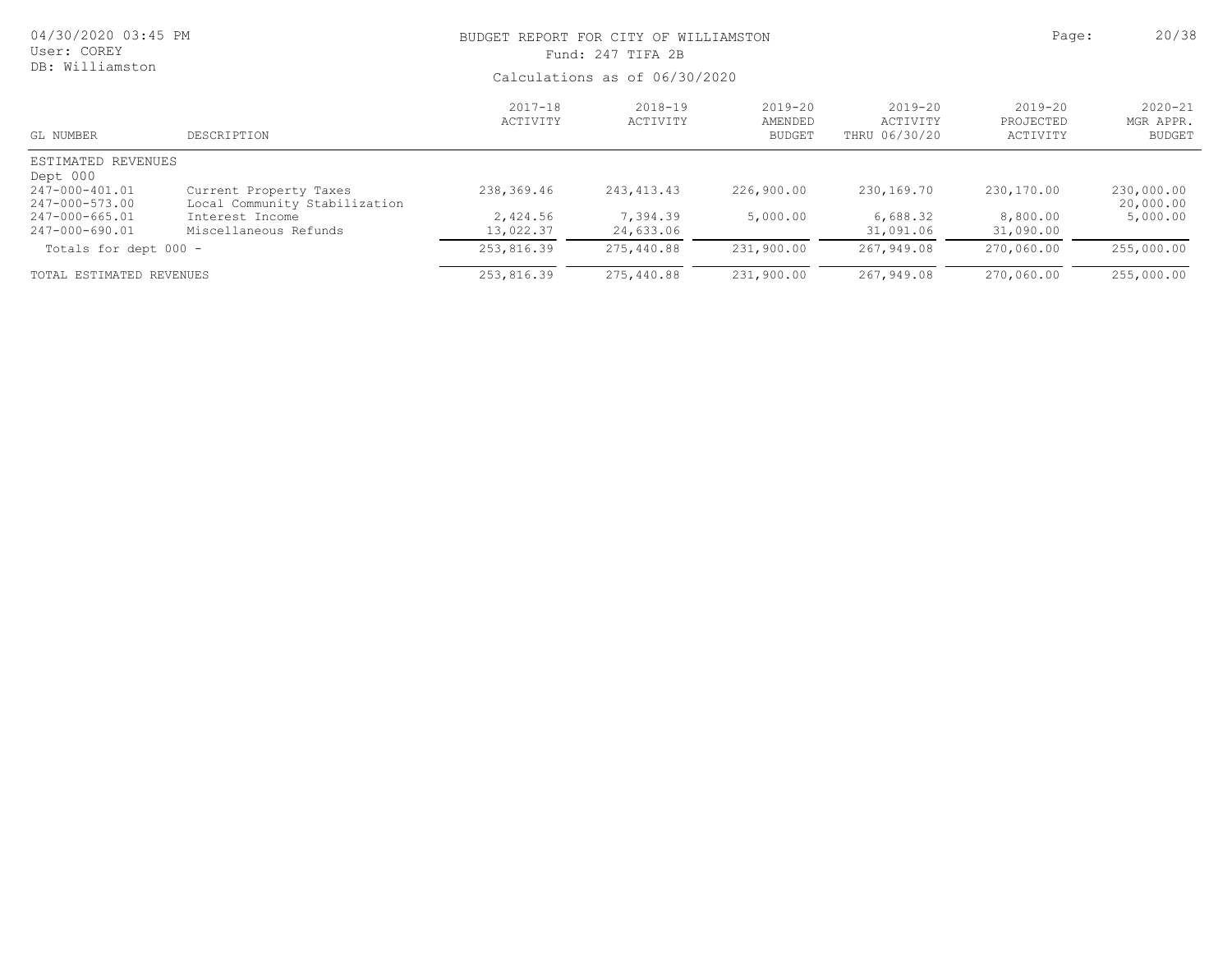| 04/30/2020 03:45 PM<br>User: COREY<br>DB: Williamston |                                                      | BUDGET REPORT FOR CITY OF WILLIAMSTON<br>Fund: 247 TIFA 2B<br>Calculations as of 06/30/2020 | Page:                   | 21/38                                   |                                          |                                      |                                           |
|-------------------------------------------------------|------------------------------------------------------|---------------------------------------------------------------------------------------------|-------------------------|-----------------------------------------|------------------------------------------|--------------------------------------|-------------------------------------------|
| GL NUMBER                                             | DESCRIPTION                                          | $2017 - 18$<br>ACTIVITY                                                                     | $2018 - 19$<br>ACTIVITY | $2019 - 20$<br>AMENDED<br><b>BUDGET</b> | $2019 - 20$<br>ACTIVITY<br>THRU 06/30/20 | $2019 - 20$<br>PROJECTED<br>ACTIVITY | $2020 - 21$<br>MGR APPR.<br><b>BUDGET</b> |
| APPROPRIATIONS                                        |                                                      |                                                                                             |                         |                                         |                                          |                                      |                                           |
|                                                       | Dept 729 - Comm. & Econ. Dev. Administration         |                                                                                             |                         |                                         |                                          |                                      |                                           |
| 247-729-720.01                                        | Fund Administration                                  | 30,000.00                                                                                   | 30,000.00               | 30,000.00                               | 22,500.00                                | 30,000.00                            | 30,000.00                                 |
| 247-729-801.00                                        | Professional Services                                | 2,865.00                                                                                    |                         | 4,000.00                                |                                          | 4,000.00                             | 10,000.00                                 |
| 247-729-801.01                                        | Legal Services                                       | 12,765.62                                                                                   | 6,812.13                | 10,000.00                               | 5,494.34                                 | 10,000.00                            | 13,000.00                                 |
| 247-729-803.00                                        | Contract - Audit                                     | 1,437.32                                                                                    | 1,480.27                | 1,550.00                                | 1,551.51                                 | 1,550.00                             | 1,610.00                                  |
| 247-729-803.04                                        | Ingham EDC Contract                                  | 9,884.40                                                                                    | 11,353.21               | 11,500.00                               | 9,318.00                                 | 9,320.00                             | 11,500.00                                 |
| 247-729-921.00                                        | Utilities                                            | 4,668.33                                                                                    | 5,826.54                | 7,000.00                                | 4,578.81                                 | 7,000.00                             | 7,000.00                                  |
| 247-729-955.00                                        | Miscellaneous                                        | 275.00                                                                                      | 467.59                  | 1,000.00                                | 84.14                                    | 1,000.00                             | 1,000.00                                  |
| 247-729-968.01                                        | Depreciation - Current                               | 84,680.00                                                                                   | 92,912.00               |                                         |                                          |                                      |                                           |
| 247-729-970.00                                        | Capital Outlay                                       |                                                                                             |                         | 100,000.00                              |                                          |                                      | 100,000.00                                |
|                                                       | Totals for dept 729 - Comm. & Econ. Dev. Administrat | 146,575.67                                                                                  | 148,851.74              | 165,050.00                              | 43,526.80                                | 62,870.00                            | 174,110.00                                |
| Dept 901 - Capital Outlay                             |                                                      |                                                                                             |                         |                                         |                                          |                                      |                                           |
| 247-901-970.00                                        | Capital Outlay                                       | 12,507.99                                                                                   |                         |                                         |                                          |                                      |                                           |
|                                                       | Totals for dept 901 - Capital Outlay                 | 12,507.99                                                                                   |                         |                                         |                                          |                                      |                                           |
| TOTAL APPROPRIATIONS                                  |                                                      | 159,083.66                                                                                  | 148,851.74              | 165,050.00                              | 43,526.80                                | 62,870.00                            | 174,110.00                                |
|                                                       | NET OF REVENUES/APPROPRIATIONS - FUND 247            | 94,732.73                                                                                   | 126,589.14              | 66,850.00                               | 224, 422.28                              | 207,190.00                           | 80,890.00                                 |

ENDING FUND BALANCE 1,931,817.27 2,058,406.41 2,125,256.41 2,282,828.69 2,265,596.41 2,346,486.41 BEGINNING FUND BALANCE 1,837,084.54 1,931,817.27 2,058,406.41 2,058,406.41 2,058,406.41 2,265,596.41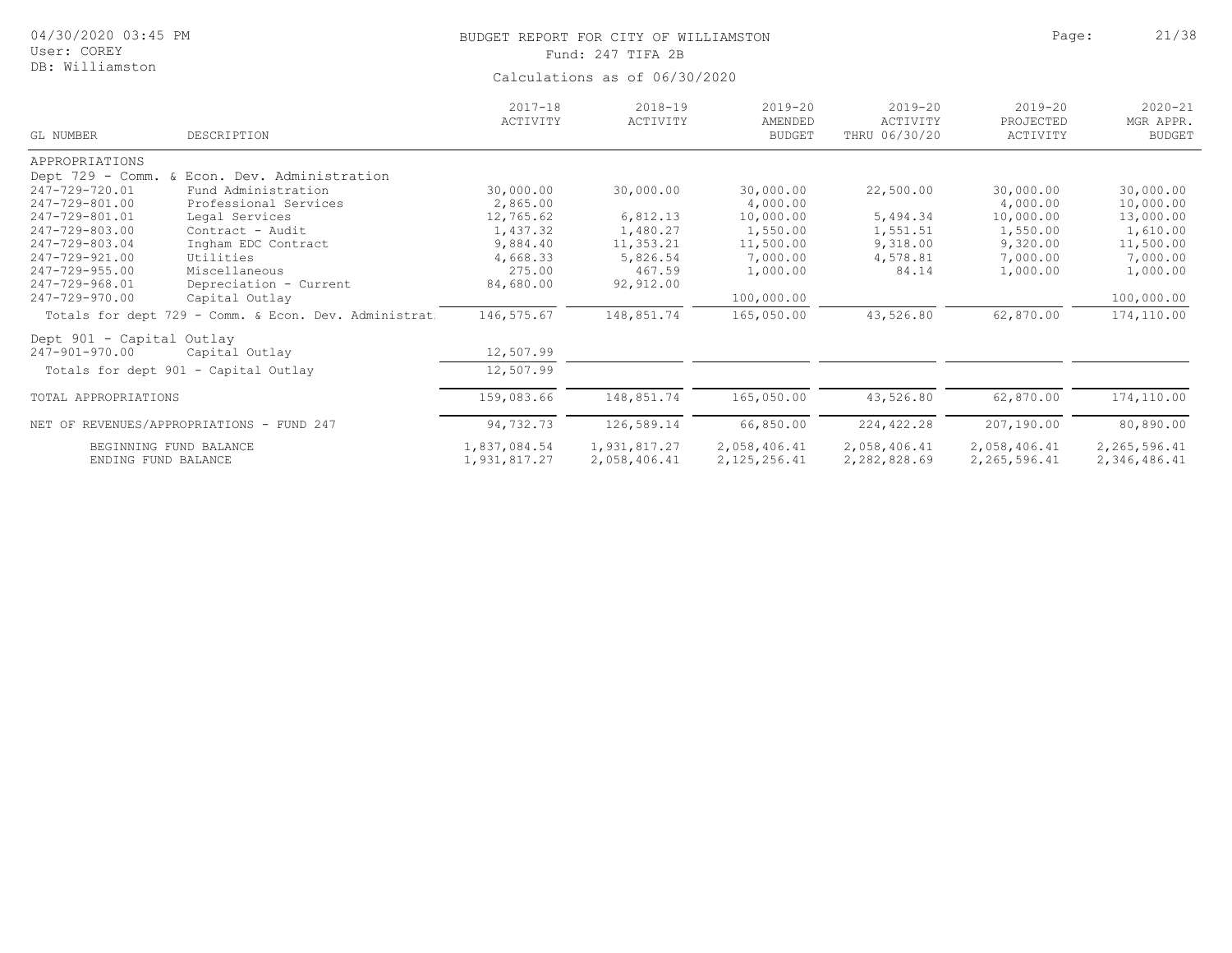| 04/30/2020 03:45 PM<br>User: COREY<br>DB: Williamston |                                                         | Fund: 248 Downtown Development Authority | BUDGET REPORT FOR CITY OF WILLIAMSTON | Page:                                   | 22/38                                    |                                      |                                           |
|-------------------------------------------------------|---------------------------------------------------------|------------------------------------------|---------------------------------------|-----------------------------------------|------------------------------------------|--------------------------------------|-------------------------------------------|
|                                                       |                                                         |                                          | Calculations as of 06/30/2020         |                                         |                                          |                                      |                                           |
| GL NUMBER                                             | DESCRIPTION                                             | $2017 - 18$<br>ACTIVITY                  | $2018 - 19$<br>ACTIVITY               | $2019 - 20$<br>AMENDED<br><b>BUDGET</b> | $2019 - 20$<br>ACTIVITY<br>THRU 06/30/20 | $2019 - 20$<br>PROJECTED<br>ACTIVITY | $2020 - 21$<br>MGR APPR.<br><b>BUDGET</b> |
| ESTIMATED REVENUES<br>Dept 000                        |                                                         |                                          |                                       |                                         |                                          |                                      |                                           |
| 248-000-401.01<br>248-000-573.00                      | Current Property Taxes<br>Local Community Stabilization | 378,737.56                               | 420,645.84                            | 415,000.00                              | 320,120.03                               | 332,229.00                           | 362,752.00<br>7,000.00                    |
| 248-000-665.01<br>248-000-690.01                      | Interest Income<br>Miscellaneous Refunds                | 2,683.52<br>5,527.89                     | 6,976.71<br>12,813.89                 | 2,500.00<br>4,000.00                    | 4,007.17<br>8,641.18                     | 4,250.00<br>8,640.00                 | 2,000.00                                  |
| Totals for dept 000 -                                 |                                                         | 386,948.97                               | 440,436.44                            | 421,500.00                              | 332,768.38                               | 345,119.00                           | 371,752.00                                |
| TOTAL ESTIMATED REVENUES                              |                                                         | 386,948.97                               | 440,436.44                            | 421,500.00                              | 332,768.38                               | 345,119.00                           | 371,752.00                                |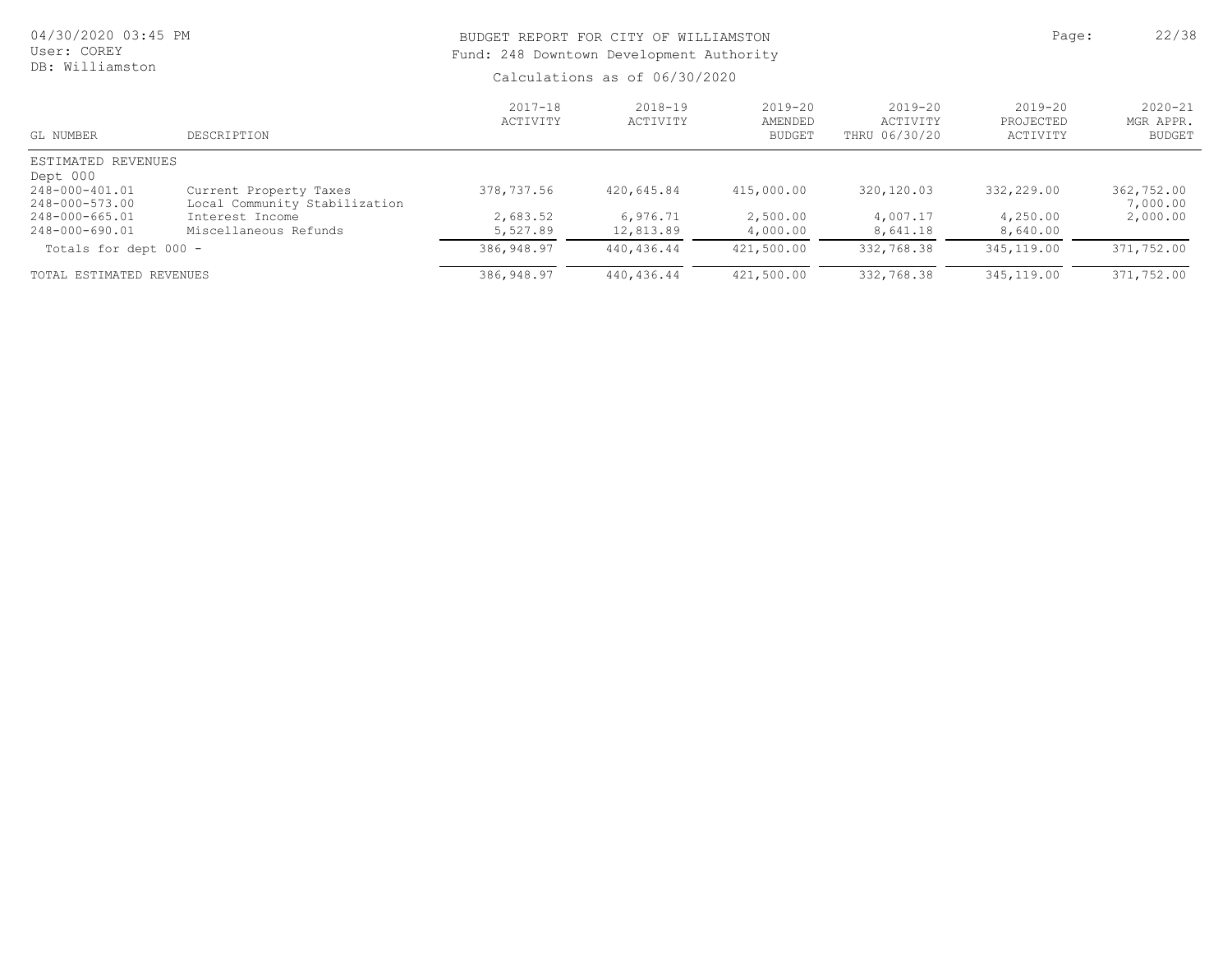# 04/30/2020 03:45 PM

User: COREY DB: Williamston

# BUDGET REPORT FOR CITY OF WILLIAMSTON Page: 23/38 Fund: 248 Downtown Development Authority

|                           |                                                      | $2017 - 18$<br>ACTIVITY | $2018 - 19$<br>ACTIVITY | $2019 - 20$<br>AMENDED | $2019 - 20$<br>ACTIVITY | $2019 - 20$<br>PROJECTED | $2020 - 21$<br>MGR APPR. |
|---------------------------|------------------------------------------------------|-------------------------|-------------------------|------------------------|-------------------------|--------------------------|--------------------------|
| GL NUMBER                 | DESCRIPTION                                          |                         |                         | <b>BUDGET</b>          | THRU 06/30/20           | ACTIVITY                 | <b>BUDGET</b>            |
| APPROPRIATIONS            |                                                      |                         |                         |                        |                         |                          |                          |
|                           | Dept 729 - Comm. & Econ. Dev. Administration         |                         |                         |                        |                         |                          |                          |
| 248-729-702.00            | Salaries & Wages                                     | 32,105.51               | 21,016.72               | 27,775.00              | 23,490.63               | 27,775.00                | 31, 475.00               |
| 248-729-702.02            | Wages - Part Time Employees                          |                         | 211.00                  | 3,550.00               | 1,898.48                | 3,550.00                 | 3,450.00                 |
| 248-729-709.00            | FICA                                                 |                         | 60.78                   | 2,510.00               | 1,953.49                | 2,510.00                 | 2,710.00                 |
| 248-729-710.00            | Unemployment                                         |                         |                         | 10.00                  | 1.22                    | 10.00                    | 5.00                     |
| 248-729-712.00            | Payment In Lieu Of Insurance                         |                         |                         | 455.00                 | 434.61                  | 455.00                   | 485.00                   |
| 248-729-714.00            | Fringe Benefits                                      | 14,664.04               | 8,806.92                |                        |                         |                          |                          |
| 248-729-718.00            | Insurance Premiums                                   |                         |                         | 4,240.00               | 3,460.10                | 4,240.00                 | 4,050.00                 |
| 248-729-718.01            | HSA Contribution                                     |                         |                         | 355.00                 | 374.83                  | 375.00                   | 425.00                   |
| 248-729-720.01            | Fund Administration                                  | 15,000.00               | 19,500.00               | 21,000.00              | 15,750.00               | 21,000.00                | 21,000.00                |
| 248-729-724.00            | Disability Premiums                                  |                         |                         | 125.00                 | 120.03                  | 125.00                   | 115.00                   |
| 248-729-725.00            | Retirement                                           |                         | 160.85                  | 4,250.00               | 3,283.97                | 4,250.00                 | 4,775.00                 |
| 248-729-726.00            | Workers Compensation                                 |                         |                         | 375.00                 | 417.41                  | 425.00                   | 375.00                   |
| 248-729-801.01            | Legal Services                                       | 12,082.44               | 7,222.70                | 15,000.00              | 1,538.66                | 8,000.00                 | 15,000.00                |
| 248-729-802.00            | Contractual Services                                 | 1,950.00                |                         | 6,500.00               | 1,585.00                | 6,500.00                 | 6,500.00                 |
| 248-729-803.00            | Contract - Audit                                     | 1,352.76                | 1,381.57                | 1,400.00               | 1,401.36                | 1,400.00                 | 1,500.00                 |
| 248-729-803.06            | Niesa - Contract                                     | 7,500.00                | 10,000.00               | 10,000.00              | 10,000.00               | 10,000.00                | 10,000.00                |
| 248-729-860.00            | Travel & Education                                   | 195.07                  | 8.99                    | 1,000.00               | 8.99                    | 10.00                    | 500.00                   |
| 248-729-880.00            | Community Promotion                                  | 12,094.63               | 18,922.60               | 15,000.00              | 11,325.00               | 15,000.00                | 15,000.00                |
| 248-729-880.01            | Holiday Decorations/maint.                           | 1,800.80                | 3,444.83                | 3,500.00               | 3,750.51                | 3,750.00                 | 3,800.00                 |
| 248-729-921.00            | Utilities                                            | 12,734.88               | 27,956.16               | 28,000.00              | 26,974.99               | 34,725.00                | 35,000.00                |
| 248-729-940.00            | Equipment Rental                                     | 24,691.99               | 20,403.44               | 23,000.00              | 15,798.91               | 23,000.00                | 24,000.00                |
| $248 - 729 - 955.00$      | Miscellaneous                                        | 1,271.04                | 837.65                  | 1,000.00               | 291.85                  | 500.00                   | 1,000.00                 |
| 248-729-967.02            | Private/commercial Rehab.                            | 28,018.30               | 9,387.90                | 35,000.00              | 9,904.10                | 9,910.00                 | 20,000.00                |
| 248-729-968.01            | Depreciation - Current                               | 41,227.00               | 41,227.00               |                        |                         |                          |                          |
|                           | Totals for dept 729 - Comm. & Econ. Dev. Administrat | 206,688.46              | 190,549.11              | 204,045.00             | 133,764.14              | 177,510.00               | 201,165.00               |
| Dept 901 - Capital Outlay |                                                      |                         |                         |                        |                         |                          |                          |
| 248-901-970.04            | Middle St. Parking Lot                               | 4,553.25                |                         | 316,000.00             | 216,017.65              | 332,175.00               |                          |
| 248-901-970.08            | Boat Launch & Parking Lot                            |                         |                         |                        |                         |                          | 15,000.00                |
|                           | Totals for dept 901 - Capital Outlay                 | 4, 553.25               |                         | 316,000.00             | 216,017.65              | 332, 175.00              | 15,000.00                |
| Dept 906 - Debt Service   |                                                      |                         |                         |                        |                         |                          |                          |
| 248-906-991.06            | 1999 Refunding Bond Principal                        |                         |                         | 120,000.00             |                         | 120,000.00               | 120,000.00               |
| 248-906-991.11            | 2004 DDA Refunding Bonds                             |                         |                         | 20,000.00              |                         | 20,000.00                | 20,000.00                |
| 248-906-995.06            | 1999 Refunding Bond Interest                         | 22,125.50               | 18,974.50               | 15,755.00              | 15,755.00               | 15,755.00                | 12,467.00                |
| 248-906-995.11            | 2004 DDA Refunding Interest                          | 7,600.00                | 6,700.00                | 5,750.00               | 5,750.00                | 5,750.00                 | 4,750.00                 |
|                           |                                                      |                         |                         |                        |                         |                          |                          |
|                           | Totals for dept 906 - Debt Service                   | 29,725.50               | 25,674.50               | 161,505.00             | 21,505.00               | 161,505.00               | 157, 217.00              |
| TOTAL APPROPRIATIONS      |                                                      | 240,967.21              | 216, 223.61             | 681,550.00             | 371,286.79              | 671,190.00               | 373, 382.00              |
|                           | NET OF REVENUES/APPROPRIATIONS - FUND 248            | 145,981.76              | 224, 212.83             | (260, 050.00)          | (38, 518.41)            | (326, 071.00)            | (1, 630.00)              |
|                           | BEGINNING FUND BALANCE                               | 362,770.72              | 508,752.48              | 732,965.31             | 732,965.31              | 732,965.31               | 406,894.31               |
| ENDING FUND BALANCE       |                                                      | 508,752.48              | 732,965.31              | 472, 915.31            | 694,446.90              | 406,894.31               | 405, 264.31              |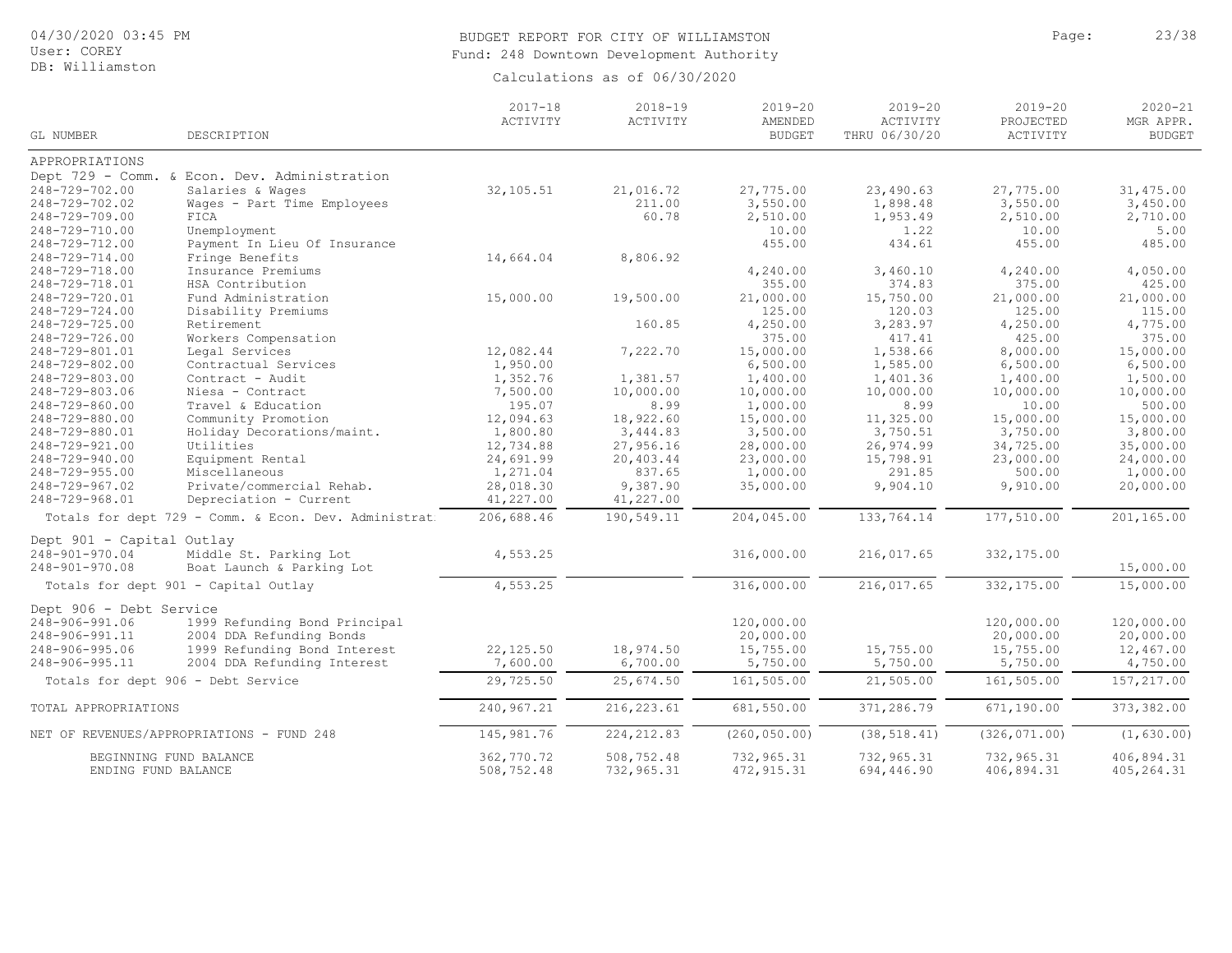| 04/30/2020 03:45 PM<br>User: COREY |                            |                         | BUDGET REPORT FOR CITY OF WILLIAMSTON<br>Fund: 321 2003 Transportation Bond Debt Fund<br>Calculations as of 06/30/2020 |                                         |                                          |                                      |                                    |  |
|------------------------------------|----------------------------|-------------------------|------------------------------------------------------------------------------------------------------------------------|-----------------------------------------|------------------------------------------|--------------------------------------|------------------------------------|--|
| DB: Williamston                    |                            |                         |                                                                                                                        |                                         |                                          |                                      |                                    |  |
| GL NUMBER                          | DESCRIPTION                | $2017 - 18$<br>ACTIVITY | $2018 - 19$<br>ACTIVITY                                                                                                | $2019 - 20$<br>AMENDED<br><b>BUDGET</b> | $2019 - 20$<br>ACTIVITY<br>THRU 06/30/20 | $2019 - 20$<br>PROJECTED<br>ACTIVITY | $2020 - 21$<br>MGR APPR.<br>BUDGET |  |
| ESTIMATED REVENUES<br>Dept 000     |                            |                         |                                                                                                                        |                                         |                                          |                                      |                                    |  |
| 321-000-699.02                     | Transfer From Major Street | 26,915.00               | 25,543.75                                                                                                              |                                         |                                          |                                      |                                    |  |
| Totals for dept 000 -              |                            | 26,915.00               | 25,543.75                                                                                                              |                                         |                                          |                                      |                                    |  |
| TOTAL ESTIMATED REVENUES           |                            | 26,915.00               | 25,543.75                                                                                                              |                                         |                                          |                                      |                                    |  |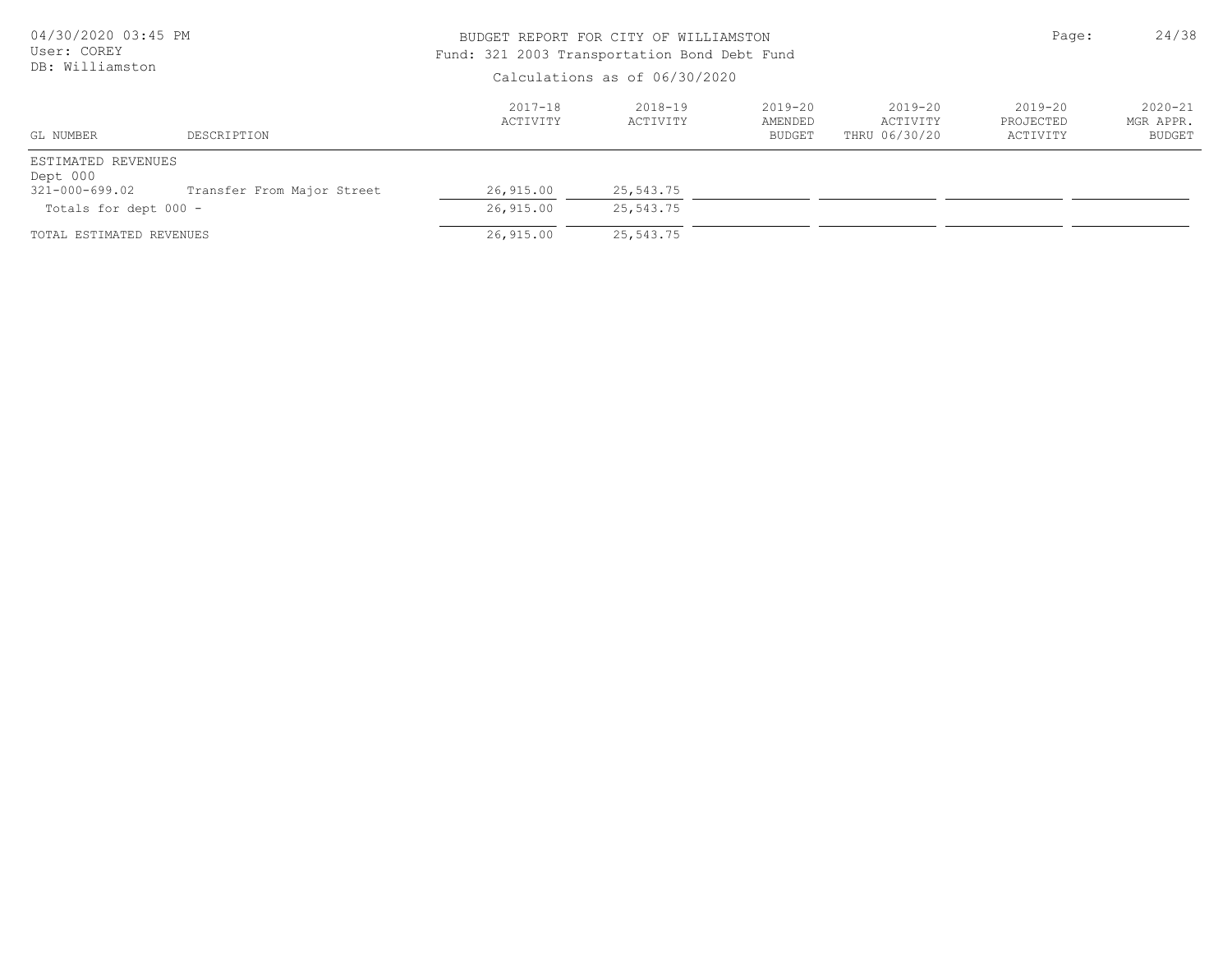DB: Williamston

# BUDGET REPORT FOR CITY OF WILLIAMSTON **Page:** 25/38 Fund: 321 2003 Transportation Bond Debt Fund

| GL NUMBER               | DESCRIPTION                                   | $2017 - 18$<br><b>ACTIVITY</b> | 2018-19<br>ACTIVITY | 2019-20<br>AMENDED<br><b>BUDGET</b> | 2019-20<br>ACTIVITY<br>THRU 06/30/20 | 2019-20<br>PROJECTED<br>ACTIVITY | $2020 - 21$<br>MGR APPR.<br><b>BUDGET</b> |
|-------------------------|-----------------------------------------------|--------------------------------|---------------------|-------------------------------------|--------------------------------------|----------------------------------|-------------------------------------------|
| APPROPRIATIONS          |                                               |                                |                     |                                     |                                      |                                  |                                           |
| Dept 906 - Debt Service |                                               |                                |                     |                                     |                                      |                                  |                                           |
| 321-906-990.01          | Agent Fees                                    | 350.00                         |                     |                                     |                                      |                                  |                                           |
| 321-906-991.10          | 2003 Act 175 Trans. Bonds - Princi            | 25,000.00                      | 25,000.00           |                                     |                                      |                                  |                                           |
| 321-906-995.10          | 2003 Act 175 Trans. Bonds - Intere            | 1,618.75                       | 543.75              |                                     |                                      |                                  |                                           |
|                         | Totals for dept 906 - Debt Service            | 26,968.75                      | 25,543.75           |                                     |                                      |                                  |                                           |
| TOTAL APPROPRIATIONS    |                                               | 26,968.75                      | 25,543.75           |                                     |                                      |                                  |                                           |
|                         | NET OF REVENUES/APPROPRIATIONS - FUND 321     | (53.75)                        |                     |                                     |                                      |                                  |                                           |
|                         | BEGINNING FUND BALANCE<br>ENDING FUND BALANCE | 53.75                          |                     |                                     |                                      |                                  |                                           |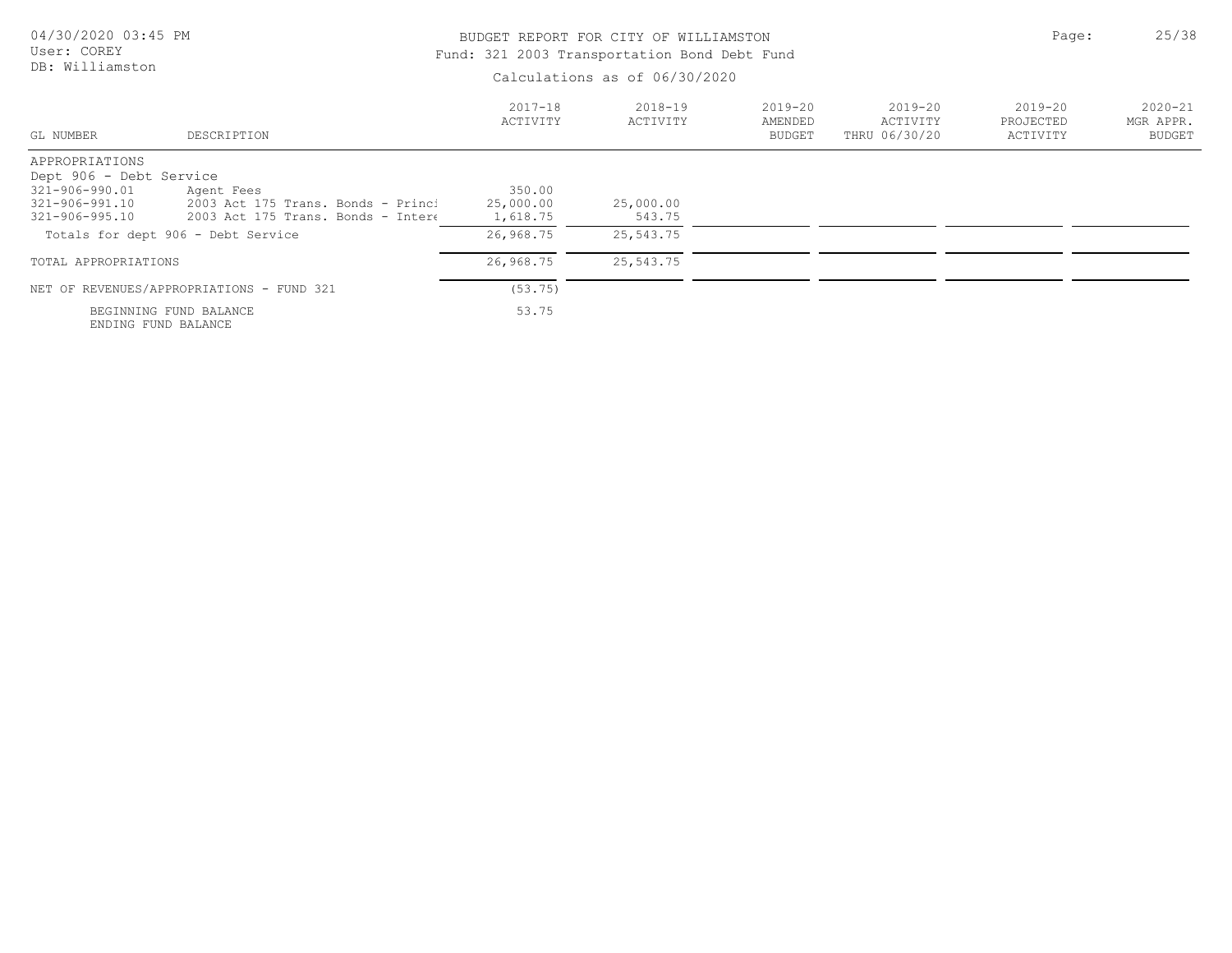| 04/30/2020 03:45 PM<br>User: COREY<br>DB: Williamston                    |                                                          |                         | BUDGET REPORT FOR CITY OF WILLIAMSTON<br>Fund: 352 Act 342 Bond (linn Road)<br>Calculations as of 06/30/2020 |                                  |                                          |                                      |                                    |  |  |
|--------------------------------------------------------------------------|----------------------------------------------------------|-------------------------|--------------------------------------------------------------------------------------------------------------|----------------------------------|------------------------------------------|--------------------------------------|------------------------------------|--|--|
| GL NUMBER                                                                | DESCRIPTION                                              | $2017 - 18$<br>ACTIVITY | $2018 - 19$<br>ACTIVITY                                                                                      | $2019 - 20$<br>AMENDED<br>BUDGET | $2019 - 20$<br>ACTIVITY<br>THRU 06/30/20 | $2019 - 20$<br>PROJECTED<br>ACTIVITY | $2020 - 21$<br>MGR APPR.<br>BUDGET |  |  |
| ESTIMATED REVENUES<br>Dept 000<br>352-000-699.01<br>$352 - 000 - 699.02$ | Transfer From General Fund<br>Transfer From Major Street | 2,200.00<br>139,200.00  | 145,955.00                                                                                                   | 144,960.00                       | 9,978.00                                 | 144,960.00                           | 143,710.00                         |  |  |
| Totals for dept 000 -                                                    |                                                          | 141,400.00              | 145,955.00                                                                                                   | 144,960.00                       | 9,978.00                                 | 144,960.00                           | 143,710.00                         |  |  |
| TOTAL ESTIMATED REVENUES                                                 |                                                          | 141,400.00              | 145,955.00                                                                                                   | 144,960.00                       | 9,978.00                                 | 144,960.00                           | 143,710.00                         |  |  |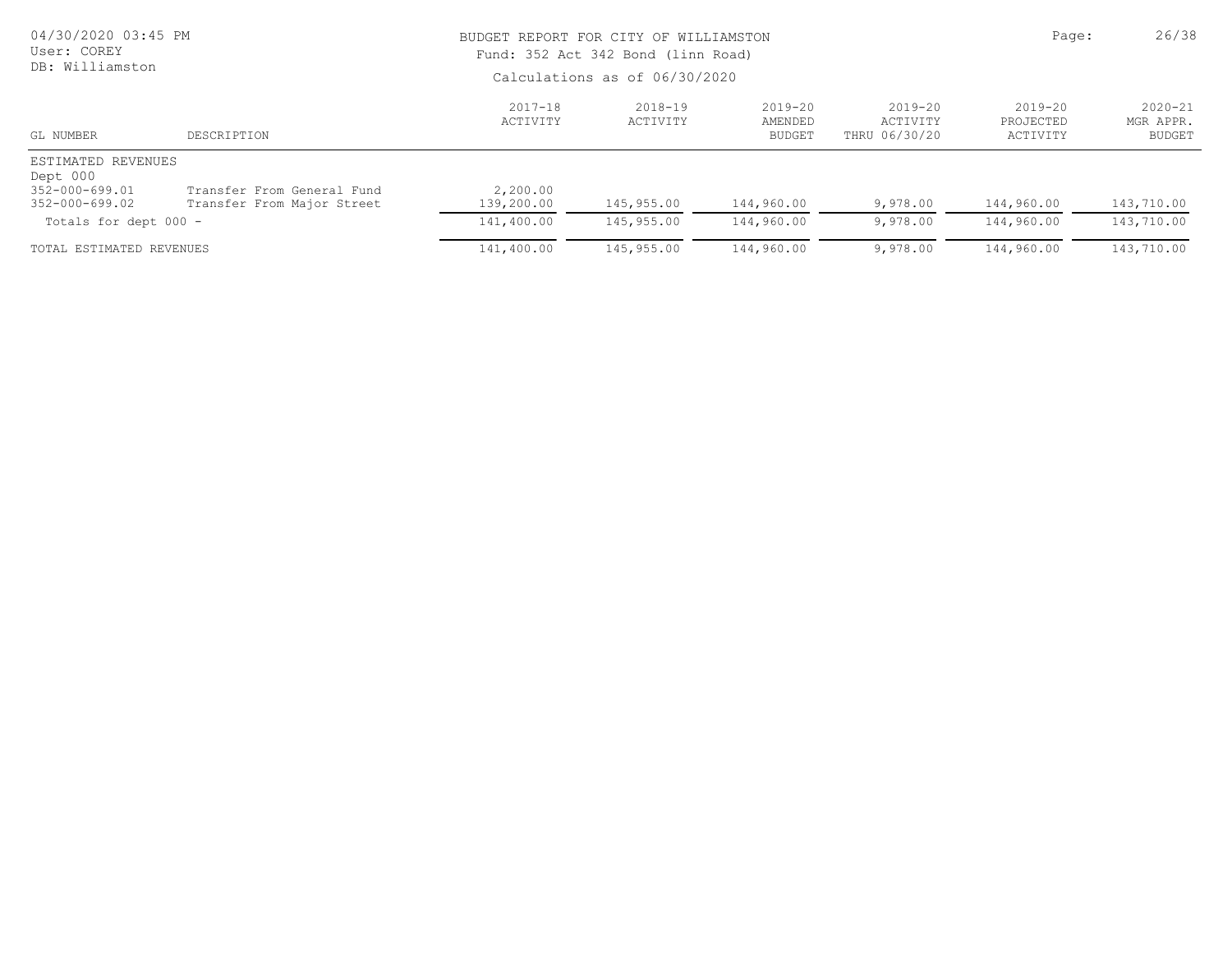| 04/30/2020 03:45 PM<br>User: COREY                                |                                                 | BUDGET REPORT FOR CITY OF WILLIAMSTON<br>Fund: 352 Act 342 Bond (linn Road) | Page:                   | 27/38                               |                                          |                                      |                                           |  |
|-------------------------------------------------------------------|-------------------------------------------------|-----------------------------------------------------------------------------|-------------------------|-------------------------------------|------------------------------------------|--------------------------------------|-------------------------------------------|--|
| DB: Williamston                                                   |                                                 | Calculations as of 06/30/2020                                               |                         |                                     |                                          |                                      |                                           |  |
| GL NUMBER                                                         | DESCRIPTION                                     | $2017 - 18$<br>ACTIVITY                                                     | $2018 - 19$<br>ACTIVITY | 2019-20<br>AMENDED<br><b>BUDGET</b> | $2019 - 20$<br>ACTIVITY<br>THRU 06/30/20 | $2019 - 20$<br>PROJECTED<br>ACTIVITY | $2020 - 21$<br>MGR APPR.<br><b>BUDGET</b> |  |
| APPROPRIATIONS                                                    |                                                 |                                                                             |                         |                                     |                                          |                                      |                                           |  |
| Dept 906 - Debt Service<br>352-906-991.05<br>$352 - 906 - 995.05$ | Act 342 Bond Principal<br>Act 342 Bond Interest | 110,000.00<br>31,400.00                                                     | 120,000.00<br>25,955.00 | 125,000.00<br>19,960.00             | 9,977.50                                 | 125,000.00<br>19,960.00              | 130,000.00<br>13,710.00                   |  |
| Totals for dept 906 - Debt Service                                |                                                 | 141,400.00                                                                  | 145,955.00              | 144,960.00                          | 9,977.50                                 | 144,960.00                           | 143,710.00                                |  |
| TOTAL APPROPRIATIONS                                              |                                                 | 141,400.00                                                                  | 145,955.00              | 144,960.00                          | 9,977.50                                 | 144,960.00                           | 143,710.00                                |  |
| NET OF REVENUES/APPROPRIATIONS - FUND 352                         |                                                 |                                                                             |                         |                                     | 0.50                                     |                                      |                                           |  |
| BEGINNING FUND BALANCE<br>ENDING FUND BALANCE                     |                                                 |                                                                             |                         |                                     | 0.50                                     |                                      |                                           |  |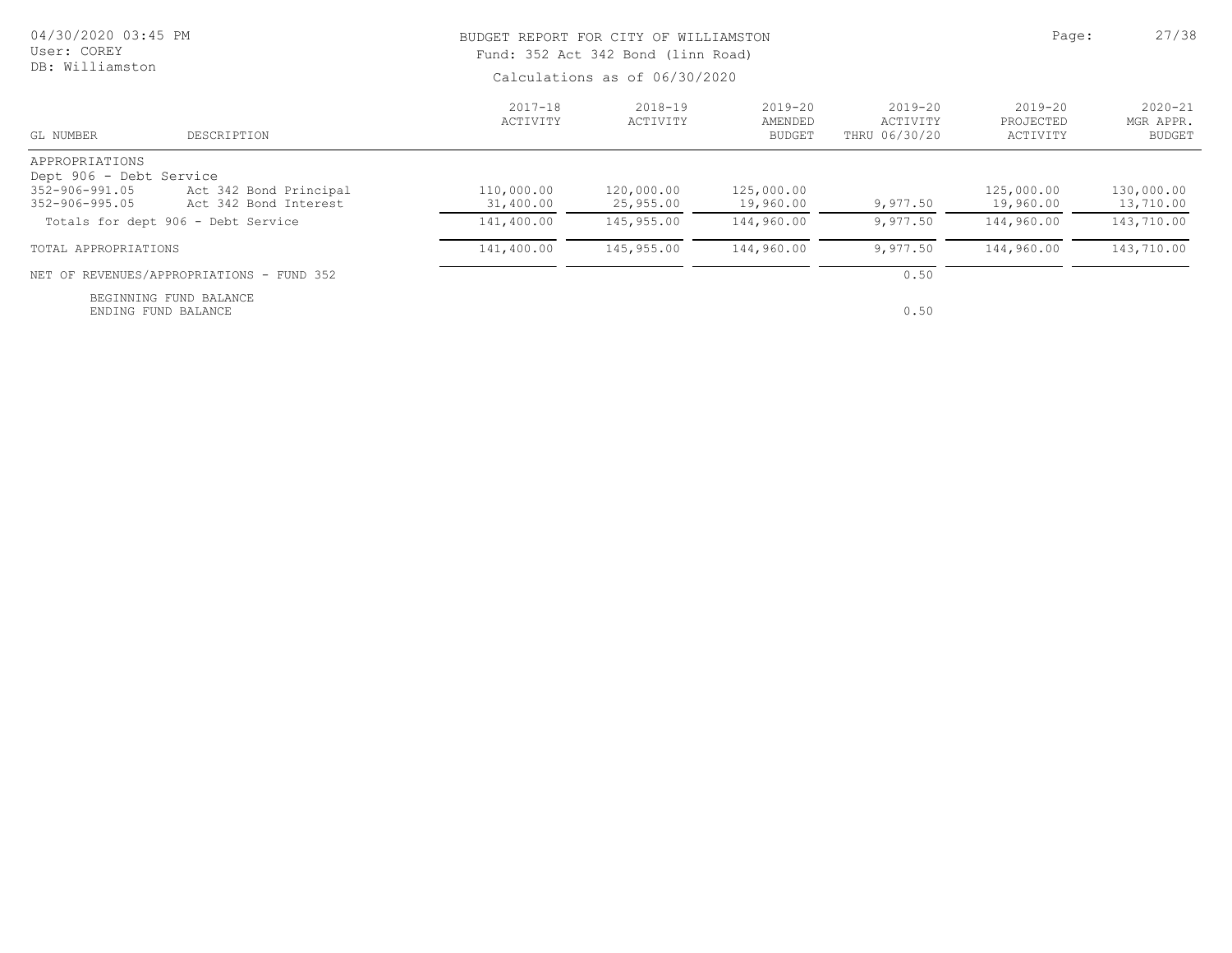| 04/30/2020 03:45 PM<br>User: COREY |                                                         | BUDGET REPORT FOR CITY OF WILLIAMSTON<br>Fund: 590 Sewer Fund | Page:                   | 28/38                                   |                                          |                                      |                                           |  |
|------------------------------------|---------------------------------------------------------|---------------------------------------------------------------|-------------------------|-----------------------------------------|------------------------------------------|--------------------------------------|-------------------------------------------|--|
| DB: Williamston                    |                                                         | Calculations as of 06/30/2020                                 |                         |                                         |                                          |                                      |                                           |  |
| GL NUMBER                          | DESCRIPTION                                             | $2017 - 18$<br>ACTIVITY                                       | $2018 - 19$<br>ACTIVITY | $2019 - 20$<br>AMENDED<br><b>BUDGET</b> | $2019 - 20$<br>ACTIVITY<br>THRU 06/30/20 | $2019 - 20$<br>PROJECTED<br>ACTIVITY | $2020 - 21$<br>MGR APPR.<br><b>BUDGET</b> |  |
| ESTIMATED REVENUES                 |                                                         |                                                               |                         |                                         |                                          |                                      |                                           |  |
| Dept 000                           |                                                         |                                                               |                         |                                         |                                          |                                      |                                           |  |
| $590 - 000 - 607.03$               | Readiness To Serve Charge<br>ASSUMES NO RATE ADJUSTMENT | 486,175.54                                                    | 478,797.50              | 477,000.00                              | 367,264.65                               | 477,000.00                           | 477,000.00                                |  |
| $590 - 000 - 607.05$               | Commodity Charge                                        | 561, 183.55                                                   | 553,409.93              | 560,000.00                              | 435, 251.54                              | 550,000.00                           | 550,000.00                                |  |
|                                    | ASSUMES NO RATE ADJUSTMENT                              |                                                               |                         |                                         |                                          |                                      |                                           |  |
| $590 - 000 - 607.06$               | Industrial User Charge                                  |                                                               | 51,819.28               |                                         | 72,935.70                                | 85,000.00                            | 30,000.00                                 |  |
|                                    | HIGH-STRENGTH INDUSTRUAL WASTE SURCHARGES               |                                                               |                         |                                         |                                          |                                      |                                           |  |
| 590-000-607.07                     | Penalties/Late Fees                                     | 10,565.36                                                     | 9,403.32                | 10,000.00                               | 8,528.32                                 | 8,530.00                             | 10,000.00                                 |  |
| 590-000-607.09                     | Tap / Connection Fee                                    | 37,080.00                                                     | 6,090.00                | 6,180.00                                | 31,467.33                                | 31,470.00                            | 6,180.00                                  |  |
| $590 - 000 - 625.01$               | Miscellaneous Fees                                      | 540.00                                                        | 450.00                  | 500.00                                  | 750.00                                   | 750.00                               | 500.00                                    |  |
| $590 - 000 - 665.01$               | Interest Income                                         | 6, 265.55                                                     | 6,622.53                | 3,000.00                                | 9,254.80                                 | 11,000.00                            | 3,000.00                                  |  |
| 590-000-690.01                     | Miscellaneous Refunds                                   | 33,558.13                                                     | 22,605.96               | 30,000.00                               | 30,579.78                                | 30, 575.00                           |                                           |  |
| 590-000-699.12                     | Transfer From Water Fund                                | 87,200.00                                                     |                         |                                         |                                          |                                      |                                           |  |
| Totals for dept 000 -              |                                                         | 1, 222, 568.13                                                | 1, 129, 198.52          | 1,086,680.00                            | 956,032.12                               | 1,194,325.00                         | 1,076,680.00                              |  |
| TOTAL ESTIMATED REVENUES           |                                                         | 1,222,568.13                                                  | 1, 129, 198.52          | 1,086,680.00                            | 956,032.12                               | 1,194,325.00                         | 1,076,680.00                              |  |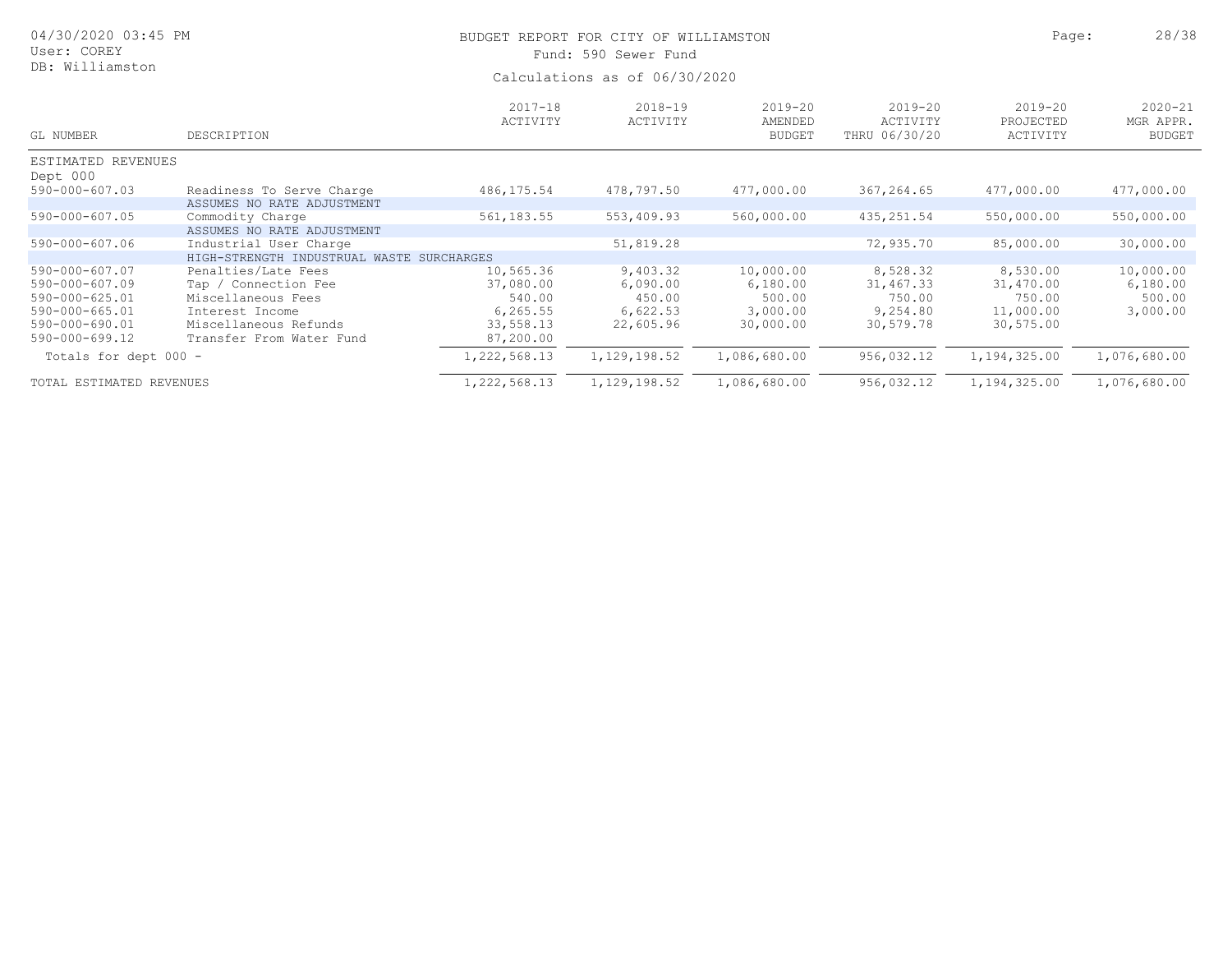| 04/30/2020 03:45 PM<br>User: COREY           |                                                                | BUDGET REPORT FOR CITY OF WILLIAMSTON<br>Fund: 590 Sewer Fund | Page:                          | 29/38                                   |                                          |                                      |                                           |
|----------------------------------------------|----------------------------------------------------------------|---------------------------------------------------------------|--------------------------------|-----------------------------------------|------------------------------------------|--------------------------------------|-------------------------------------------|
| DB: Williamston                              |                                                                |                                                               | Calculations as of 06/30/2020  |                                         |                                          |                                      |                                           |
| GL NUMBER                                    | DESCRIPTION                                                    | $2017 - 18$<br>ACTIVITY                                       | $2018 - 19$<br><b>ACTIVITY</b> | $2019 - 20$<br>AMENDED<br><b>BUDGET</b> | $2019 - 20$<br>ACTIVITY<br>THRU 06/30/20 | $2019 - 20$<br>PROJECTED<br>ACTIVITY | $2020 - 21$<br>MGR APPR.<br><b>BUDGET</b> |
| APPROPRIATIONS                               |                                                                |                                                               |                                |                                         |                                          |                                      |                                           |
| Dept 483 - Administrative                    |                                                                |                                                               |                                |                                         |                                          |                                      |                                           |
| $590 - 483 - 702.00$                         | Salaries & Wages                                               | 29,207.16                                                     | 28,987.88                      | 1,755.00                                | 1,454.07                                 | 1,755.00                             | 805.00                                    |
| $590 - 483 - 709.00$                         | FICA                                                           |                                                               | 2.81                           | 140.00                                  | 111.85                                   | 140.00                               | 65.00                                     |
| $590 - 483 - 710.00$                         | Unemployment                                                   |                                                               |                                | 5.00                                    | 16.45                                    | 15.00                                | 5.00                                      |
| $590 - 483 - 712.00$                         | Payment In Lieu Of Insurance                                   |                                                               |                                | 30.00                                   | 26.97                                    | 30.00                                | 15.00                                     |
| 590-483-714.00                               | Fringe Benefits                                                | 13,493.97                                                     | 11,368.67                      |                                         |                                          |                                      |                                           |
| 590-483-714.01                               | GASB 68 Pension                                                | 2,192.00                                                      | (5, 657.00)                    |                                         |                                          |                                      |                                           |
| $590 - 483 - 714.02$                         | OPEB Expense                                                   | 739.00                                                        | (249.00)                       |                                         |                                          |                                      |                                           |
| $590 - 483 - 718.00$                         | Insurance Premiums                                             |                                                               |                                | 260.00                                  | 408.37                                   | 540.00                               | 105.00                                    |
| $590 - 483 - 718.01$                         | HSA Contribution                                               |                                                               |                                | 25.00                                   | 23.26                                    | 25.00                                | 15.00                                     |
| 590-483-720.01                               | Fund Administration                                            | 40,000.00                                                     | 40,000.00                      | 40,000.00                               | 30,000.00                                | 40,000.00                            | 40,000.00                                 |
| 590-483-723.01                               | Uniforms                                                       | 3,970.33                                                      | 4,317.90                       | 3,000.00                                | 1,445.82                                 | 3,000.00                             | 3,000.00                                  |
| $590 - 483 - 724.00$                         | Disability Premiums                                            |                                                               |                                | 10.00                                   | 7.41                                     | 10.00                                | 5.00                                      |
| $590 - 483 - 725.00$                         | Retirement                                                     |                                                               | 9.98                           | 260.00                                  | 203.31                                   | 260.00                               | 125.00                                    |
| 590-483-726.00                               | Workers Compensation                                           |                                                               |                                | 25.00                                   | 25.18                                    | 25.00                                | 10.00                                     |
| $590 - 483 - 740.00$                         | Operating Supplies                                             | 248.66                                                        | 200.20                         | 500.00                                  | 1,089.98                                 | 1,100.00                             | 1,100.00                                  |
| $590 - 483 - 802.00$                         | Contractual Services                                           |                                                               | 1,376.16                       | 2,000.00                                | 250.00                                   | 2,000.00                             | 2,000.00                                  |
| $590 - 483 - 803.00$                         | Contract - Audit                                               | 2, 113.71                                                     | 2,171.04                       | 2,200.00                                | 2,202.13                                 | 2,200.00                             | 2,300.00                                  |
| $590 - 483 - 820.01$                         | Insurance - Liab. / Prop.                                      | 9,344.25                                                      | 9,820.00                       | 10,000.00                               | 9,845.50                                 | 9,850.00                             | 11,800.00                                 |
|                                              | Increase in Property Values & 4% increase                      |                                                               |                                |                                         |                                          |                                      |                                           |
| 590-483-831.01                               | Memberships & Dues                                             | 1,434.48                                                      | 1,018.39                       | 2,000.00                                | 619.67                                   | 2,000.00                             | 2,000.00                                  |
| $590 - 483 - 850.00$                         | Communications - Telephone                                     | 2,731.81                                                      | 2,970.84                       | 3,600.00                                | 2,322.78                                 | 3,600.00                             | 3,600.00                                  |
| $590 - 483 - 860.00$                         | Travel & Education                                             | 1,773.61                                                      | 1,836.59                       | 3,000.00                                | 669.06                                   | 2,000.00                             | 3,000.00                                  |
| $590 - 483 - 940.00$                         | Equipment Rental                                               | 465.02                                                        | 537.47                         | 500.00                                  | 283.73                                   | 500.00                               | 500.00                                    |
|                                              |                                                                |                                                               |                                |                                         |                                          |                                      |                                           |
| $590 - 483 - 968.01$                         | Depreciation - Current<br>Totals for dept 483 - Administrative | 363,846.39<br>471,560.39                                      | 364, 311.66<br>463,023.59      | $\overline{69}$ , 310.00                | 51,005.54                                | 69,050.00                            | 70,450.00                                 |
|                                              |                                                                |                                                               |                                |                                         |                                          |                                      |                                           |
|                                              | Dept 539 - Meter Reading & Billing                             |                                                               |                                |                                         |                                          |                                      |                                           |
| 590-539-702.00                               | Salaries & Wages                                               | 21,733.25                                                     | 19,563.28                      | 23,100.00                               | 18,964.08                                | 23,100.00                            | 24,900.00                                 |
| 590-539-709.00                               | FICA                                                           |                                                               | 36.36                          | 1,785.00                                | 1,434.72                                 | 1,785.00                             | 1,925.00                                  |
| 590-539-710.00                               | Unemployment                                                   |                                                               |                                | 5.00                                    | 0.06                                     | 5.00                                 | 5.00                                      |
| $590 - 539 - 712.00$                         | Payment In Lieu Of Insurance                                   |                                                               |                                | 190.00                                  | 177.92                                   | 190.00                               | 205.00                                    |
| $590 - 539 - 714.00$                         | Fringe Benefits                                                | 10,162.48                                                     | 9,310.36                       |                                         |                                          |                                      |                                           |
| $590 - 539 - 718.00$                         | Insurance Premiums                                             |                                                               |                                | 5,825.00                                | 5,325.31                                 | 5,825.00                             | 5,810.00                                  |
| 590-539-718.01                               | HSA Contribution                                               |                                                               |                                | 500.00                                  | 503.50                                   | 500.00                               | 530.00                                    |
| $590 - 539 - 724.00$                         | Disability Premiums                                            |                                                               |                                | 115.00                                  | 110.58                                   | 115.00                               | 105.00                                    |
| $590 - 539 - 725.00$                         | Retirement                                                     |                                                               | 206.10                         | 4,810.00                                | 3,845.18                                 | 4,810.00                             | 5,560.00                                  |
| 590-539-726.00                               | Workers Compensation                                           |                                                               |                                | 290.00                                  | 170.94                                   | 290.00                               | 300.00                                    |
| 590-539-730.01                               | Postage                                                        | 1,701.67                                                      | 1,706.07                       | 3,900.00                                | 1,388.51                                 | 3,900.00                             | 3,900.00                                  |
| $590 - 539 - 740.00$                         | Operating Supplies                                             | 58,043.96                                                     | 32,256.21                      | 33,000.00                               | 5,916.84                                 | 33,000.00                            | 33,000.00                                 |
| $590 - 539 - 802.00$                         | METER REPLACEMENTS                                             | 974.97                                                        | 1,037.52                       | 1,500.00                                | 1,099.74                                 | 1,500.00                             | 1,500.00                                  |
| $590 - 539 - 940.00$                         | Contractual Services<br>Equipment Rental                       | 2,681.61                                                      | 2,122.89                       | 3,000.00                                | 2,152.98                                 | 3,000.00                             | 3,000.00                                  |
|                                              | Totals for dept 539 - Meter Reading & Billing                  | 95,297.94                                                     | 66,238.79                      | 78,020.00                               | 41,090.36                                | 78,020.00                            | 80,740.00                                 |
|                                              |                                                                |                                                               |                                |                                         |                                          |                                      |                                           |
| Dept 541 - Saw Grant<br>$590 - 541 - 802.00$ | Contractual Services                                           | 19,495.00                                                     |                                |                                         |                                          |                                      |                                           |
| Totals for dept 541 - Saw Grant              |                                                                | 19,495.00                                                     |                                |                                         |                                          |                                      |                                           |
| Dept 544 - Line Maintenance                  |                                                                |                                                               |                                |                                         |                                          |                                      |                                           |
| $590 - 544 - 702.00$                         | Salaries & Wages                                               | 19,631.87                                                     | 25, 142. 15                    | 35,300.00                               | 28,821.62                                | 35,300.00                            | 37,600.00                                 |
| $590 - 544 - 702.02$                         | Wages - Part Time Employees                                    |                                                               | 56.45                          | 950.00                                  | 508.10                                   | 950.00                               | 910.00                                    |
| $590 - 544 - 709.00$                         | FICA                                                           |                                                               | 59.03                          | 2,815.00                                | 2,257.37                                 | 2,815.00                             | 3,000.00                                  |
| $590 - 544 - 710.00$                         | Unemployment                                                   |                                                               |                                | 5.00                                    | 0.47                                     | 5.00                                 | 5.00                                      |
| 590-544-712.00                               | Payment In Lieu Of Insurance                                   |                                                               |                                | 560.00                                  | 533.60                                   | 560.00                               | 575.00                                    |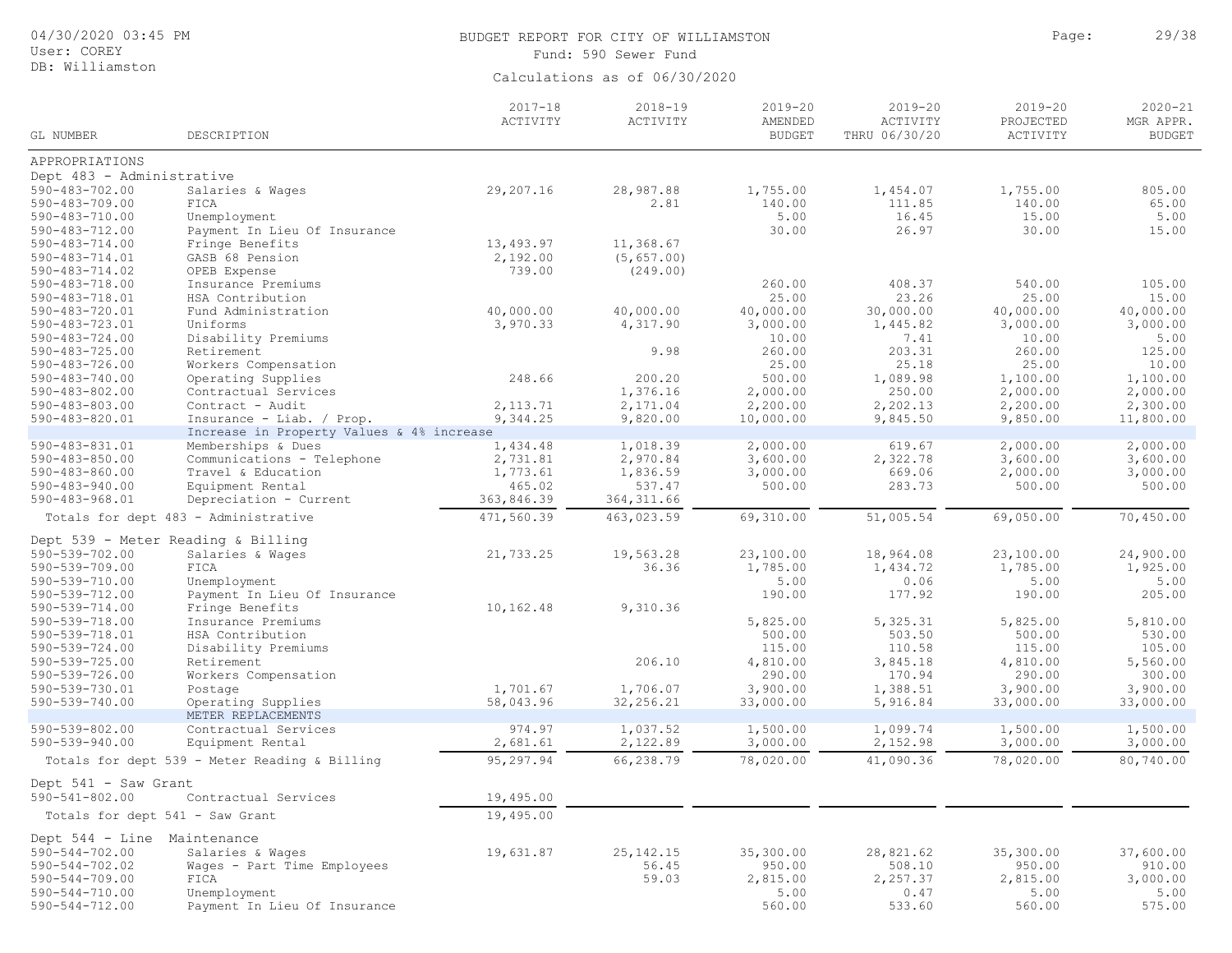| 04/30/2020 03:45 PM<br>User: COREY<br>DB: Williamston                                     |                                                                                                                             |                                    | BUDGET REPORT FOR CITY OF WILLIAMSTON<br>Fund: 590 Sewer Fund |                                                |                                              | Page:                                          | 30/38                                          |
|-------------------------------------------------------------------------------------------|-----------------------------------------------------------------------------------------------------------------------------|------------------------------------|---------------------------------------------------------------|------------------------------------------------|----------------------------------------------|------------------------------------------------|------------------------------------------------|
|                                                                                           |                                                                                                                             |                                    | Calculations as of 06/30/2020                                 |                                                |                                              |                                                |                                                |
| GL NUMBER                                                                                 | DESCRIPTION                                                                                                                 | $2017 - 18$<br>ACTIVITY            | $2018 - 19$<br>ACTIVITY                                       | $2019 - 20$<br>AMENDED<br><b>BUDGET</b>        | $2019 - 20$<br>ACTIVITY<br>THRU 06/30/20     | $2019 - 20$<br>PROJECTED<br>ACTIVITY           | $2020 - 21$<br>MGR APPR.<br><b>BUDGET</b>      |
| APPROPRIATIONS                                                                            |                                                                                                                             |                                    |                                                               |                                                |                                              |                                                |                                                |
| Dept $544 - Line$<br>$590 - 544 - 714.00$<br>$590 - 544 - 718.00$<br>$590 - 544 - 718.01$ | Maintenance<br>Fringe Benefits<br>Insurance Premiums<br>HSA Contribution                                                    | 10,496.21                          | 8,744.41                                                      | 5,195.00<br>435.00                             | 4,157.33<br>459.94                           | 5,195.00<br>460.00                             | 4,850.00<br>505.00                             |
| $590 - 544 - 724.00$<br>$590 - 544 - 725.00$<br>$590 - 544 - 726.00$                      | Disability Premiums<br>Retirement<br>Workers Compensation                                                                   |                                    | 197.32                                                        | 155.00<br>5,210.00<br>450.00                   | 147.19<br>4,029.22<br>512.15                 | 155.00<br>5,210.00<br>515.00                   | 140.00<br>5,700.00<br>450.00                   |
| $590 - 544 - 740.00$<br>$590 - 544 - 802.00$<br>$590 - 544 - 940.00$                      | Operating Supplies<br>Contractual Services<br>Equipment Rental                                                              | 2,581.91<br>12,538.00<br>15,085.12 | 925.64<br>2,630.00<br>27,805.47                               | 5,000.00<br>10,000.00<br>35,000.00             | 1,077.07<br>2,517.37<br>10,369.26            | 5,000.00<br>10,000.00<br>20,000.00             | 5,000.00<br>10,000.00<br>35,000.00             |
|                                                                                           | Totals for dept 544 - Line Maintenance                                                                                      | 60,333.11                          | 65,560.47                                                     | 101,075.00                                     | 55,390.69                                    | 86,165.00                                      | 103,735.00                                     |
| Dept 548 - Lift Stations<br>$590 - 548 - 702.00$<br>590-548-702.02                        | Salaries & Wages<br>Wages - Part Time Employees                                                                             | 27,051.69                          | 24,736.20<br>7.84                                             | 22,800.00<br>150.00                            | 18,711.69<br>70.42                           | 22,800.00<br>150.00                            | 22,600.00<br>150.00                            |
| $590 - 548 - 709.00$<br>$590 - 548 - 710.00$<br>590-548-712.00                            | FICA<br>Unemployment<br>Payment In Lieu Of Insurance                                                                        |                                    | 36.69                                                         | 1,775.00<br>5.00<br>120.00                     | 1,437.30<br>5.48<br>114.51                   | 1,775.00<br>5.00<br>120.00                     | 1,750.00<br>5.00<br>100.00                     |
| $590 - 548 - 714.00$<br>$590 - 548 - 718.00$                                              | Fringe Benefits<br>Insurance Premiums                                                                                       | 12,092.43                          | 10,149.15                                                     | 4,500.00                                       | 4,233.51                                     | 4,500.00                                       | 4,150.00                                       |
| 590-548-718.01<br>$590 - 548 - 723.00$<br>$590 - 548 - 724.00$<br>$590 - 548 - 725.00$    | HSA Contribution<br>Retiree Health Care-OPEB<br>Disability Premiums<br>Retirement                                           |                                    | 65.17                                                         | 350.00<br>2,750.00<br>100.00<br>2,250.00       | 321.23<br>1,655.38<br>95.81<br>1,822.28      | 350.00<br>2,750.00<br>100.00<br>2,250.00       | 330.00<br>2,775.00<br>80.00<br>2,175.00        |
| $590 - 548 - 726.00$<br>$590 - 548 - 740.00$                                              | Workers Compensation<br>Operating Supplies                                                                                  |                                    | 425.37<br>1,497.61                                            | 300.00<br>500.00                               | 109.98                                       | 300.00<br>500.00                               | 275.00<br>500.00<br>7,000.00                   |
| $590 - 548 - 802.00$<br>$590 - 548 - 850.00$<br>$590 - 548 - 921.00$                      | Contractual Services<br>Communications - Telephone<br>Utilities                                                             | 276.00<br>572.43<br>6,867.04       | 588.93<br>9,691.88                                            | 7,000.00<br>600.00<br>10,000.00                | 561.99<br>9,447.01                           | 7,000.00<br>600.00<br>12,200.00                | 600.00<br>12,800.00                            |
| 590-548-930.04                                                                            | Equipment Repair/maint.<br>EXPECTED REPAIRS AND PUMP REBUILDS AT SEVERAL LIFT STATIONS IN 2020-21                           | 16,403.76                          | 29,073.77                                                     | 35,000.00                                      | 14,331.02                                    | 25,000.00                                      | 35,000.00                                      |
| $590 - 548 - 940.00$<br>590-548-970.06                                                    | Equipment Rental<br>Mechanic Street Lift Station<br>PROJECT TO BRING THE MECHANIC STREET LIFT STATION OUT OF THE FLOODPLAIN | 3,645.77                           | 5,688.58                                                      | 5,500.00<br>25,000.00                          | 2,453.11                                     | 5,500.00                                       | 7,500.00<br>35,000.00                          |
|                                                                                           | Totals for dept 548 - Lift Stations                                                                                         | 66,909.12                          | 81,961.19                                                     | 118,700.00                                     | 55, 370.72                                   | 85,900.00                                      | 132,790.00                                     |
| Dept 549 - Plant Oper. & Maint.                                                           |                                                                                                                             |                                    |                                                               |                                                |                                              |                                                |                                                |
| $590 - 549 - 702.00$<br>590-549-702.02<br>$590 - 549 - 709.00$                            | Salaries & Wages<br>Wages - Part Time Employees<br>FICA                                                                     | 134,802.96                         | 156,666.21<br>281.90<br>297.88                                | 150,000.00<br>7,900.00<br>12,150.00            | 122,873.49<br>2,030.65<br>9,570.51           | 150,000.00<br>7,900.00<br>12,150.00            | 140,205.00<br>7,975.00<br>11,400.00            |
| 590-549-710.00<br>590-549-712.00<br>$590 - 549 - 714.00$                                  | Unemployment<br>Payment In Lieu Of Insurance<br>Fringe Benefits                                                             | 56,672.43                          | 65,071.98                                                     | 20.00<br>1,100.00                              | 6.86<br>1,046.78                             | 20.00<br>1,100.00                              | 20.00<br>800.00                                |
| 590-549-718.00<br>590-549-718.01<br>590-549-723.00<br>$590 - 549 - 723.03$                | Insurance Premiums<br>HSA Contribution<br>Retiree Health Care-OPEB<br>Tool Allowance                                        | 578.32                             | 943.54                                                        | 29,450.00<br>2,225.00<br>14,660.00<br>1,000.00 | 26,687.33<br>2,357.72<br>10,167.79<br>407.21 | 29,450.00<br>2,360.00<br>14,660.00<br>1,000.00 | 25,775.00<br>2,075.00<br>14,800.00<br>1,000.00 |
| $590 - 549 - 724.00$<br>$590 - 549 - 725.00$<br>$590 - 549 - 726.00$                      | Disability Premiums<br>Retirement<br>Workers Compensation                                                                   |                                    | 542.36                                                        | 650.00<br>16,250.00<br>1,900.00                | 624.67<br>13,024.24<br>1,005.09              | 650.00<br>16,250.00<br>1,900.00                | 490.00<br>14,505.00<br>1,660.00                |
| $590 - 549 - 740.00$                                                                      | Operating Supplies<br>CONTINUED REPLACEMENT OF DATED LAB SUPPLIES                                                           | 14,213.59                          | 11,237.46                                                     | 18,000.00                                      | 19,908.55                                    | 22,000.00                                      | 24,000.00                                      |
| 590-549-796.01                                                                            | REPLACE UTILITIES MAINT. SUPERVISOR PC<br>Treatment Chemicals<br>INCREASE IN FERRIC CHLORIDE COST                           | 9,332.35                           | 11,039.49                                                     | 18,000.00                                      | 9,594.93                                     | 16,000.00                                      | 18,000.00                                      |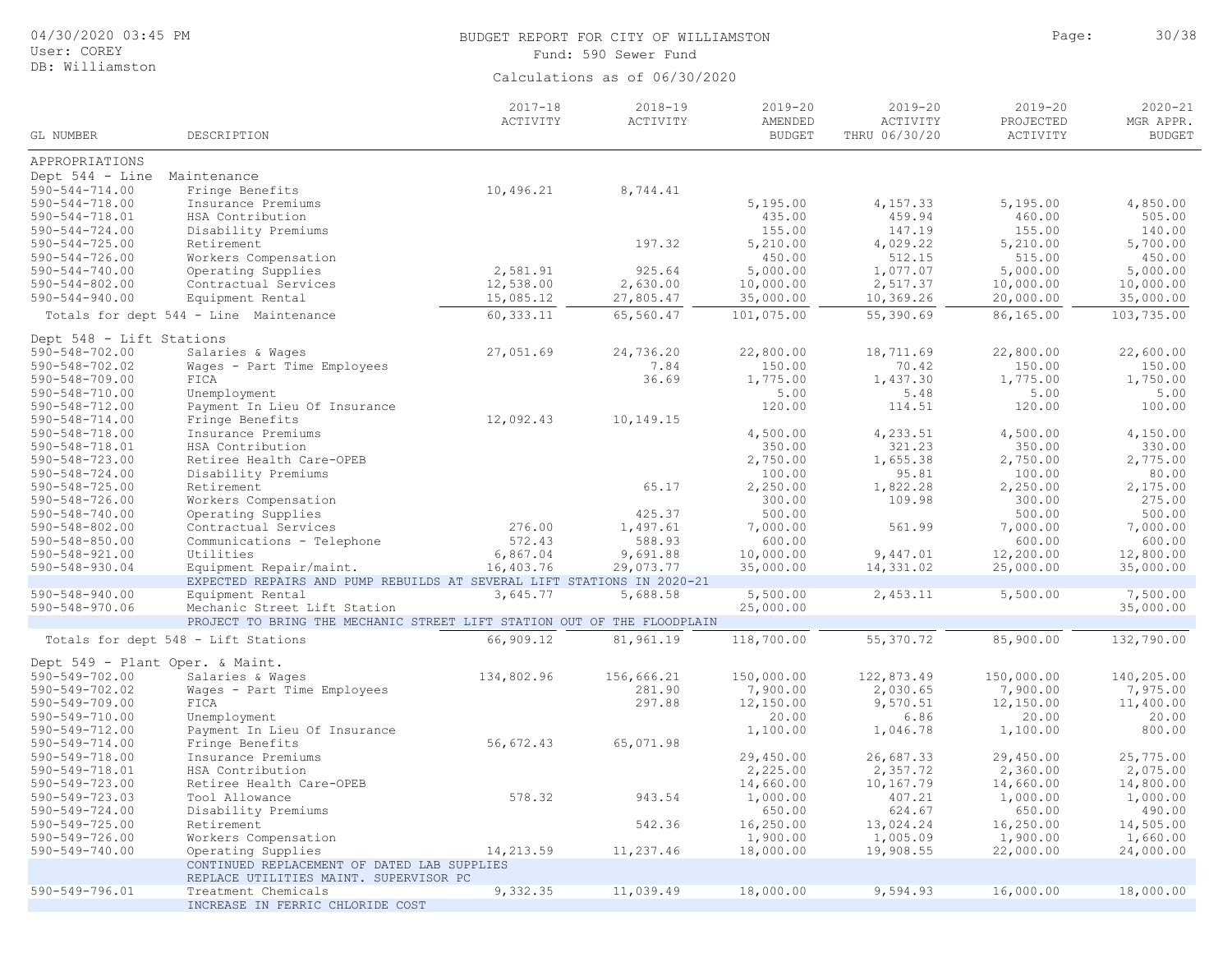| 04/30/2020 03:45 PM<br>User: COREY<br>DB: Williamston                                                       |                                                                                                                                                  |                                    | BUDGET REPORT FOR CITY OF WILLIAMSTON<br>Fund: 590 Sewer Fund |                                             |                                          | Page:                                       | 31/38                                       |
|-------------------------------------------------------------------------------------------------------------|--------------------------------------------------------------------------------------------------------------------------------------------------|------------------------------------|---------------------------------------------------------------|---------------------------------------------|------------------------------------------|---------------------------------------------|---------------------------------------------|
|                                                                                                             |                                                                                                                                                  |                                    | Calculations as of 06/30/2020                                 |                                             |                                          |                                             |                                             |
| GL NUMBER                                                                                                   | DESCRIPTION                                                                                                                                      | $2017 - 18$<br>ACTIVITY            | $2018 - 19$<br>ACTIVITY                                       | $2019 - 20$<br>AMENDED<br><b>BUDGET</b>     | $2019 - 20$<br>ACTIVITY<br>THRU 06/30/20 | $2019 - 20$<br>PROJECTED<br>ACTIVITY        | $2020 - 21$<br>MGR APPR.<br><b>BUDGET</b>   |
| APPROPRIATIONS                                                                                              |                                                                                                                                                  |                                    |                                                               |                                             |                                          |                                             |                                             |
| Dept 549 - Plant Oper. & Maint.<br>$590 - 549 - 802.00$                                                     | Contractual Services<br>ASSUMES THREE SLUDGE HAULS IN 2020-21; DEPENDENT ON OLD NATION PLANS                                                     | 75,484.93                          | 40,839.42                                                     | 60,000.00                                   | 41, 153.85                               | 60,000.00                                   | 60,000.00                                   |
| $590 - 549 - 850.00$<br>$590 - 549 - 921.00$<br>590-549-930.04                                              | Communications - Telephone<br>Utilities<br>Equipment Repair/maint.                                                                               | 2,980.59<br>75,605.95<br>28,657.47 | 3,126.15<br>78,339.62<br>30, 472.23                           | 3,100.00<br>82,000.00<br>34,000.00          | 4,841.63<br>65,764.03<br>43, 368.48      | 5,600.00<br>82,000.00<br>54,000.00          | 4,500.00<br>86,100.00<br>80,000.00          |
|                                                                                                             | FOOTNOTE AMOUNTS:<br>RADIATOR REPLACEMENT ON PLANT GENERATOR<br>FOOTNOTE AMOUNTS:<br>SUPERNATE FLOW METER                                        |                                    |                                                               |                                             |                                          |                                             | 12,000.00<br>5,100.00                       |
|                                                                                                             | FOOTNOTE AMOUNTS:<br>OVERHEAD DOOR OPERATOR FOR GRIT OPERATION<br>FOOTNOTE AMOUNTS:                                                              |                                    |                                                               |                                             |                                          |                                             | 11,000.00<br>3,900.00                       |
|                                                                                                             | EXPLOSION PROOF WASTE GAS BURNER FOR DIGESTERS<br>FOOTNOTE AMOUNTS:<br>NORTH CLARIFIER                                                           |                                    |                                                               |                                             |                                          |                                             | 25,000.00                                   |
| $590 - 549 - 940.00$<br>590-549-970.27                                                                      | GL # FOOTNOTE TOTAL:<br>Equipment Rental<br>SCADA System<br>ALLOWANCE FOR SCADA BACKUP SYSTEM SOLUTION                                           | 2,624.10                           | 2,928.24                                                      | 10,000.00                                   | 2,283.28<br>231.54                       | 10,000.00<br>235.00                         | 57,000.00<br>5,000.00<br>5,000.00           |
|                                                                                                             | Totals for dept 549 - Plant Oper. & Maint.                                                                                                       | 400,952.69                         | 401,786.48                                                    | 462,405.00                                  | 376,948.63                               | 487,275.00                                  | 503,305.00                                  |
| Dept 901 - Capital Outlay<br>590-901-970.24                                                                 | MI Site Readiness Grant<br>MATCH FOR SITE READINESS GRANT FOR INDUSTRIAL PARK SEWER STUDY                                                        |                                    |                                                               |                                             |                                          |                                             | 7,500.00                                    |
| $590 - 901 - 970.29$<br>$590 - 901 - 970.32$                                                                | East Middle Street<br>WW System Master Plan                                                                                                      |                                    |                                                               | 68,000.00                                   | 67,176.60<br>(9, 496.53)                 | 68,000.00                                   |                                             |
|                                                                                                             | Totals for dept 901 - Capital Outlay                                                                                                             |                                    |                                                               | 68,000.00                                   | 57,680.07                                | 68,000.00                                   | 7,500.00                                    |
| Dept 906 - Debt Service<br>590-906-990.01<br>590-906-991.18<br>$590 - 906 - 995.02$<br>$590 - 906 - 995.03$ | Agent Fees<br>2010 R.D Sewer Bonds<br>2017 Cap Improv Bond Interest<br>1996 W/S Bond Interest                                                    | 2,753.29                           | 3,166.95                                                      | 750.00<br>57,000.00<br>2,845.00<br>6,500.00 | 2,844.45                                 | 750.00<br>57,000.00<br>2,845.00<br>6,500.00 | 750.00<br>59,000.00<br>2,670.00<br>7,000.00 |
| 590-906-995.14<br>$590 - 906 - 995.25$                                                                      | PLACEHOLDER FOR 2017 CIP BOND PRINCIPAL (NOT ACTUALLY EXPENSED HERE)<br>2010 Sewage Disposal Bond Interest<br>2011 G.O. Refunding Bond - Interes | 95,280.00<br>4,971.25              | 93,645.00                                                     | 93,435.00                                   | 46,410.00                                | 93,435.00                                   | 91,695.00                                   |
| Totals for dept 906 - Debt Service                                                                          |                                                                                                                                                  | 103,004.54                         | 96,811.95                                                     | 160,530.00                                  | 49,254.45                                | 160,530.00                                  | 161, 115.00                                 |
| TOTAL APPROPRIATIONS                                                                                        |                                                                                                                                                  | 1, 217, 552.79                     | 1, 175, 382.47                                                | 1,058,040.00                                | 686,740.46                               | 1,034,940.00                                | 1,059,635.00                                |
|                                                                                                             | NET OF REVENUES/APPROPRIATIONS - FUND 590                                                                                                        | 5,015.34                           | (46, 183.95)                                                  | 28,640.00                                   | 269,291.66                               | 159,385.00                                  | 17,045.00                                   |
| BEGINNING FUND BALANCE                                                                                      | FUND BALANCE ADJUSTMENTS                                                                                                                         | 7,378,763.36<br>(103, 110.00)      | 7,280,668.70<br>(355.00)                                      | 7,234,129.75                                | 7,234,129.75                             | 7,234,129.75                                | 7,393,514.75                                |
| ENDING FUND BALANCE                                                                                         |                                                                                                                                                  | 7,280,668.70                       | 7,234,129.75                                                  | 7,262,769.75                                | 7,503,421.41                             | 7,393,514.75                                | 7,410,559.75                                |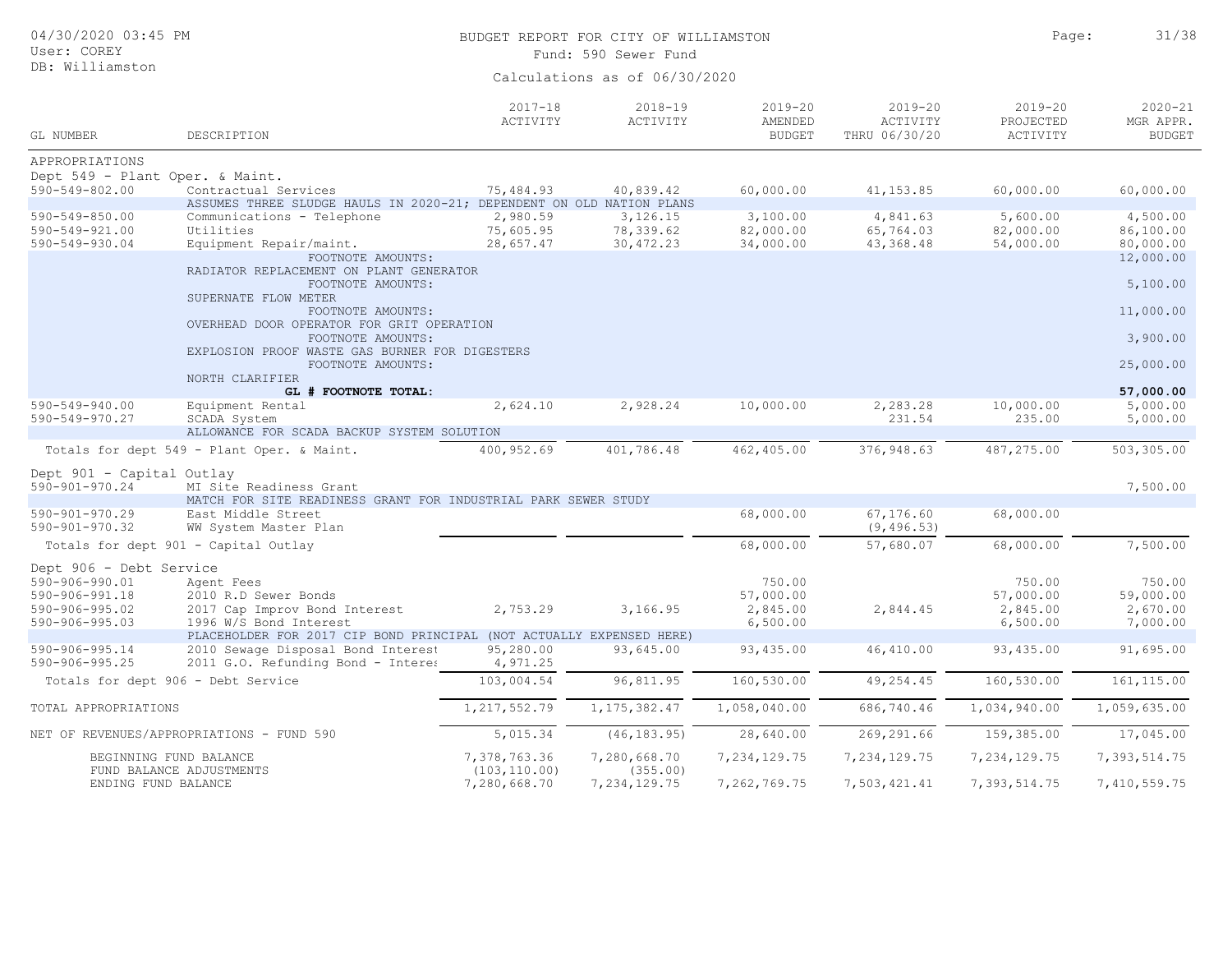| 04/30/2020 03:45 PM<br>User: COREY |                            | BUDGET REPORT FOR CITY OF WILLIAMSTON | Fund: 591 Water Fund    |                                         |                                          | Page:                                | 32/38                                     |
|------------------------------------|----------------------------|---------------------------------------|-------------------------|-----------------------------------------|------------------------------------------|--------------------------------------|-------------------------------------------|
| DB: Williamston                    |                            | Calculations as of 06/30/2020         |                         |                                         |                                          |                                      |                                           |
| GL NUMBER                          | DESCRIPTION                | $2017 - 18$<br>ACTIVITY               | $2018 - 19$<br>ACTIVITY | $2019 - 20$<br>AMENDED<br><b>BUDGET</b> | $2019 - 20$<br>ACTIVITY<br>THRU 06/30/20 | $2019 - 20$<br>PROJECTED<br>ACTIVITY | $2020 - 21$<br>MGR APPR.<br><b>BUDGET</b> |
| ESTIMATED REVENUES                 |                            |                                       |                         |                                         |                                          |                                      |                                           |
| Dept 000                           |                            |                                       |                         |                                         |                                          |                                      |                                           |
| $591 - 000 - 607.03$               | Readiness To Serve Charge  | 556,068.61                            | 559,936.58              | 650,500.00                              | 490,593.69                               | 650,500.00                           | 650,500.00                                |
|                                    | ASSUMES NO RATE ADJUSTMENT |                                       |                         |                                         |                                          |                                      |                                           |
| $591 - 000 - 607.05$               | Commodity Charge           | 365,563.97                            | 351,128.29              | 378,000.00                              | 293,610.65                               | 365,000.00                           | 365,000.00                                |
|                                    | ASSUMES NO RATE ADJUSTMENT |                                       |                         |                                         |                                          |                                      |                                           |
| 591-000-607.07                     | Penalties/Late Fees        | 9,212.77                              | 8,628.37                | 8,000.00                                | 7,985.97                                 | 8,000.00                             | 8,000.00                                  |
| 591-000-607.09                     | Tap / Connection Fee       | 4,600.50                              | 4,600.00                | 4,600.00                                | 9,812.39                                 | 9,800.00                             | 2,300.00                                  |
| 591-000-625.01                     | Miscellaneous Fees         | 5,545.63                              | 6,391.50                | 3,000.00                                | 5,072.73                                 | 5,000.00                             | 3,000.00                                  |
| 591-000-642.04                     | Water Meter Sales          | 5,063.50                              | 2,368.50                | 1,600.00                                | 4,050.00                                 | 4,050.00                             | 570.00                                    |
| 591-000-665.01                     | Interest Income            | 7,818.57                              | 9,698.16                | 9,000.00                                | 6,944.33                                 | 8,000.00                             | 7,000.00                                  |
| $591 - 000 - 690.01$               | Miscellaneous Refunds      | 5,900.84                              | 4,604.21                | 2,000.00                                | 7,306.08                                 | 7,300.00                             | 1,500.00                                  |
| 591-000-691.01                     | Miscellaneous Income       | 900.00                                | 180.00                  | 200.00                                  | 162.40                                   | 160.00                               | 100.00                                    |
| Totals for dept 000 -              |                            | 960,674.39                            | 947,535.61              | 1,056,900.00                            | 825,538.24                               | 1,057,810.00                         | 1,037,970.00                              |
| TOTAL ESTIMATED REVENUES           |                            | 960,674.39                            | 947,535.61              | 1,056,900.00                            | 825,538.24                               | 1,057,810.00                         | 1,037,970.00                              |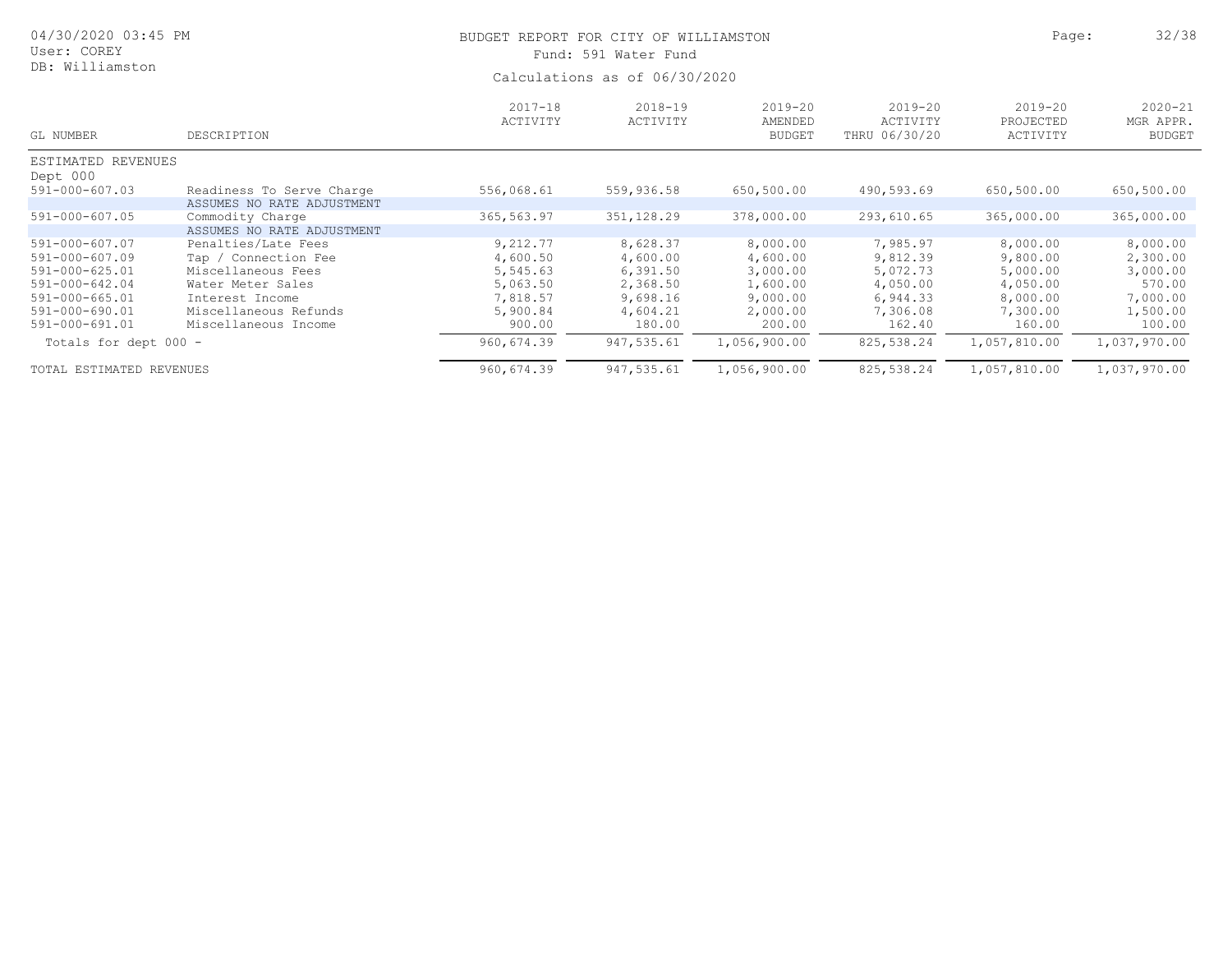| 04/30/2020 03:45 PM<br>User: COREY           |                                                                   | BUDGET REPORT FOR CITY OF WILLIAMSTON<br>Fund: 591 Water Fund | Page:                         | 33/38                                   |                                          |                                      |                                           |
|----------------------------------------------|-------------------------------------------------------------------|---------------------------------------------------------------|-------------------------------|-----------------------------------------|------------------------------------------|--------------------------------------|-------------------------------------------|
| DB: Williamston                              |                                                                   |                                                               | Calculations as of 06/30/2020 |                                         |                                          |                                      |                                           |
| GL NUMBER                                    | DESCRIPTION                                                       | $2017 - 18$<br>ACTIVITY                                       | $2018 - 19$<br>ACTIVITY       | $2019 - 20$<br>AMENDED<br><b>BUDGET</b> | $2019 - 20$<br>ACTIVITY<br>THRU 06/30/20 | $2019 - 20$<br>PROJECTED<br>ACTIVITY | $2020 - 21$<br>MGR APPR.<br><b>BUDGET</b> |
| APPROPRIATIONS                               |                                                                   |                                                               |                               |                                         |                                          |                                      |                                           |
| Dept 483 - Administrative                    |                                                                   |                                                               |                               |                                         |                                          |                                      |                                           |
| $591 - 483 - 702.00$                         | Salaries & Wages                                                  | 31,008.31                                                     | 28,395.63                     | 2,710.00                                | 2,200.09                                 | 2,710.00                             | 2,415.00                                  |
| $591 - 483 - 709.00$                         | FICA                                                              |                                                               | 4.15                          | 210.00                                  | 169.65                                   | 210.00                               | 190.00                                    |
| $591 - 483 - 710.00$                         | Unemployment                                                      |                                                               |                               | 5.00                                    | 0.36                                     | 5.00                                 | 5.00                                      |
| $591 - 483 - 712.00$                         | Payment In Lieu Of Insurance                                      |                                                               |                               | 45.00                                   | 40.80                                    | 45.00                                | 40.00                                     |
| $591 - 483 - 714.00$                         | Fringe Benefits                                                   | 14,075.37                                                     | 8,471.55                      |                                         |                                          |                                      |                                           |
| 591-483-714.01                               | GASB 68 Pension                                                   | 1,096.00<br>369.00                                            | (2, 828.00)                   |                                         |                                          |                                      |                                           |
| $591 - 483 - 714.02$<br>$591 - 483 - 718.00$ | OPEB Expense<br>Insurance Premiums                                |                                                               | (124.00)                      | 400.00                                  | 516.30                                   | 660.00                               | 310.00                                    |
| 591-483-718.01                               | HSA Contribution                                                  |                                                               |                               | 35.00                                   | 35.13                                    | 35.00                                | 35.00                                     |
| 591-483-720.01                               | Fund Administration                                               | 40,000.00                                                     | 40,000.00                     | 40,000.00                               | 30,000.00                                | 40,000.00                            | 40,000.00                                 |
| 591-483-723.01                               | Uniforms                                                          | 2,027.23                                                      | 1,814.32                      | 1,650.00                                | 793.66                                   | 1,650.00                             | 1,650.00                                  |
| $591 - 483 - 724.00$                         | Disability Premiums                                               |                                                               |                               | 15.00                                   | 11.23                                    | 15.00                                | 10.00                                     |
| $591 - 483 - 725.00$                         | Retirement                                                        |                                                               | 15.04                         | 400.00                                  | 307.60                                   | 400.00                               | 375.00                                    |
| $591 - 483 - 726.00$                         | Workers Compensation                                              |                                                               |                               | 35.00                                   | 39.09                                    | 35.00                                | 30.00                                     |
| $591 - 483 - 740.00$                         | Operating Supplies                                                | 43.71                                                         | (26.62)                       | 2,600.00                                |                                          | 2,600.00                             | 2,600.00                                  |
| $591 - 483 - 802.00$                         | Contractual Services<br>Contract - Audit                          | 2,457.05                                                      | 1,338.05                      | 2,500.00                                | 1,589.40                                 | 2,500.00                             | 2,500.00                                  |
| $591 - 483 - 803.00$<br>591-483-820.01       | Insurance - Liab. / Prop.                                         | 2, 113.71<br>6,319.25                                         | 2,171.04<br>6,415.00          | 2,200.00<br>6,600.00                    | 2,202.13<br>7,273.50                     | 2,200.00<br>7,275.00                 | 2,300.00<br>9,300.00                      |
|                                              | Increase in Property Values & 4% increase                         |                                                               |                               |                                         |                                          |                                      |                                           |
| $591 - 483 - 831.01$                         | Memberships & Dues                                                | 1,601.49                                                      | 871.38                        | 1,500.00                                | 1,009.67                                 | 1,500.00                             | 1,500.00                                  |
| $591 - 483 - 850.00$                         | Communications - Telephone                                        | 1,951.87                                                      | 2,108.25                      | 3,000.00                                | 1,981.56                                 | 3,000.00                             | 3,000.00                                  |
| $591 - 483 - 860.00$                         | Travel & Education                                                | 2,699.54                                                      | 3,405.51                      | 3,000.00                                | 1,133.71                                 | 3,000.00                             | 3,000.00                                  |
| $591 - 483 - 900.00$                         | Printing & Publishing                                             | 632.54                                                        | 595.12                        | 1,000.00                                | 63.80                                    | 1,000.00                             | 1,000.00                                  |
| $591 - 483 - 940.00$                         | Equipment Rental                                                  |                                                               | 62.17                         | 200.00                                  |                                          | 200.00                               | 200.00                                    |
| $591 - 483 - 968.01$                         | Depreciation - Current                                            | 230, 185.84                                                   | 233,040.59                    |                                         |                                          |                                      |                                           |
|                                              | Totals for dept 483 - Administrative                              | 336,580.91                                                    | 325,729.18                    | 68,105.00                               | 49,367.68                                | 69,040.00                            | 70,460.00                                 |
| Dept $539$ - Meter Reading & Billing         |                                                                   |                                                               |                               |                                         |                                          |                                      |                                           |
| 591-539-702.00                               | Salaries & Wages                                                  | 21,790.83                                                     | 20,599.04                     | 23,160.00                               | 19,001.55                                | 23,160.00                            | 25,775.00                                 |
| $591 - 539 - 709.00$                         | FICA                                                              |                                                               | 36.48                         | 1,790.00                                | 1,437.43                                 | 1,790.00                             | 2,000.00                                  |
| 591-539-710.00                               | Unemployment                                                      |                                                               |                               | 5.00                                    | 0.06                                     | 5.00                                 | 5.00                                      |
| $591 - 539 - 712.00$                         | Payment In Lieu Of Insurance                                      |                                                               |                               | 190.00                                  | 178.61                                   | 190.00                               | 225.00                                    |
| $591 - 539 - 714.00$                         | Fringe Benefits<br>Insurance Premiums                             | 10,202.98                                                     | 9,489.59                      | 5,835.00                                | 5,330.81                                 | 5,835.00                             | 5,925.00                                  |
| $591 - 539 - 718.00$<br>591-539-718.01       | HSA Contribution                                                  |                                                               |                               | 500.00                                  | 504.14                                   | 505.00                               | 540.00                                    |
| $591 - 539 - 724.00$                         | Disability Premiums                                               |                                                               |                               | 120.00                                  | 113.92                                   | 120.00                               | 110.00                                    |
| $591 - 539 - 725.00$                         | Retirement                                                        |                                                               | 206.33                        | 4,820.00                                | 3,850.68                                 | 4,820.00                             | 5,700.00                                  |
| $591 - 539 - 726.00$                         | Workers Compensation                                              |                                                               |                               | 495.00                                  | 171.60                                   | 495.00                               | 305.00                                    |
| 591-539-730.01                               | Postage                                                           | 1,701.68                                                      | 1,706.08                      | 3,900.00                                | 1,388.49                                 | 3,900.00                             | 3,900.00                                  |
| 591-539-740.00                               | Operating Supplies                                                | 3,105.40                                                      | 32, 261.22                    | 33,000.00                               | 5,903.90                                 | 33,000.00                            | 33,000.00                                 |
|                                              | METER REPLACEMENTS                                                |                                                               |                               |                                         |                                          |                                      |                                           |
| $591 - 539 - 802.00$<br>$591 - 539 - 940.00$ | Contractual Services                                              | 974.97                                                        | 1,037.52                      | 1,500.00                                | 1,099.73                                 | 1,500.00                             | 1,500.00                                  |
|                                              | Equipment Rental<br>Totals for dept 539 - Meter Reading & Billing | 2,848.63                                                      | 2,113.07<br>67,449.33         | 2,500.00<br>77,815.00                   | 3,013.81<br>41,994.73                    | 4,000.00<br>79,320.00                | 4,000.00<br>82,985.00                     |
|                                              |                                                                   | 40,624.49                                                     |                               |                                         |                                          |                                      |                                           |
| Dept 544 - Line Maintenance                  |                                                                   |                                                               |                               |                                         |                                          |                                      |                                           |
| $591 - 544 - 702.00$                         | Salaries & Wages                                                  | 38,927.38                                                     | 50,496.11                     | 68,730.00                               | 56,189.07                                | 68,730.00                            | 74,815.00                                 |
| $591 - 544 - 702.02$                         | Wages - Part Time Employees<br>FICA                               |                                                               | 11.52<br>107.68               | 200.00<br>5,360.00                      | 103.58<br>4,332.42                       | 200.00<br>5,360.00                   | 1,315.00<br>5,910.00                      |
| $591 - 544 - 709.00$<br>$591 - 544 - 710.00$ | Unemployment                                                      |                                                               |                               | 10.00                                   | 0.42                                     | 10.00                                | 10.00                                     |
| $591 - 544 - 712.00$                         | Payment In Lieu Of Insurance                                      |                                                               |                               | 1,085.00                                | 1,039.85                                 | 1,085.00                             | 1,145.00                                  |
| $591 - 544 - 714.00$                         | Fringe Benefits                                                   | 20,280.62                                                     | 17,005.53                     |                                         |                                          |                                      |                                           |
| $591 - 544 - 718.00$                         | Insurance Premiums                                                |                                                               |                               | 10, 125.00                              | 8,105.25                                 | 10,125.00                            | 9,615.00                                  |
| 591-544-718.01                               | HSA Contribution                                                  |                                                               |                               | 845.00                                  | 896.64                                   | 900.00                               | 1,000.00                                  |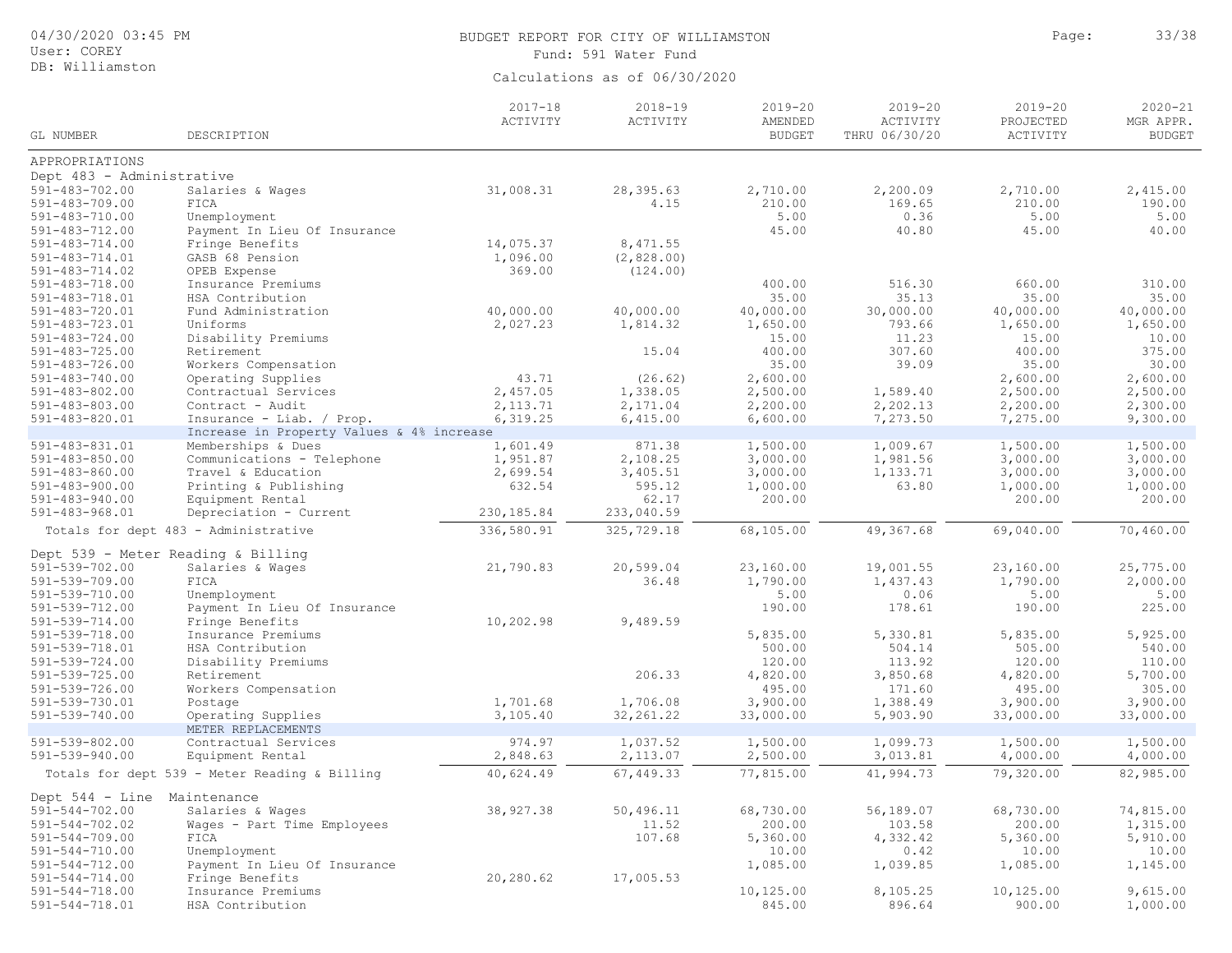| 04/30/2020 03:45 PM<br>User: COREY                                                                                          |                                                                                                         | BUDGET REPORT FOR CITY OF WILLIAMSTON<br>Fund: 591 Water Fund | Page:                             | 34/38                                                |                                                     |                                                      |                                                       |
|-----------------------------------------------------------------------------------------------------------------------------|---------------------------------------------------------------------------------------------------------|---------------------------------------------------------------|-----------------------------------|------------------------------------------------------|-----------------------------------------------------|------------------------------------------------------|-------------------------------------------------------|
| DB: Williamston                                                                                                             |                                                                                                         |                                                               | Calculations as of 06/30/2020     |                                                      |                                                     |                                                      |                                                       |
| GL NUMBER                                                                                                                   | DESCRIPTION                                                                                             | $2017 - 18$<br>ACTIVITY                                       | $2018 - 19$<br>ACTIVITY           | $2019 - 20$<br>AMENDED<br><b>BUDGET</b>              | $2019 - 20$<br>ACTIVITY<br>THRU 06/30/20            | $2019 - 20$<br>PROJECTED<br>ACTIVITY                 | $2020 - 21$<br>MGR APPR.<br><b>BUDGET</b>             |
| APPROPRIATIONS                                                                                                              |                                                                                                         |                                                               |                                   |                                                      |                                                     |                                                      |                                                       |
| Dept 544 - Line Maintenance<br>$591 - 544 - 724.00$<br>$591 - 544 - 725.00$<br>$591 - 544 - 726.00$<br>$591 - 544 - 740.00$ | Disability Premiums<br>Retirement<br>Workers Compensation<br>Operating Supplies                         | 20,766.58                                                     | 384.82<br>12,337.94               | 295.00<br>10,155.00<br>870.00<br>20,000.00           | 286.90<br>7,855.27<br>999.13<br>11,907.16           | 295.00<br>10,155.00<br>1,000.00<br>20,000.00         | 275.00<br>11,350.00<br>890.00<br>20,000.00            |
| $591 - 544 - 802.00$                                                                                                        | Contractual Services                                                                                    | 24,742.97                                                     | 23,562.26                         | 24,000.00                                            | 18,931.42                                           | 31,000.00                                            | 38,000.00                                             |
|                                                                                                                             | FOOTNOTE AMOUNTS:<br>COMPLETE WATER RELIABILITY STUDY                                                   |                                                               |                                   |                                                      |                                                     |                                                      | 14,000.00                                             |
| $591 - 544 - 940.00$                                                                                                        | Equipment Rental<br>ASSUMES LEAD/COPPER FIELD INVESTIGATIONS                                            | 31,254.09                                                     | 43,758.38                         | 39,000.00                                            | 20,415.04                                           | 32,000.00                                            | 39,000.00                                             |
|                                                                                                                             | Totals for dept 544 - Line Maintenance                                                                  | 135, 971.64                                                   | 147,664.24                        | 180,675.00                                           | 131,062.15                                          | 180,860.00                                           | 203, 325.00                                           |
|                                                                                                                             | Dept 545 - Elevated Tank Maint.                                                                         |                                                               |                                   |                                                      |                                                     |                                                      |                                                       |
| $591 - 545 - 702.00$<br>$591 - 545 - 709.00$<br>$591 - 545 - 710.00$                                                        | Salaries & Wages<br>FICA<br>Unemployment                                                                | 85.35                                                         | 711.11<br>1.08                    | 675.00<br>55.00<br>5.00                              | 558.85<br>42.98                                     | 675.00<br>55.00<br>5.00                              | 830.00<br>65.00<br>5.00                               |
| $591 - 545 - 712.00$<br>$591 - 545 - 714.00$<br>$591 - 545 - 718.00$                                                        | Payment In Lieu Of Insurance<br>Fringe Benefits<br>Insurance Premiums                                   | 53.90                                                         | 49.18                             | 15.00<br>100.00<br>10.00                             | 10.53<br>80.65<br>8.91                              | 15.00<br>100.00<br>10.00                             | 15.00<br>110.00<br>15.00                              |
| 591-545-718.01<br>$591 - 545 - 724.00$<br>$591 - 545 - 725.00$                                                              | HSA Contribution<br>Disability Premiums<br>Retirement                                                   |                                                               | 3.83                              | 5.00<br>100.00                                       | 2.73<br>78.26                                       | 5.00<br>100.00                                       | 5.00<br>130.00                                        |
| $591 - 545 - 726.00$<br>$591 - 545 - 740.00$<br>$591 - 545 - 802.00$<br>$591 - 545 - 921.00$                                | Workers Compensation<br>Operating Supplies<br>Contractual Services<br>Utilities                         | 41.98<br>1,825.00                                             | 34.40<br>800.00                   | 10.00<br>300.00<br>1,000.00<br>500.00                | 9.94<br>24.49                                       | 10.00<br>300.00<br>1,000.00<br>500.00                | 10.00<br>300.00<br>1,000.00<br>500.00                 |
| $591 - 545 - 940.00$                                                                                                        | Equipment Rental                                                                                        | 515.23                                                        | 25.22                             | 400.00                                               | 138.71                                              | 400.00                                               | 400.00                                                |
|                                                                                                                             | Totals for dept 545 - Elevated Tank Maint.                                                              | 2,521.46                                                      | 1,624.82                          | 3,175.00                                             | 956.05                                              | 3,175.00                                             | 3,385.00                                              |
| Dept $550 - Wtp$ / Well O & M                                                                                               |                                                                                                         |                                                               |                                   |                                                      |                                                     |                                                      |                                                       |
| $591 - 550 - 702.00$<br>$591 - 550 - 702.02$<br>$591 - 550 - 709.00$<br>$591 - 550 - 710.00$<br>$591 - 550 - 712.00$        | Salaries & Wages<br>Wages - Part Time Employees<br>FICA<br>Unemployment<br>Payment In Lieu Of Insurance | 29,957.50                                                     | 30,789.33<br>125.70<br>94.71      | 44,250.00<br>4,800.00<br>3,800.00<br>10.00<br>455.00 | 37,130.95<br>1,130.83<br>2,936.74<br>0.81<br>433.96 | 44,250.00<br>4,800.00<br>3,800.00<br>10.00<br>455.00 | 50, 300.00<br>4,600.00<br>4,250.00<br>10.00<br>500.00 |
| $591 - 550 - 714.00$<br>$591 - 550 - 718.00$<br>$591 - 550 - 718.01$<br>$591 - 550 - 724.00$                                | Fringe Benefits<br>Insurance Premiums<br>HSA Contribution<br>Disability Premiums                        | 17,581.10                                                     | 16,685.36                         | 10,420.00<br>740.00<br>205.00                        | 9,617.65<br>702.91<br>198.89                        | 10,420.00<br>740.00<br>205.00                        | 10,250.00<br>815.00<br>185.00                         |
| $591 - 550 - 725.00$<br>$591 - 550 - 726.00$<br>$591 - 550 - 740.00$                                                        | Retirement<br>Workers Compensation<br>Operating Supplies                                                | 2,689.38                                                      | 183.76<br>2,988.81                | 5,400.00<br>560.00<br>5,000.00                       | 4,366.86<br>416.75<br>2,799.69                      | 5,400.00<br>560.00<br>5,000.00                       | 6, 305.00<br>600.00<br>5,000.00                       |
| $591 - 550 - 796.01$                                                                                                        | Treatment Chemicals                                                                                     | 36,561.82                                                     | 46,933.77                         | 52,000.00                                            | 31,550.77                                           | 52,000.00                                            | 55,000.00                                             |
| $591 - 550 - 802.00$                                                                                                        | INCREASED COSTS FOR BRINE SALT AND PHOSPHATES<br>Contractual Services                                   | 5,615.51                                                      | 5,283.36                          | 10,000.00                                            | 2,909.46                                            | 10,000.00                                            | 20,000.00                                             |
|                                                                                                                             | FOOTNOTE AMOUNTS:<br>FILTER MEDIA ANALYSIS                                                              |                                                               |                                   |                                                      |                                                     |                                                      | 10,000.00                                             |
| $591 - 550 - 850.00$<br>$591 - 550 - 921.00$<br>$591 - 550 - 930.04$                                                        | Communications - Telephone<br>Utilities<br>Equipment Repair/maint.<br>FOOTNOTE AMOUNTS:                 | 603.17<br>58,216.58<br>31,064.16                              | 820.25<br>59, 512.33<br>30,951.60 | 900.00<br>68,000.00<br>30,000.00                     | 136.17<br>56,068.08<br>17,098.60                    | 900.00<br>68,000.00<br>30,000.00                     | 900.00<br>71,000.00<br>65,000.00<br>35,000.00         |
|                                                                                                                             | WELL #10 MOTOR/PUMP REBUILD                                                                             |                                                               |                                   |                                                      |                                                     |                                                      |                                                       |
| $591 - 550 - 940.00$<br>$591 - 550 - 955.02$<br>$591 - 550 - 970.27$                                                        | Equipment Rental<br>MDEQ Water Testing<br>SCADA System                                                  | 20,103.95<br>1,819.00                                         | 19,152.69<br>931.00               | 18,000.00<br>10,000.00                               | 15,213.26<br>3,219.75                               | 18,000.00<br>8,000.00<br>8,400.00                    | 18,000.00<br>7,000.00<br>5,000.00                     |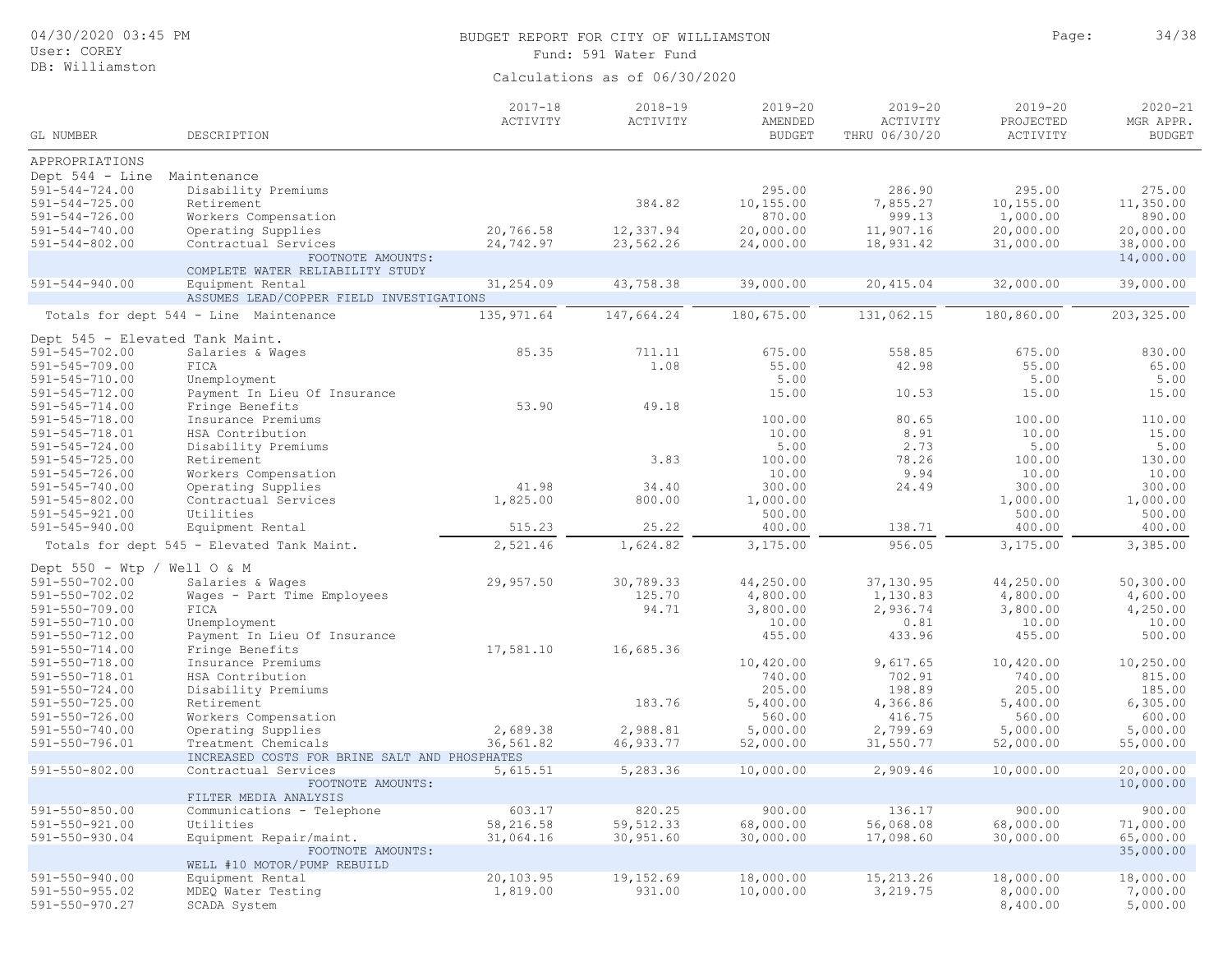| 04/30/2020 03:45 PM<br>User: COREY<br>DB: Williamston                                                                |                                                                                                                                                                        | BUDGET REPORT FOR CITY OF WILLIAMSTON<br>Fund: 591 Water Fund<br>Calculations as of 06/30/2020 | Page:                                                         | 35/38                                                         |                                                              |                                                               |                                                                |
|----------------------------------------------------------------------------------------------------------------------|------------------------------------------------------------------------------------------------------------------------------------------------------------------------|------------------------------------------------------------------------------------------------|---------------------------------------------------------------|---------------------------------------------------------------|--------------------------------------------------------------|---------------------------------------------------------------|----------------------------------------------------------------|
| GL NUMBER                                                                                                            | DESCRIPTION                                                                                                                                                            | $2017 - 18$<br>ACTIVITY                                                                        | $2018 - 19$<br>ACTIVITY                                       | $2019 - 20$<br>AMENDED<br>$\ensuremath{\mathsf{BUDGET}}$      | $2019 - 20$<br>ACTIVITY<br>THRU 06/30/20                     | $2019 - 20$<br>PROJECTED<br>ACTIVITY                          | $2020 - 21$<br>MGR APPR.<br><b>BUDGET</b>                      |
| APPROPRIATIONS                                                                                                       |                                                                                                                                                                        |                                                                                                |                                                               |                                                               |                                                              |                                                               |                                                                |
| Dept $550 - Wtp$ / Well $0 & w$                                                                                      | FOOTNOTE AMOUNTS:                                                                                                                                                      |                                                                                                |                                                               |                                                               |                                                              | 8,400.00                                                      |                                                                |
|                                                                                                                      | UNSPENT CONTRACT AMOUNT LEFT FROM 2018-19<br>FOOTNOTE AMOUNTS:                                                                                                         |                                                                                                |                                                               |                                                               |                                                              |                                                               | 5,000.00                                                       |
|                                                                                                                      | ALLOWANCE FOR SCADA SYSTEM BACKUP SOLUTION<br>GL # FOOTNOTE TOTAL:                                                                                                     |                                                                                                |                                                               |                                                               |                                                              | 8,400.00                                                      | 5,000.00                                                       |
| $591 - 550 - 970.47$                                                                                                 | Observation Well Abandonment                                                                                                                                           |                                                                                                |                                                               | 10,000.00                                                     | 1,861.00                                                     | 10,000.00                                                     |                                                                |
|                                                                                                                      | Totals for dept 550 - Wtp / Well $O & M$                                                                                                                               | 204, 212.17                                                                                    | 214, 452.67                                                   | 274,540.00                                                    | 187,793.13                                                   | 280,940.00                                                    | 324,715.00                                                     |
| Dept 901 - Capital Outlay<br>$591 - 901 - 970.28$<br>$591 - 901 - 970.29$<br>$591 - 901 - 970.36$                    | Water Tower<br>East Middle Street<br>Line Maintenance/Construction                                                                                                     | 4,249.12                                                                                       |                                                               | 83,000.00                                                     | 69,013.26                                                    | 83,000.00                                                     | 20,000.00                                                      |
|                                                                                                                      | WEST GRAND RIVER MAIN FIX, HYDRANT REMOVAL, AND LOOP PLANNING (FROM 2017 BOND DOLLARS)                                                                                 |                                                                                                |                                                               |                                                               |                                                              |                                                               |                                                                |
| Totals for dept 901 - Capital Outlay                                                                                 |                                                                                                                                                                        | 4,249.12                                                                                       |                                                               | 83,000.00                                                     | 69,013.26                                                    | 83,000.00                                                     | 20,000.00                                                      |
| Dept 906 - Debt Service<br>591-906-990.01<br>591-906-991.17                                                          | Agent Fees<br>2010 R.D. Water Revenue Bond                                                                                                                             | 900.00                                                                                         | 1,000.00                                                      | 1,200.00<br>196,150.00                                        | 500.00                                                       | 1,200.00<br>196,150.00                                        | 1,200.00<br>205,700.00                                         |
|                                                                                                                      | PLACEHOLDER FOR ALL BOND PRINCIPLE (NOT ACTUALLY EXPENSED HERE)                                                                                                        |                                                                                                |                                                               |                                                               |                                                              |                                                               |                                                                |
| $591 - 906 - 995.01$<br>$591 - 906 - 995.02$<br>$591 - 906 - 995.12$<br>$591 - 906 - 995.15$<br>$591 - 906 - 995.16$ | Long Term Advance Interest<br>2017 Cap Improv Bond Interest<br>2004 W/S Revenue Bond - Interest<br>2010 Water Supply Bond Interest<br>2005 W/S Revenue Bond - Interest | 1,000.00<br>13,998.31<br>18,357.50<br>129,075.00<br>27,825.00                                  | 1,000.00<br>13,968.77<br>17,497.50<br>126,855.00<br>26,355.00 | 1,010.00<br>14,510.00<br>16,620.00<br>126,660.00<br>24,850.00 | 1,000.00<br>14,506.70<br>16,617.50<br>62,865.00<br>24,850.00 | 1,000.00<br>14,510.00<br>16,620.00<br>126,660.00<br>24,850.00 | 1,000.00<br>13,620.00<br>15,500.00<br>125,490.00<br>23, 275.00 |
| Totals for dept 906 - Debt Service                                                                                   |                                                                                                                                                                        | 191, 155.81                                                                                    | 186,676.27                                                    | 381,000.00                                                    | 120,339.20                                                   | 380,990.00                                                    | 385,785.00                                                     |
| Dept 990 - Transfers<br>591-990-999.11                                                                               | Transfer To Sewer Fund                                                                                                                                                 | 87,200.00                                                                                      |                                                               |                                                               |                                                              |                                                               |                                                                |
| Totals for dept 990 - Transfers                                                                                      |                                                                                                                                                                        | 87,200.00                                                                                      |                                                               |                                                               |                                                              |                                                               |                                                                |
| TOTAL APPROPRIATIONS                                                                                                 |                                                                                                                                                                        | 1,002,515.60                                                                                   | 943,596.51                                                    | 1,068,310.00                                                  | 600,526.20                                                   | 1,077,325.00                                                  | 1,090,655.00                                                   |
|                                                                                                                      | NET OF REVENUES/APPROPRIATIONS - FUND 591                                                                                                                              | (41, 841.21)                                                                                   | 3,939.10                                                      | (11, 410.00)                                                  | 225,012.04                                                   | (19, 515.00)                                                  | (52, 685.00)                                                   |
| BEGINNING FUND BALANCE<br>FUND BALANCE ADJUSTMENTS<br>ENDING FUND BALANCE                                            |                                                                                                                                                                        | 2,794,244.05<br>(51, 555.00)<br>2,700,847.84                                                   | 2,700,847.84<br>(177.00)<br>2,704,609.94                      | 2,704,609.94<br>2,693,199.94                                  | 2,704,609.94<br>2,929,621.98                                 | 2,704,609.94<br>2,685,094.94                                  | 2,685,094.94<br>2,632,409.94                                   |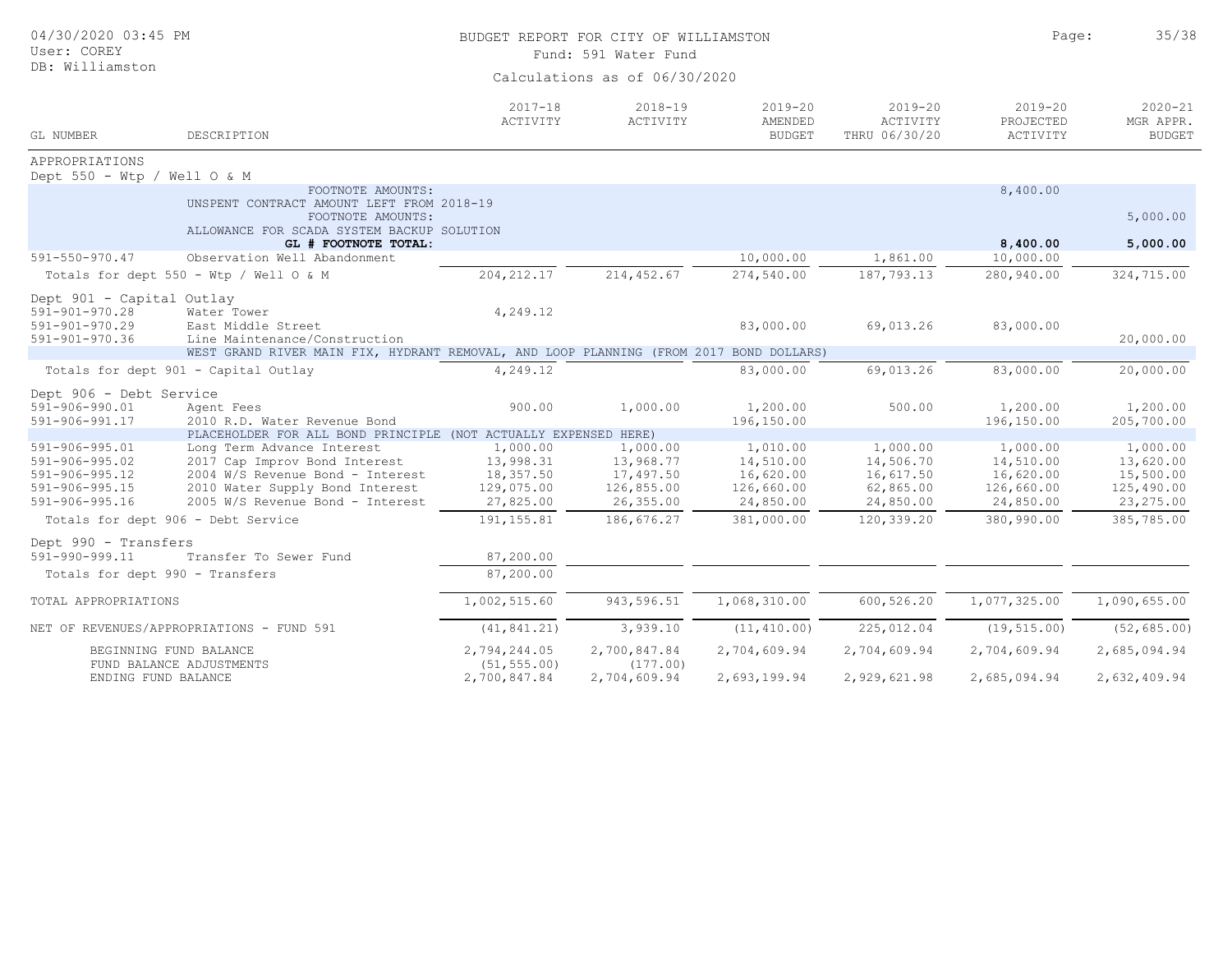| 04/30/2020 03:45 PM<br>User: COREY<br>DB: Williamston |                            | BUDGET REPORT FOR CITY OF WILLIAMSTON<br>Fund: 661 Equipment Fund | Page:                   | 36/38                               |                                          |                                      |                                           |
|-------------------------------------------------------|----------------------------|-------------------------------------------------------------------|-------------------------|-------------------------------------|------------------------------------------|--------------------------------------|-------------------------------------------|
|                                                       |                            | Calculations as of 06/30/2020                                     |                         |                                     |                                          |                                      |                                           |
| GL NUMBER                                             | DESCRIPTION                | $2017 - 18$<br>ACTIVITY                                           | $2018 - 19$<br>ACTIVITY | 2019-20<br>AMENDED<br><b>BUDGET</b> | $2019 - 20$<br>ACTIVITY<br>THRU 06/30/20 | $2019 - 20$<br>PROJECTED<br>ACTIVITY | $2020 - 21$<br>MGR APPR.<br><b>BUDGET</b> |
| ESTIMATED REVENUES                                    |                            |                                                                   |                         |                                     |                                          |                                      |                                           |
| Dept 000                                              |                            |                                                                   |                         |                                     |                                          |                                      |                                           |
| 661-000-665.01                                        | Interest Income            | 1,980.04                                                          | 4,959.63                | 2,000.00                            | 3,729.35                                 | 4,500.00                             | 2,000.00                                  |
| 661-000-668.01                                        | Equipment Rental           | 238,851.58                                                        | 259,435.48              | 230,000.00                          | 192,736.45                               | 208,000.00                           | 245,000.00                                |
| 661-000-673.01                                        | Sale Of Fixed Assets       |                                                                   | 40,750.00               |                                     | 66,050.00                                | 66,050.00                            |                                           |
| 661-000-690.01                                        | Miscellaneous Refunds      | 3,485.00                                                          |                         |                                     |                                          |                                      |                                           |
| 661-000-699.01                                        | Transfer From General Fund |                                                                   |                         | 26,000.00                           | 26,000.00                                | 26,000.00                            | 26,000.00                                 |
| Totals for dept 000 -                                 |                            | 244, 316.62                                                       | 305, 145. 11            | 258,000.00                          | 288,515.80                               | 304,550.00                           | 273,000.00                                |
| TOTAL ESTIMATED REVENUES                              |                            | 244, 316.62                                                       | 305, 145. 11            | 258,000.00                          | 288,515.80                               | 304,550.00                           | 273,000.00                                |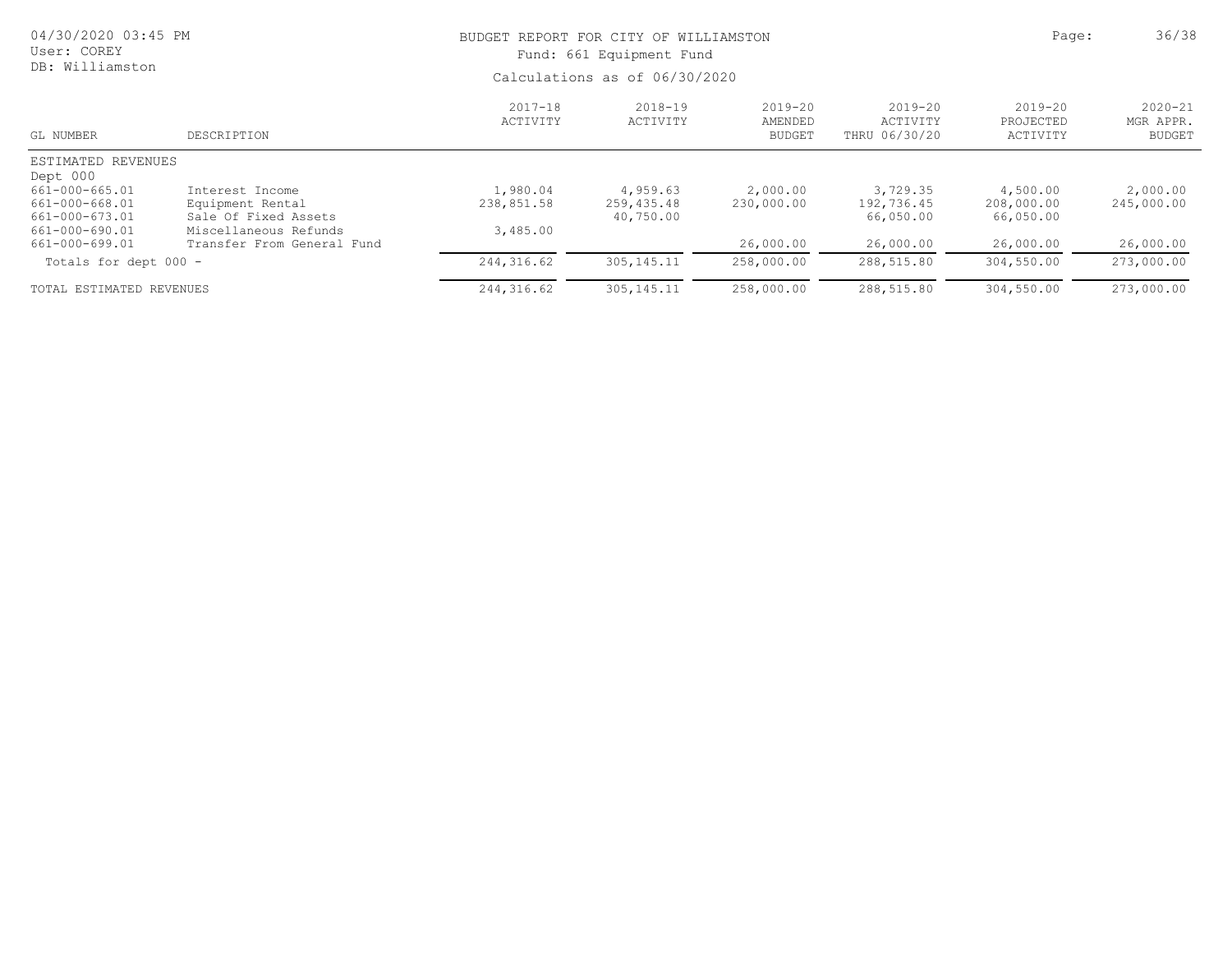| 04/30/2020 03:45 PM |  |  |
|---------------------|--|--|
|---------------------|--|--|

## User: COREY DB: Williamston

# BUDGET REPORT FOR CITY OF WILLIAMSTON **Page:** 37/38 Fund: 661 Equipment Fund

| GL NUMBER                 | DESCRIPTION                                     | $2017 - 18$<br>ACTIVITY | $2018 - 19$<br>ACTIVITY | $2019 - 20$<br>AMENDED<br><b>BUDGET</b> | $2019 - 20$<br>ACTIVITY<br>THRU 06/30/20 | $2019 - 20$<br>PROJECTED | $2020 - 21$<br>MGR APPR.<br><b>BUDGET</b> |
|---------------------------|-------------------------------------------------|-------------------------|-------------------------|-----------------------------------------|------------------------------------------|--------------------------|-------------------------------------------|
|                           |                                                 |                         |                         |                                         |                                          | ACTIVITY                 |                                           |
| APPROPRIATIONS            |                                                 |                         |                         |                                         |                                          |                          |                                           |
|                           | Dept 442 - Dpw Equipment Maintenance            |                         |                         |                                         |                                          |                          |                                           |
| $661 - 442 - 702.00$      | Salaries & Wages                                | 26,508.30               | 26,181.83               | 46,000.00                               | 37,545.75                                | 46,000.00                | 51,850.00                                 |
| $661 - 442 - 702.02$      | Wages - Part Time Employees                     |                         | 14.45                   | 240.00                                  | 129.75                                   | 240.00                   | 165.00                                    |
| $661 - 442 - 709.00$      | FICA                                            |                         | 72.44                   | 3,590.00                                | 2,899.74                                 | 3,590.00                 | 4,040.00                                  |
| 661-442-710.00            | Unemployment                                    |                         |                         | 10.00                                   | 0.32                                     | 10.00                    | 10.00                                     |
| $661 - 442 - 712.00$      | Payment In Lieu Of Insurance                    |                         |                         | 725.00                                  | 695.08                                   | 725.00                   | 800.00                                    |
| $661 - 442 - 714.00$      | Fringe Benefits                                 | 13,989.66               | 11,428.20               |                                         |                                          |                          |                                           |
| 661-442-718.00            | Insurance Premiums                              |                         |                         | 6,775.00                                | 5,487.62                                 | 6,775.00                 | 6,675.00                                  |
| 661-442-718.01            | HSA Contribution                                |                         |                         | 565.00                                  | 599.19                                   | 600.00                   | 700.00                                    |
| $661 - 442 - 724.00$      | Disability Premiums                             |                         |                         | 200.00                                  | 191.63                                   | 200.00                   | 200.00                                    |
| $661 - 442 - 725.00$      | Retirement                                      |                         | 257.12                  | 6,790.00                                | 5,248.87                                 | 6,790.00                 | 7,875.00                                  |
| 661-442-726.00            | Workers Compensation                            |                         |                         | 580.00                                  | 667.16                                   | 580.00                   | 615.00                                    |
| $661 - 442 - 740.00$      | Operating Supplies                              | 11,317.96               | 1,925.07                | 13,000.00                               | 1,838.64                                 | 7,000.00                 | 13,000.00                                 |
|                           | Sewer Camera Truck Laptop Replacement           |                         |                         |                                         |                                          |                          |                                           |
| $661 - 442 - 745.00$      | Gasoline / Oil                                  | 21,008.77               | 20,410.12               | 22,000.00                               | 15,402.67                                | 20,000.00                | 20,000.00                                 |
| $661 - 442 - 820.01$      | Insurance - Liab. / Prop.                       | 9,065.41                | 11,947.80               | 12,600.00                               | 12, 177.64                               | 12,200.00                | 13,200.00                                 |
|                           | Increase in Property Values & 4% increase       |                         |                         |                                         |                                          |                          |                                           |
| $661 - 442 - 860.00$      | Travel & Education                              | 5.67                    | 18.53                   | 1,000.00                                |                                          | 1,000.00                 | 1,000.00                                  |
| $661 - 442 - 930.04$      | Equipment Repair/maint.                         | 42,018.79               | 50,826.40               | 42,000.00                               | 43,182.19                                | 50,000.00                | 50,000.00                                 |
| $661 - 442 - 940.00$      | Equipment Rental                                | 2,700.00                | 2,858.08                | 4,500.00                                | 1,350.00                                 | 4,500.00                 | 4,500.00                                  |
| 661-442-968.01            | Depreciation - Current                          | 47,122.04               | 57,899.92               |                                         |                                          |                          |                                           |
|                           | Totals for dept 442 - Dpw Equipment Maintenance | 173,736.60              | 183,839.96              | 160,575.00                              | 127, 416.25                              | 160,210.00               | 174,630.00                                |
| Dept 483 - Administrative |                                                 |                         |                         |                                         |                                          |                          |                                           |
| 661-483-720.01            | Fund Administration                             | 1,500.00                | 1,500.00                | 1,500.00                                | 1,125.00                                 | 1,500.00                 | 1,500.00                                  |
| $661 - 483 - 803.00$      | Contract - Audit                                | 422.74                  | 493.43                  | 500.00                                  | 500.47                                   | 500.00                   | 525.00                                    |
| $661 - 483 - 955.00$      | Miscellaneous                                   | 27.89                   |                         |                                         |                                          |                          |                                           |
|                           | Totals for dept 483 - Administrative            | 1,950.63                | 1,993.43                | 2,000.00                                | 1,625.47                                 | 2,000.00                 | 2,025.00                                  |
|                           |                                                 |                         |                         |                                         |                                          |                          |                                           |
| Dept 901 - Capital Outlay |                                                 |                         |                         |                                         |                                          |                          |                                           |
| 661-901-970.25            | DPW Equipment                                   |                         |                         | 149,125.00                              | 3,998.19                                 | 149,125.00               | 115,600.00                                |
|                           | FOOTNOTE AMOUNTS:                               |                         |                         |                                         |                                          |                          | 90,600.00                                 |
|                           | VACTOR & CAT LEASE PRINCIPAL PAYMENTS           |                         |                         |                                         |                                          |                          |                                           |
|                           | FOOTNOTE AMOUNTS:                               |                         |                         |                                         |                                          |                          | 6,000.00                                  |
|                           | HYRAULIC WATER MAIN SAW                         |                         |                         |                                         |                                          |                          |                                           |
|                           | FOOTNOTE AMOUNTS:                               |                         |                         |                                         |                                          |                          | 8,000.00                                  |
|                           | TRUCK TOPPER                                    |                         |                         |                                         |                                          |                          |                                           |
|                           | FOOTNOTE AMOUNTS:                               |                         |                         |                                         |                                          |                          | 11,000.00                                 |
|                           | TRENCH BOX ASSEMBLY                             |                         |                         |                                         |                                          |                          |                                           |
|                           | GL # FOOTNOTE TOTAL:                            |                         |                         |                                         |                                          |                          | 115,600.00                                |
|                           | Totals for dept 901 - Capital Outlay            |                         |                         | 149,125.00                              | 3,998.19                                 | 149,125.00               | 115,600.00                                |
| Dept 906 - Debt Service   |                                                 |                         |                         |                                         |                                          |                          |                                           |
| $661 - 906 - 992.00$      | Lease Interest                                  |                         | 4,377.43                |                                         | 6,380.63                                 |                          | 11,800.00                                 |
|                           | Vactor Interest Lease                           |                         |                         |                                         |                                          |                          |                                           |
|                           | CAT Lease                                       |                         |                         |                                         |                                          |                          |                                           |
|                           | Totals for dept 906 - Debt Service              |                         | 4,377.43                |                                         | 6,380.63                                 |                          | 11,800.00                                 |
|                           |                                                 |                         |                         |                                         |                                          |                          |                                           |
| TOTAL APPROPRIATIONS      |                                                 | 175,687.23              | 190,210.82              | 311,700.00                              | 139,420.54                               | 311, 335.00              | 304,055.00                                |
|                           | NET OF REVENUES/APPROPRIATIONS - FUND 661       | 68,629.39               | 114,934.29              | (53, 700.00)                            | 149,095.26                               | (6, 785.00)              | (31, 055.00)                              |
|                           |                                                 |                         |                         |                                         |                                          |                          |                                           |
|                           | BEGINNING FUND BALANCE                          | 336,693.25              | 405, 322.64             | 520,256.93                              | 520,256.93                               | 520,256.93               | 513, 471.93                               |
|                           | ENDING FUND BALANCE                             | 405, 322.64             | 520,256.93              | 466,556.93                              | 669, 352.19                              | 513, 471.93              | 482, 416.93                               |